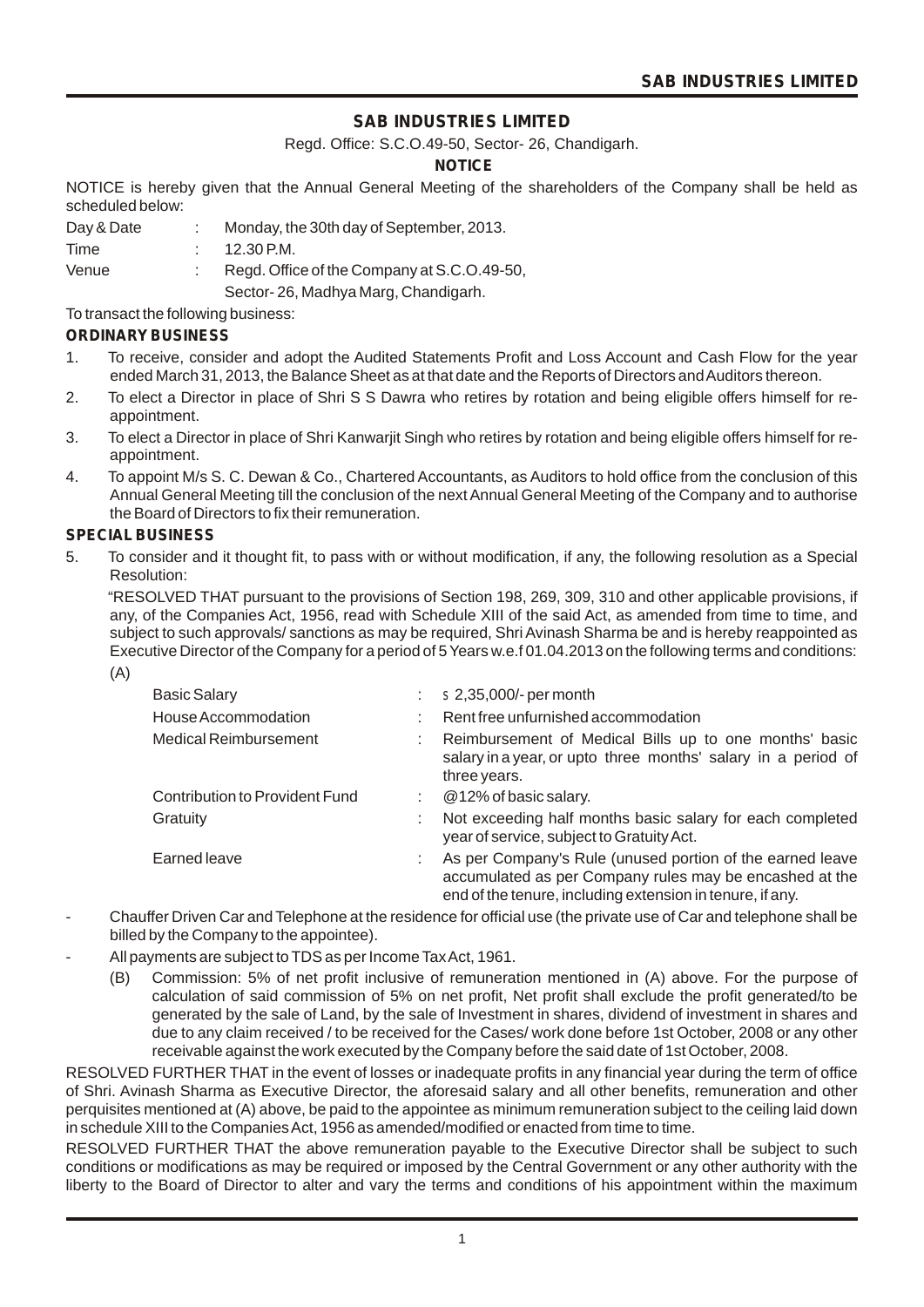permissible limits in accordance with Schedule XIII of the Companies Act, 1956 or any amendments thereof as may be made from time to time.

RESOLVED FURTHER THAT for purpose of giving effect to this resolution, Shri H K Singhal, Director of the Company, be and is hereby authorized to execute all such documents and to do all such acts, deeds, matters and things as it may in its absolute discretion deems necessary expedient and proper."

> By order of the Board of Directors For SAB INDUSTRIES LIMITED

Place: Chandigarh **H.K.SINGHAL** Dated: 20th August 2013 **Director** Control of the United States of the United States of the United States of the United States of the United States of the United States of the United States of the United States of the Unit

### **NOTES:**

- **1. A member entitled to attend and vote at the meeting is entitled to appoint a proxy to attend and vote instead of himself/herself and the proxy so appointed need not be a member of the Company. The proxy duly executed and properly stamped should reach the Company's Registered Office at least 48 hours before the time of the meeting. The Blank Proxy Form is enclosed herewith.**
- 2. The Register of Members and Share Transfer Books of the Company shall remain closed from 23.09.2013 to 28.09.2013 (both days inclusive).
- 3. The Company is maintaining the "INVESTORS SERVICE CELL" at its Regd. Office at SCO 49-50, Sector 26, Madhya Marg, Chandigarh 160019.
- 4. Members having any queries relating to Annual Report are requested to send their queries at Company's Registered Office at SCO 49-50, Sector 26, Madhya Marg, Chandigarh at least seven days before the date of the Meeting.
- 5. Copies of the relevant documents would be available for inspection by members at the Registered Office of the Company on all working days, between 10.00 a.m. to 12.00 noon, prior to the date of Annual General Meeting.
- 6. M/s Link Intime India Pvt. Limited, 44, Community Centre, 2nd Floor, Naraina Industrial Area, Phase-I, Nr. PVR Naraina, New Delhi 110028 are acting as the Common Agency to carry out the Dematerialization and physical transfer of shares. Therefore the shareholders are requested to send the shares for transfer at the above mentioned address of the registrar.

### **EXPLANATORYSTATEMENT PURSUANT OF SECTION 173(2) OF THE COMPANIES ACT, 1956.**

### **ITEM NO. 5**

Shri Avinash Sharma had been appointed as Executive Director of the Company w.e.f. 1.10.2008 and his appointment had been renewed from time to time with last reappointment made on 01.10.2011 for a period of five years valid upto 30.09.2016. Shri Avinash Sharma is a B.E. (Civil) by profession. He has a very wide and rich experience of over 20 years in Civil and Engineering Works. Shri Avinash Sharma had approached the Company to review his salary structure keeping in view the current trends as also the remuneration being paid by other Companies of our size. It is proposed to increase his remuneration suitably within the limits provided under Schedule XIII of the Companies Act 1956. Shri Avinash Sharma is also a Director on the Board of Malwa Chemtex Udyog Limited, SAB Udyog Limited and Bharatnet Technology Limited. Your directors are of the opinion that the Company shall be benefited tremendously from his rich experience and expertise.

Your directors have recommended the reappointment of Shri Avinash Sharma as Executive Director for a further period of five years from 01.04.2013 and payment of remuneration as per the terms set out in the proposed resolution.

This notice and explanatory statement may be treated as an abstract of the terms of the contract for the reappointment and payment of increased remuneration to Shri Avinash Sharma, Executive Director, within the meaning of Section 302 of the Companies Act, 1956. Abstract and Memorandum of Concern or Interest under Section 302 of the Companies Act, 1956 has already been circulated to the members on 06.06.2013.

None of the Directors except Shri Avinash Sharma is interested in the proposed resolution.

By order of the Board of Directors For SAB INDUSTRIES LIMITED

Place: Chandigarh **H.K.SINGHAL** Dated: 20th August 2013 DIRECTOR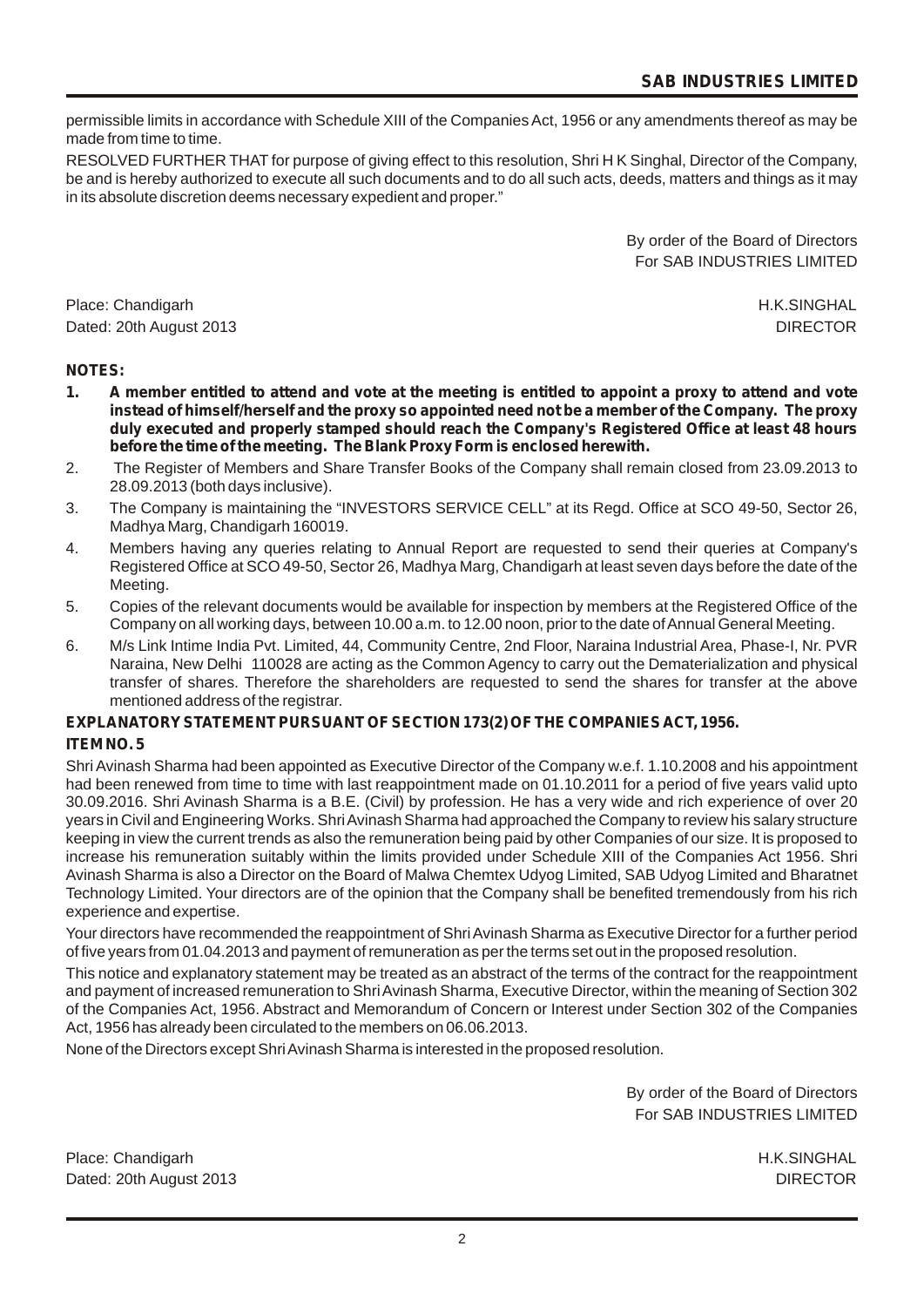presenting the Annual Report on Accounts for the preparation and award of claims. Financial Year ending 31st March 2013. The Infotech Division of the Company undertakes

|                                      | (s in Lacs) | Telecom |           |  |
|--------------------------------------|-------------|---------|-----------|--|
| <b>PARTICULARS</b>                   | 2012-13     | 2011-12 | Panchku   |  |
| Turnover and Other Income            | 3266.43     | 1306.33 | Pradesh.  |  |
| <b>Operating Profit</b>              | 2358.03     | 301.72  | The othe  |  |
| <b>Financial Expenses</b>            | 155.23      | 107.75  | Company   |  |
| Depreciation                         | 46.00       | 59.69   | Company   |  |
| Net Profit /(Loss) before Income Tax | 2156.80     | 134.28  | Housing   |  |
| Prior period Adjustments             | 29.45       | 89.31   | Highway,  |  |
| Tax Expense                          | 431.80      | 26.36   | A breaku  |  |
| Profit/ (Loss) after Tax             | 1695.55     | 18.61   | the 'Note |  |
|                                      |             |         |           |  |

### **OPERATIONS AND FUTURE OUTLOOK** Balance Sheet.

The gross revenue from operations and other **SUBSIDARY COMPANIES** Income of your Company has increased from During the year 2004-05 the Company had entered into s 1306.33 lacs in 2011-12 to s 3266.43 lacs in profit on sale of Investments in Subsidiary Companies. Earnings before Interest and Depreciation have also increased from s 301.72 lacs

Its primary business activities include Construction Company, for a total consideration of s1250.00 lacs. and Engineering, Real Estate, Information During the Financial Year 2012-13, the Company had

**DIRECTORS' REPORT** the largest share of revenue and profits in the Dear Members. **performance** of the Company. This segment also provides consultancy in the field of civil engineering and The Directors of your Company have pleasure in

**FINANCIAL HIGHLIGHTS** activities of an Internet Service Provider in Punjab Telecom Circle including Punjab, Chandigarh, Panchkula and parts of Haryana and Himachal

> The other important segment of activities of your **Company is Development and Sale of Real Estate. The** Company is already in the process of developing a Housing Complex on Ambala-Chandigarh National Highway, at Derabassi in Punjab.

> A breakup of the segment-wise performance is given in the 'Notes on Accounts' which forms a part of the

a joint venture, in Iran, for setting up a gas based 2012-13, due to increase in sale of Real Estate and fertilizer plant for which a subsidiary Company under the name and style of LAVAN CHEMICAL CO. IRAN had been incorporated. Asum of US \$ 611028 (equivalent to s 263.16 lacs) had been invested as Share Capital till in 2011-12 to <sup>s</sup> 2350.03 lacs in 2012-13. 31.03.2012. During the year under consideration the **SEGMENT REPORT** Whole of the investments had been sold to M/S SAB Your Company has a number of activities in its fold. Fertilizers Pvt. Ltd, a wholly owned subsidiary

Technology and Trading. The Company is registered further acquired 12500000 number of equity shares in with various Government Bodies like Uttranchal SAB Fertilizers Pvt. Ltd., a Subsidiary Company. This PWD (B&R), HP PWD (B&R), Haryana PWD (B&R) investment has also been sold to Parus International and PUDA as class-1 contractors. This segment has FZE, AJMAN, UAE during the year under consideration.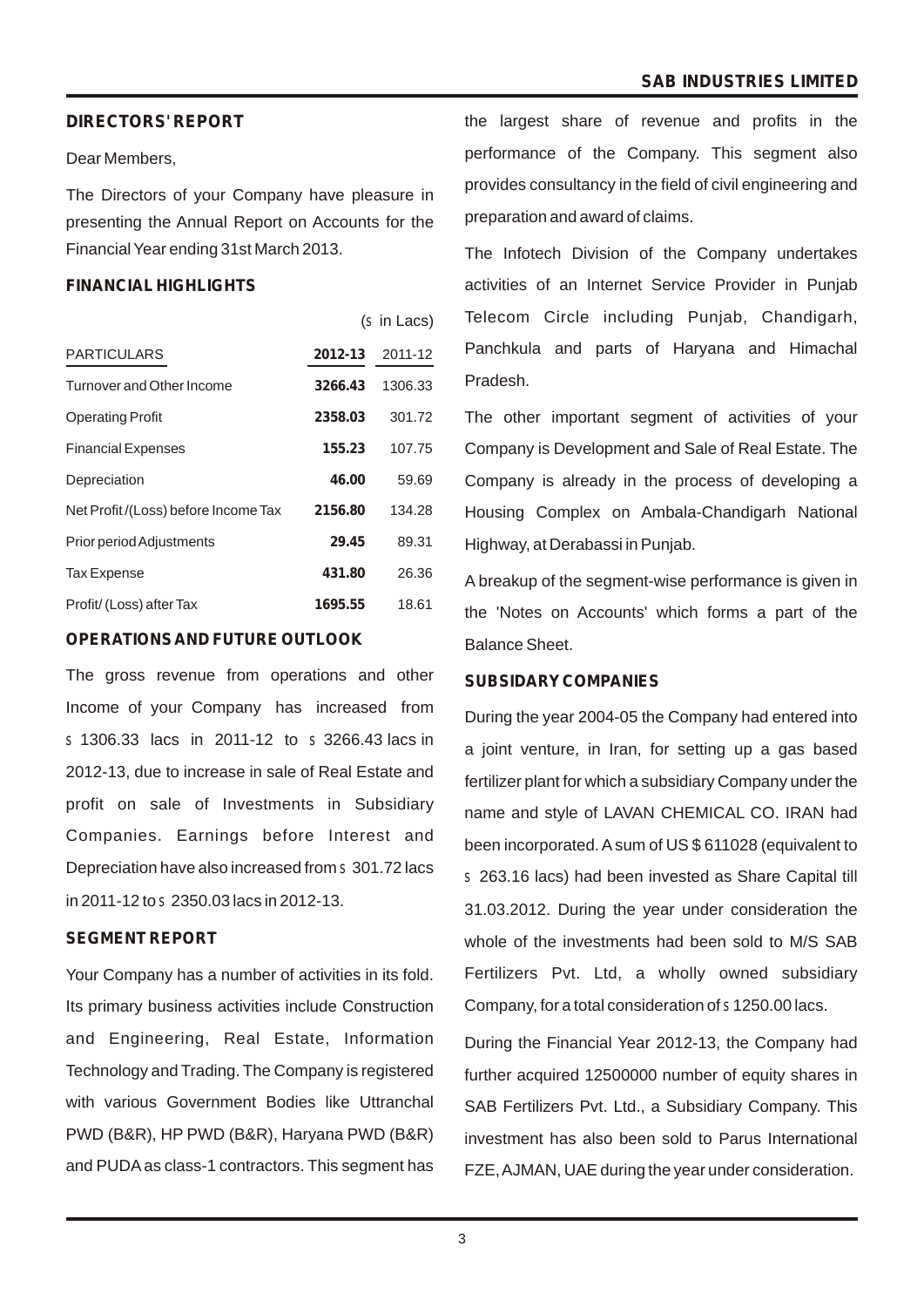Hence, these Companies ceased to be subsidiary **CORPORATE GOVERNANCE** Companies under Section 212 of the Companies Aseparate section on Corporate Governance forms part

Effective from 09/05/2011, dematerialization of **FIXED DEPOSITS** shares has been permitted by National Securities The Company has accepted fresh deposits of s 7.00 lac Depository Limited (NSDL) and ISIN No.

There is no change in the 'Issued and Subscribed deposits of any previous years. Capital' of s15,18,83,720, divided into 1,51,88,372 **AUDITORS**

Keeping in view the business commitments, your

### **INTERNAL CONTROLSYSTEMS**

The internal control systems and processes of your Company cover operational efficiency, accuracy and have been adequately insured. laws and regulations and development of mature, Management Discussion and Analysis disciplined and effective processes. The processes higher levels of customer satisfaction. business.

Act, 1956. **DEMATERILISATION** Listing Agreement with Stock Exchanges.

from the public during the year within the meaning of the INE137M01017 has been allotted to the Company provisions of Section 58-A of the Companies Act, 1956. for this purpose. Deposits of s 230.50 lacs were brought forward from **FINANCIAL STATUS** previous year. Also, there are no unpaid or unclaimed

equity shares of s10/- each, during the year.<br>M/s S.C. Dewan & Co., Chartered Accountants, were **DIRECTORS DIRECTORS appointed as Statutory Auditors of the Company to hold** In accordance with the provisions of the Companies office till the conclusion of the ensuing Annual General Act, 1956, Shri S S Dawra and Shri Kanwarjit Singh, Meeting of the Company. The Auditors retire at the said Directors of the Company, retire by rotation at the meeting and, being eligible, have offered themselves for ensuing Annual General Meeting and, being eligible, re-appointment. The company has received a certificate offer themselves for re-appointment. The offer them pursuant to Section 224 (IB) of the Companies Act, 1956, confirming their eligibility for **DIVIDEND** reappointment.

Regarding valuation of Investments in quoted shares Company has decided not to declare any dividend and Agricultural Lands & Buildings, the same has been for the year 2012-13. done at cost, instead of market price, to comply with the Accounting Standards.

### **INSURANCE**

All the insurable Properties and Assets of the Company promptness in financial reporting, compliance with

are also designed to meet the goals of cost, Your Company is engaged in 'Construction & schedule, functionality and quality, thus resulting in Engineering', InfoTech, Real Estate and Trading

Inspite of difficult economic scenario, your Company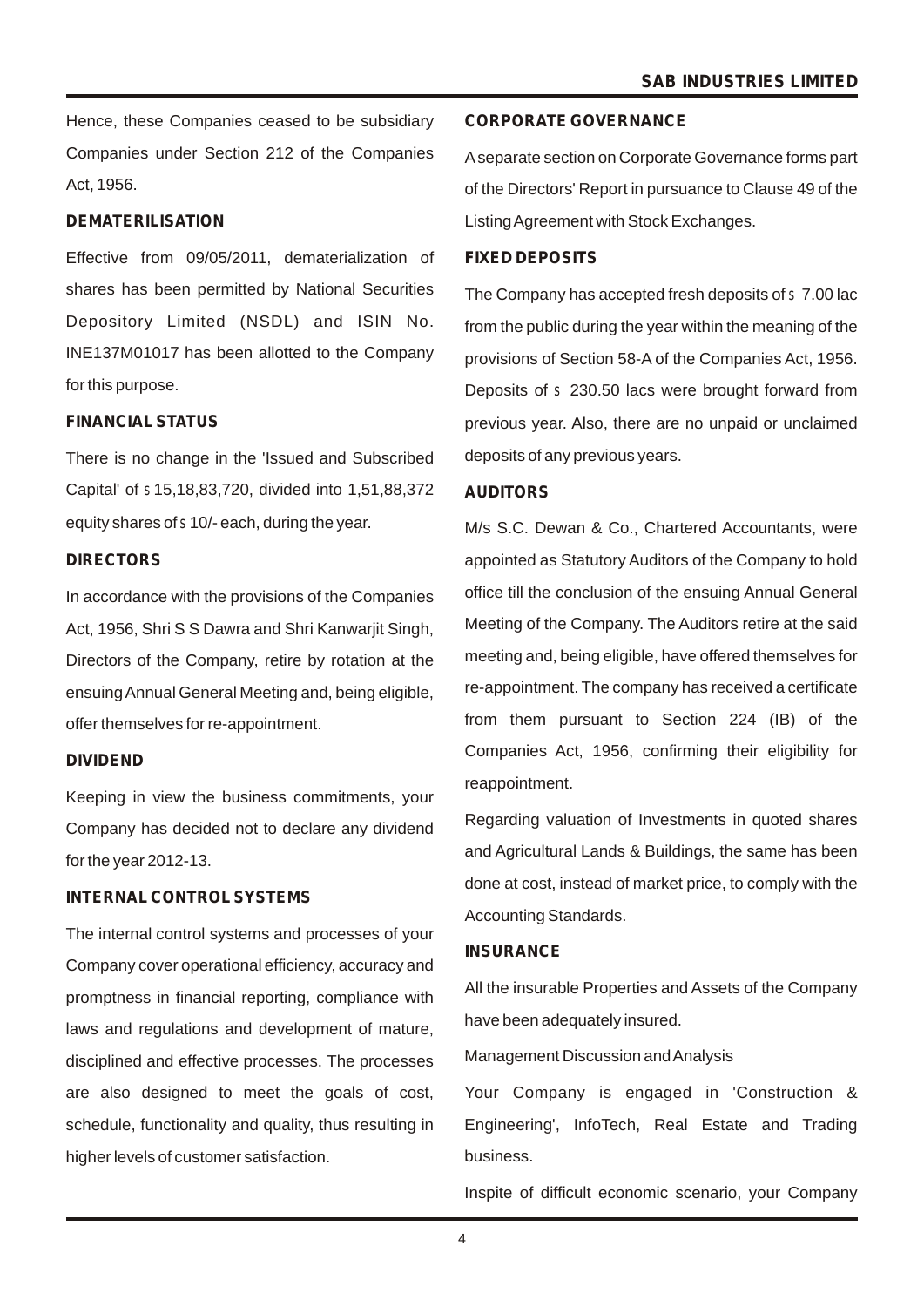Real Estate business is again picking up in the **EARNINGS AND OUTGO** country. The Company is gearing up to seize this (a) The provisions of Section 217(1)(e) of the Chandigarh. The business is expected to pick up in  $\frac{1}{2}$  any Industrial activities. the near future. (b) Foreign Exchange Earnings and Outgo:

### **DIRECTORS' RESPONSIBILITYSTATEMENT 31.03.2013** 31.03.2012

Pursuant to Section 217(2AA) of the Companies Ac, 1956, the Directors' confirm that :

- i) in preparation of the Balance Sheet and the **PARTICULARS OF EMPLOYEES**
- ii) the Directors have selected such accounting of the year. policies and applied them consistently and **ACKNOWLEDGMENTS** made judgements and estimates that are Your Directors would like to place on record their sincere reasonable and prudent so as to give a true and fair view of the state of affairs of the Company at the end of the financial year and of the profit of the Company for that period.
- care for the maintenance of adequate Accounting records in accordance with the For and on behalf of Board, provisions of the Companies Act, 1956, for safeguarding the assets of the company and for preventing and detecting fraud and other<br>Date : 25.05.2013 Director Executive Director irregularities.
- iv) The annual accounts have been prepared on a going concern basis.

has been able to improve its performance during the **CONSERVATION OF ENERGY, TECHNOLOGY** year under review. **ABSORPTION AND FOREIGN EXCHANGE**

- opportunity to grow. The Company has already Companies Act, 1956 with regard to Conservation launched a Housing Complex named "SSL of Energy and Technology Absorption are not HIGHWAY TOWERS" at Derabassi near applicable as your Company is not engaged in
	-

|            | 31.03.2013              | 31.03.2012     |
|------------|-------------------------|----------------|
| - Earnings | Nil                     | Nil            |
| - Outgo    | $\sqrt{5}$ 1438.13 Lacs | $S$ 84.63 Lacs |

Profit and Loss Account and Cash Flow Relations during the period under review continued to Statement of the Company, the applicable be peaceful and harmonious. There was no employee accounting standards have been followed who was drawing a salary of s 60,00,000/- and above alongwith proper explanation relating to per annum if employed for full year, or a salary of material departures. s 5,00,000/- and above per month if employed for a part

appreciation for the wholehearted support and contributions made by all employees of the Company, Customers, Bankers and Government Authorities. The Directors also express their gratitude to the iii) the Directors have taken proper and sufficient shareholders for their valuable and un-stinted support.

Place : CHANDIGARH H.K.Singhal AVINASH SHARMA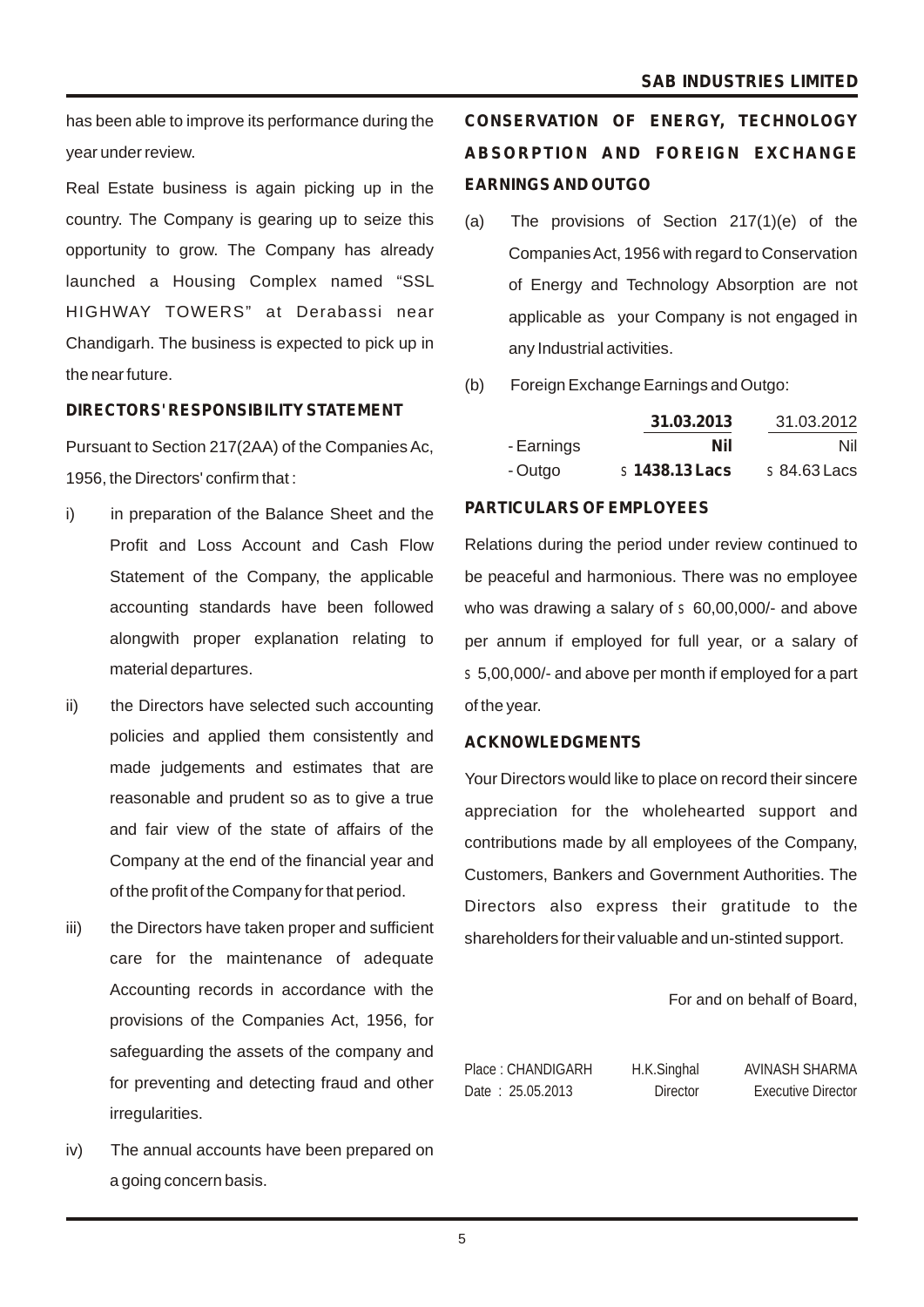### **CORPORATE GOVERNANCE**

### **REPORT ON CORPORATE GOVERNANCE**

### **(I) Abrief statement on Company's philosophy on code of governance:**

SAB Industries Ltd. (SABIL) believes in practicing the principles of good corporate governance, disclosure and transparency in all its activities and processes. Towards this objective, SABIL has always focused on good corporate governance, which it considers as a key driver of sustainable corporate growth and long term value creation.

### **(II) BOARD OF DIRECTORS**

Composition and category of Directors:

- (i) The Company's policy is to have appropriate mix of Executive and Non-Executive Directors to maintain the independence of the Board and to separate the Board functions of governance and management. At Present, the Board of Directors comprises of 8 Directors with a Non-Executive Chairman. Of the Eight Directors, 7 (i.e. 87.5%) are Non-Executive Directors, including 4 (i.e. 50%) Independent Directors. None of the Non-Executive/ Independent Directors has any material pecuniary relationship or transactions with the Company.
- (ii) Five Board Meetings were held during the year and gap between two meetings did not exceed four months. The dates on which the Board Meetings were held are 29.05.12, 11.08.12, 12.09.12, 12.11.12 and 14.02.13.
- (iii) The names and categories of the directors on the Board, their attendance at Board Meetings and Annual General Meeting held during the year and the number of Directorships and Committee chairmanships/ memberships held by them in other companies is given below. Other Directorships do not include directorships of private limited companies, foreign companies, and companies under Section 25 of the Companies Act. Chairmanships/ Memberships of Board Committees include only that of Audit and Shareholders/ Investors Grievance Committees.

| Name of Director<br>and Designation | Category                              | No. of Board<br>meetings held<br>during the year<br>2011-12 |          | Whether<br>attended<br>last AGM held I<br>on 29th<br>Sept., 2012 | No. of Directorships<br>in other<br>Public companies |                | No. of Committee<br>positions held<br>in other<br>public companies |        |
|-------------------------------------|---------------------------------------|-------------------------------------------------------------|----------|------------------------------------------------------------------|------------------------------------------------------|----------------|--------------------------------------------------------------------|--------|
|                                     |                                       | Held                                                        | Attended |                                                                  | Chairman                                             | Member         | Chairman                                                           | Member |
| Sh. R.K.Garg,                       | Promoter                              | 5                                                           | 5        | <b>No</b>                                                        | 3                                                    | 1              | 1                                                                  | Nil    |
| Chairman                            | NonExecutive<br><b>Director</b>       |                                                             |          |                                                                  |                                                      |                |                                                                    |        |
| Sh. Avinash Sharma                  | <b>Executive Director</b>             | 5                                                           | 5        | Yes                                                              | Nil                                                  | 3              | Nil                                                                | Nil    |
| Sh. Ram K Gupta                     | Non Executive<br>Independent Director | 5                                                           | 4        | N <sub>0</sub>                                                   | Nil                                                  | 3              | Nil                                                                | Nil    |
| Sh. Sanjay Garg                     | Non Executive<br><b>Director</b>      | 5                                                           | 5        | Yes                                                              | Nil                                                  | 2              | Nil                                                                | 1      |
| Sh. Vijay G Kalantri                | Non Executive<br>Independent Director | 5                                                           |          | <b>No</b>                                                        | 3                                                    | 15             | Nil                                                                | 5      |
| Sh. Kanwarjit Singh                 | Non Executive<br>Independent Director | 5                                                           | 1        | <b>No</b>                                                        |                                                      |                |                                                                    |        |
| Sh. S. S. Dawra                     | Non Executive<br>Independent Director | 5                                                           | 1        | <b>No</b>                                                        |                                                      | $\overline{2}$ | 1                                                                  |        |
| Sh. H. K. Singhal                   | Non Executive Director                | 5                                                           | 5        | Yes                                                              | Nil                                                  | 6              | Nil                                                                | 7      |

The detail of Board Meetings, number of Directorships and Committee Memberships held by Directors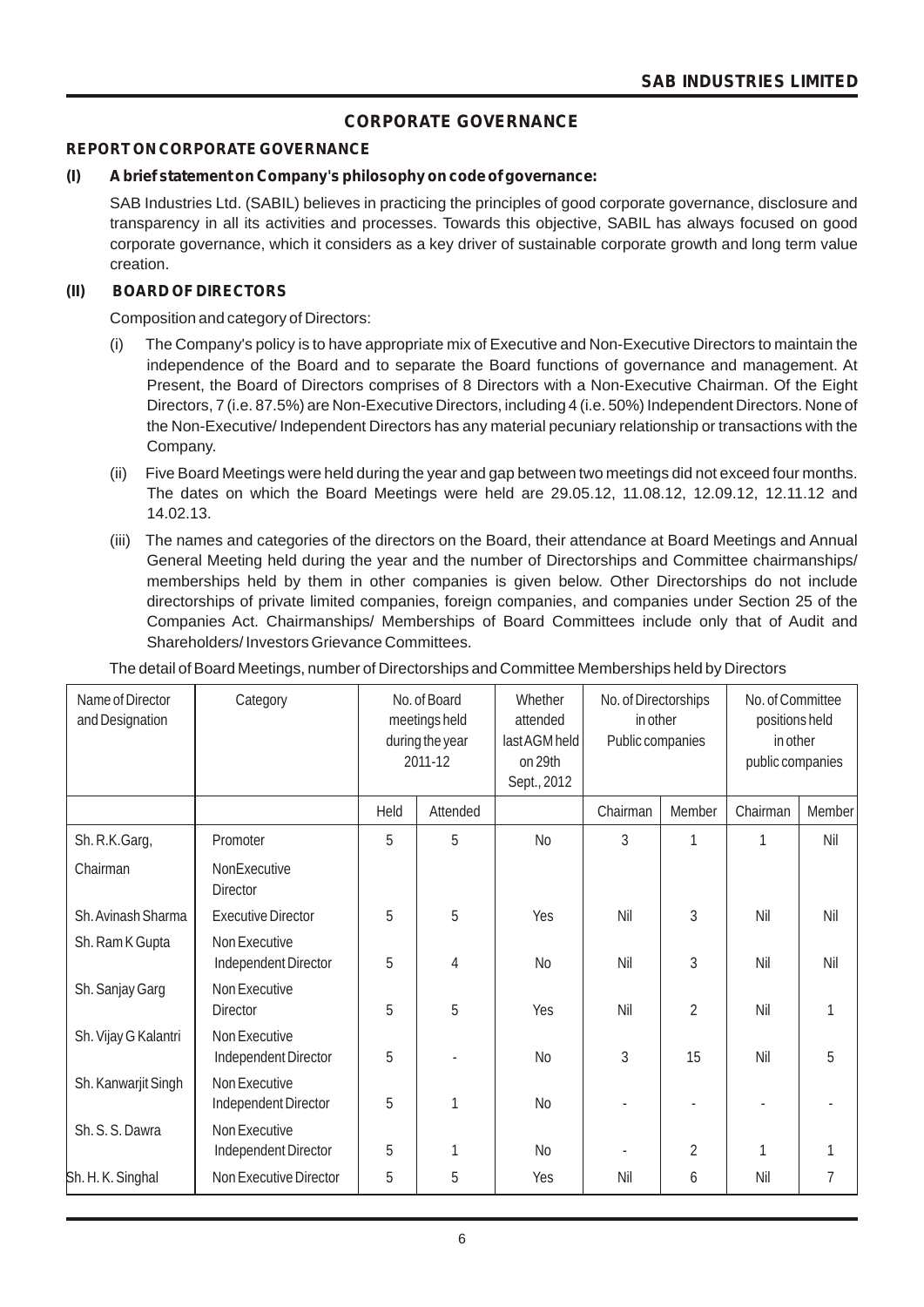- (iv) None of the Non-Executive Directors has any accurate, timely and proper disclosures and material pecuniary relationship or significant transactions with its Directors/<br>Management or relatives etc. affecting the  $\frac{m}{\sqrt{2}}$  The Committee were held.
- (v) During the year, information as mentioned in annexure 1A to Clause 49 of the listing agreement has been placed before the Board for its consideration.
- (vi) **Directors retiring by rotation and being** considered for reappointment:

In accordance with the provisions of Companies Act, 1956, Shri S S Dawra and Shri Kanwarjit Singh, retire by rotation at the forthcoming Annual General Meeting and are eligible for re-appointment. **(IV) SHARE TRANSFER COMMITTEE**

# **BY ROTATION:** expedites the process of share transfers.

Shri S S Dawra, Retired as Secretary Personnel, Govt. of India. He holds Directorships in the following other

| Name of the Companies/Firms   Nature of interest |                 |                                           |                 | Held        | Atteno |
|--------------------------------------------------|-----------------|-------------------------------------------|-----------------|-------------|--------|
| HDIL Ltd.                                        | <b>Director</b> | 1. Sh. H.K. Singhal,                      | Non-Executive   |             |        |
| Steel Strips Infrastructures Ltd.                | <b>Director</b> |                                           | <b>Director</b> | <b>None</b> | ΝA     |
| <b>AMBIENCE Private Ltd.</b>                     | <b>Director</b> | 2. Sh. Avinash Sharma, Executive Director |                 | <b>None</b> | ΝA     |

Shri S S Dawra is also Member/ Chairman of the **(V) INVESTORS GRIEVANCE COMMITTEE**

| Name of Company | Name of Committee      | Designation<br>(Member or<br>Chairman) |
|-----------------|------------------------|----------------------------------------|
| 'HDII           | <b>Audit Committee</b> | Chairman                               |

The committee consists of following members:<br>
Engineering, Railway Board & Ex. Officio Secretary 1.Sh.S.S.Dawra - Non Executive, Independent Director. Engineering, Railway Board & Ex. Officio Secretary Govt. of India. 2. Sh. Avinash Sharma - Executive Director

He does not hold any Directorships/ Membership in 3. Sh. HK Singhal - Non Executive Director<br>other Companies.<br>
The Company addresses all

(i) The terms of reference of Audit Committee **the sent issues resolved usually with in** (i) The terms of reference of Audit Committee **the sent of the sent of the sent of the sent** of the sent reference of the sent of the are as per relevant guidelines and the 15 days unless the per relevant guidelines and the 15 days unless the asset of the Audit legislations. The primary objective of the Audit supervision of the management's financial Compliance Officer: reporting process with a view to ensure

transparency and to review the adequacy of transactions with the Company. The internal control systems and functions. During<br>Company has not entered into any materially<br>the year under review four Meetings of the the vear under review, four Meetings of the

Interest of the Company at large, except in<br>
normal course of business.<br>
The Composition of the Audit Committee and<br>
particulars of meetings attended by the members<br>
of the Audit Committee are given below:

| Name                   | Category | No. of Meetings held |                 |
|------------------------|----------|----------------------|-----------------|
|                        |          |                      | during the year |
|                        |          | Held                 | Attended        |
| 1. Sh. S. S. Dawra     | Chairman |                      |                 |
| 2. Sh. Ram K Gupta     | Member   |                      |                 |
| 3. Sh. Kanwarjit Singh | Member   | 4                    |                 |
| 4. Sh. H.K. Singhal    | Member   |                      |                 |

**BRIEF DESCRIPTION OF DIRECTORS RETIRING The Share Transfer Committee approves and** 

**Shri S S Dawra** The committee consists of the following members:

| SHITS S DAWIA, REUIBU AS SECIBIAI V FEISOIIIIBI, GOVI.<br>of India. He holds Directorships in the following other<br>Companies: |                 | Name                                      | Category        |             | No. of Meetings held<br>during the year |
|---------------------------------------------------------------------------------------------------------------------------------|-----------------|-------------------------------------------|-----------------|-------------|-----------------------------------------|
| Name of the Companies/ Firms   Nature of interest                                                                               |                 |                                           |                 | Held        | Attended                                |
| HDIL Ltd.                                                                                                                       | Director        | 1. Sh. H.K. Singhal,                      | Non-Executive   |             |                                         |
| Steel Strips Infrastructures Ltd.                                                                                               | <b>Director</b> |                                           | <b>Director</b> | <b>None</b> | <b>NA</b>                               |
| AMBIENCE Private Ltd.                                                                                                           | <b>Director</b> | 2. Sh. Avinash Sharma, Executive Director |                 | <b>None</b> | <b>NA</b>                               |

following Committees of Board of other Companies: (i) The company has constituted an Investor Grievance Committee of Directors to look into the redressal of shareholders' and investors' complaints such as transfer of shares, nonreceipt of shares after transfer, non-receipt of dividends and recommends measures for overall **Shri Kanwarjit Singh**<br> **Shri Kanwarjit Singh**<br> **Shri Kanwarjit Singh Defined as Secretary Mamber**<br> **Shri Kanwarjit Singh Defined as Secretary Mamber**<br> **Shri Kanwarjit Singh Defined as Secretary Mamber** 

- 
- 
- 

mpanies.<br> **AUDIT COMMITTEE** AUDIT COMMITTEE AUDIT COMMITTEE AUDIT COMMITTEE **(III) AUDIT COMMITTEE** suggestions and grievances expeditiously and

Committee is to monitor and provide effective (ii) Name, Designation, Address & E-mail of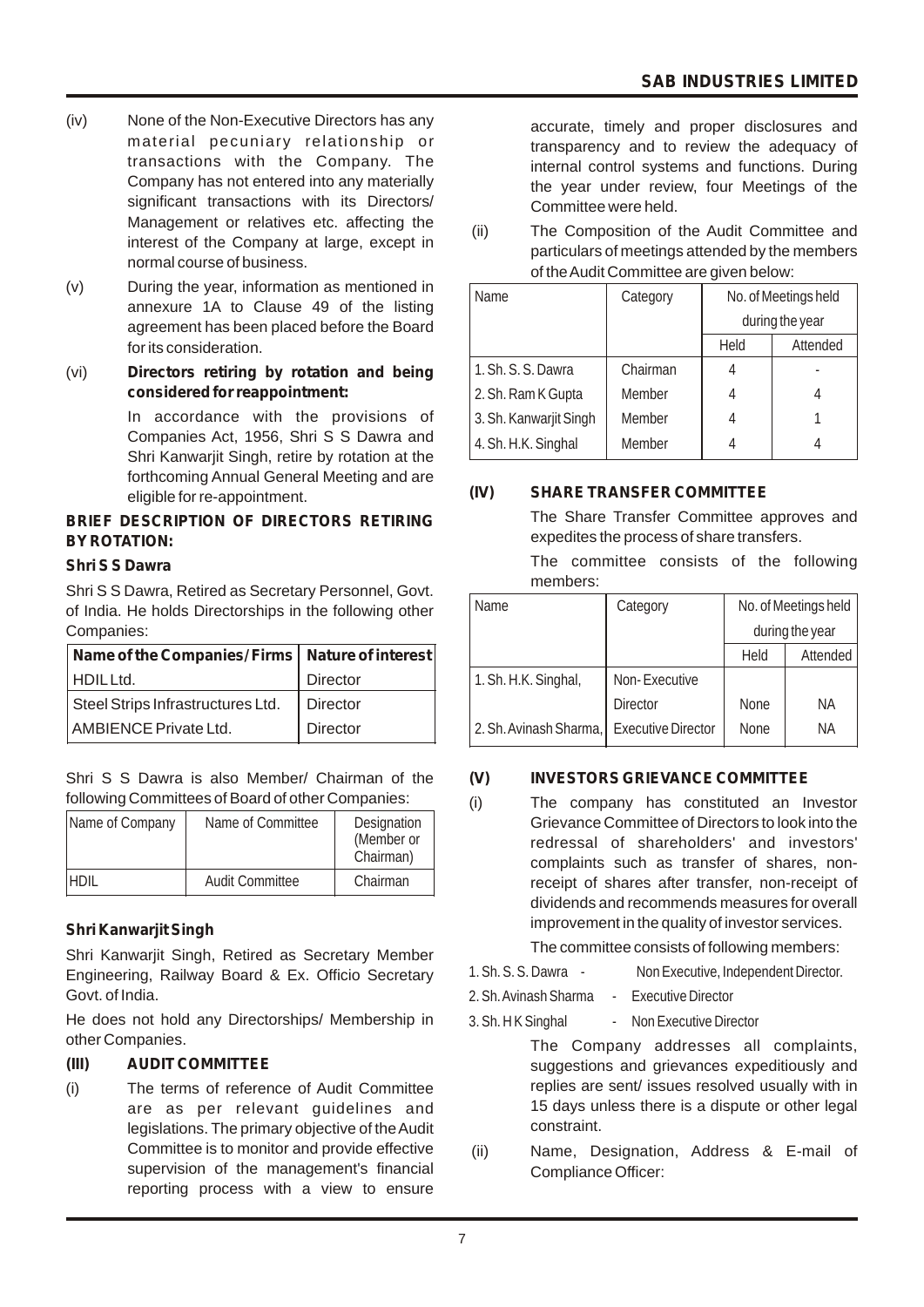SAB INDUSTRIES LIMITED of 30 days leave);

Madhya Marg, Chandigarh-160019 Telephone No. 0172- 2793112, 2792385<br>Expenses at actual as per Company's Rule.<br>E-mail : hksinghal@glide.net.in

- **(VI) DETAILS OF REMUNERATION PAID TO** attending the Board Meetings / Committee **EXISTING DIRECTORS FOR THE YEAR** Meetings held during 01.04.2012 to 31.03.2013 **ENDED MARCH 31, 2013**
- (A) Shri Avinash Sharma is Whole time director of the Company. His particulars and details of remuneration paid is as under:

|                          |                                                                                          | 4. Sr<br>5. Sr<br>6. Sr<br>7. Sr |
|--------------------------|------------------------------------------------------------------------------------------|----------------------------------|
|                          |                                                                                          |                                  |
| House Rent Allowance 35% | (VII)                                                                                    | <b>DETA</b>                      |
| of Basic Salary plus     |                                                                                          | <b>HELD</b>                      |
| accommodation            |                                                                                          | 2013.<br>$N \sim 1$              |
|                          | : Executive Director<br>: 01/10/2011<br>: Three years<br>$:$ $\leq$ 1,00,000/- per month |                                  |

- Commission

5% of net profit inclusive of remuneration mentioned above. For the purpose of calculation, net profit shall exclude the profit generated/ to be generated by the sale of Land, by the sale of Investment in shares, dividend of investment in shares and due to any claim received/ to be received for the cases/ work done before 1st October 2008 or any other receivable against the work executed by the company before the said date. **(VIII) (i) GENERAL BODY MEETINGS**

In addition to the above, the Executive Date and venue of last few General Meetings: Director shall also be eligible for the following perquisites, which shall not be included for computation of the ceiling as specified.

-Earned Leave As per Company's Rules (unused portion of the earned leave may be encashed at the end of the tenure, including

Sh. H. K. Singhal, Director extension in tenure, if any, subject to a maximum

Corporate & Regd. Office: S C O 49-50, Telephone at residence (private use of the telephone shall be billed by the Company to the Sector 26, appointee)

- Conveyance Reimbursement: Company's Car

E-mail : hksinghal@glide.net.in (B) Details of sitting fee paid to the Directors for<br>DETAILS OF REMUNERATION PAID TO attending the Board Meetings / Committee

|                                                                                                                                                                                               | ENDED MARCH 31, 2013              | NAME OF DIRECTOR          | SITTING FEE (In s) |
|-----------------------------------------------------------------------------------------------------------------------------------------------------------------------------------------------|-----------------------------------|---------------------------|--------------------|
|                                                                                                                                                                                               |                                   | 1. Shri R.K. Garg         | 20,000             |
| Shri Avinash Sharma is Whole time director of<br>the Company. His particulars and details of<br>remuneration paid is as under:<br>Shri Avinash Sharma<br>-Designation<br>: Executive Director | 2. Shri Ram K Gupta               | 28,000                    |                    |
|                                                                                                                                                                                               |                                   | 3. Shri Kanwarjit Singh   | 7,000              |
|                                                                                                                                                                                               |                                   | 4. Shri Sanjay Garg       | 20,000             |
| -Last appointed on                                                                                                                                                                            | : 01/10/2011                      | 5. Shri Vijay G. Kalantri |                    |
| -Term                                                                                                                                                                                         | $:$ Three years                   | 6. Shri H.K. Singhal      | 28,000             |
| - Salary                                                                                                                                                                                      | $\cdot$ $\leq 1.00.000$ ner month | 7. Shri S S Dawra         | ۰                  |

 $H_3\%$  (VII) **DETAIL OF SHARES OF THE COMPANY HELD BY DIRECTORS AS ON 31ST MARCH, 2013** 

| Name                     | No. of Shares |
|--------------------------|---------------|
| 1. Shri R.K. Garg        | 3404020       |
| 2. Shri Ram K Gupta      | Nil           |
| 3. Shri Kanwarjit Singh  | Nil           |
| 4. Shri S S Dawra        | Nil           |
| 5. Shri Sanjay Garg      | 50            |
| 6 Shri Vijay G. Kalantri | Nil           |
| 7. Shri H.K. Singhal     | 70            |
| 8. Shri Avinash Sharma   | 50            |

| Director shall also be eligible for the following<br>perquisites, which shall not be included for<br>computation of the ceiling as specified. |     | Date       | Venue              | Special<br>Resolution(s)<br>passed |
|-----------------------------------------------------------------------------------------------------------------------------------------------|-----|------------|--------------------|------------------------------------|
| -Reimbursement of medical as per the rules of<br>the Company;                                                                                 | AGM | 30.09.2010 | Regd Office of the | Yes, Payment of                    |
| -Contribution to Provident Fund @ 12% of                                                                                                      |     |            | Company at: SCO    | remuneration &                     |
| basic salary;                                                                                                                                 |     |            | 49-50, Sector 26,  | Commission to                      |
| -Gratuity Not exceeding half month's basic                                                                                                    |     |            | Madhya Marg,       | Shri R K Garg                      |
| salary for each completed year of service,                                                                                                    |     |            | Chandigarh.        |                                    |
| subject to Gratuity Act;                                                                                                                      | AGM | 30.09.2011 | -do-               | Yes, Reappointment of              |
| -Earned Leave As per Company's Rules                                                                                                          |     |            |                    | <b>Executive Director</b>          |
| (unused portion of the earned leave may be<br>encashed at the end of the tenure, including                                                    | AGM | 29.09.2012 | $-do-$             |                                    |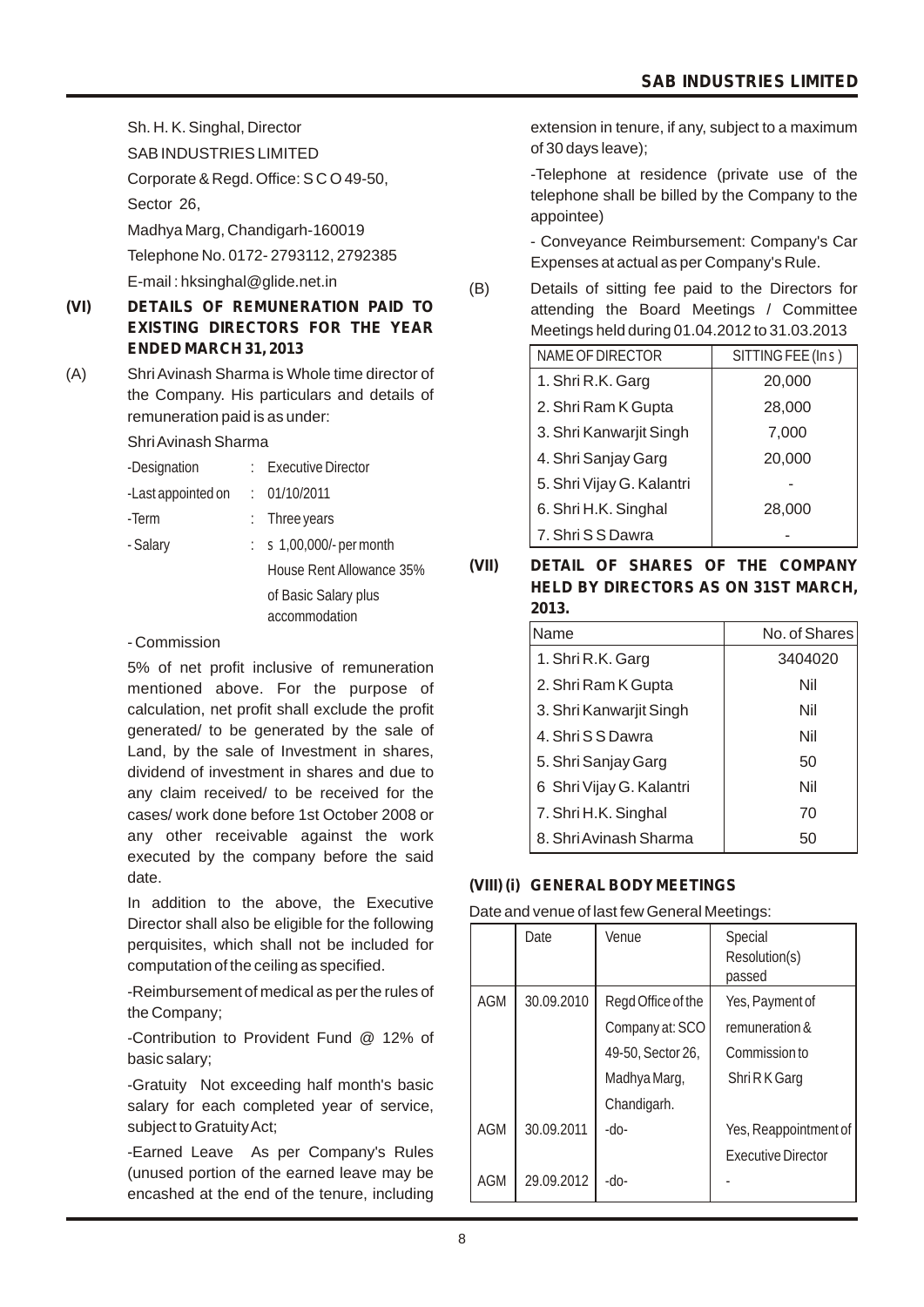- (i) Details of transactions entered into with Pvt. Ltd. and DHG Marketing Pvt. Ltd. related parties, during the year under review **INDIVIDUALS/HUF:**
- (ii) The Company has been complying with the Garg., Ms. Ute Mayr SEBI Regulations and Listing Agreement with **(XII) MEANS OF COMMUNICATION**
- (iii) The Company has adopted a Whistle Blower Express/ Jansatta" and have also been

### **(IX) INSIDER TRADING** www.sabindustries.in

Regulations, 1992, as amended, has been the Company. followed by the Company through out the (ii) Financial Year : 1st April to 31st March year. (iii) Year Ending: March 31, 2013

statements of the company was placed before

# **(XI) CONSTITUANTS OF GROUP.**<br>Following named Companies and individuals Following named Companies and individuals

and HUF constitute the Group as defined in Exchange Ltd. and the Delhi Stock Exchange Ltd.<br>the MRTP Act 1969:

Steel Strips Ltd., Steel Strips Infrastructures Ltd., Steel Strips Industries Ltd., Indlon **(XV)** The company did not have any outstanding Chemicals Ltd., SAB Developers Pvt. Ltd., GDRs/ADRs as at 31st March, 2013. Malwa Chemtex Udyog Ltd., S.S. Credits Pvt.

The company's shareholders have passed Ltd., S.J. Mercantile Pvt. Ltd., Indian Acrylics Special Resolution for change of the Main Investments Ltd., Malwa Holdings Pvt. Ltd., Steel Object Clause of the Memorandum and Strips Mercantile Pvt. Ltd., Steel Strips Articles of Association of the Company Financiers Pvt. Ltd., Steel Strips Holdings Pvt. through postal ballot, as contained in a notice Ltd., Munak International Pvt. Ltd., Munak dated 12th April 2013 to the shareholders. Financiers Pvt. Ltd., Munak Investments Pvt. **ii) DISCLOSURES:** Ltd., S.A.B. Udyog Ltd., Chandigarh Developers

have been given in notes forming part of Sh. R K Garg & Sons (HUF), Sh. R.K. Garg, Smt. accounts. Sunena Garg, Ms. Priya Garg, Mr. Dheeraj

Sock Exchanges on issues related to Capital The quarterly and annual results are generally Market. published in "Business Standard/ Financial policy and has established the necessary submitted to the stock exchanges as per the mechanism for employees to report concerns requirements of the Listing Agreements on which to the Audit Committee about unethical the Company's equity shares are listed to enable behaviors. No person has been denied them to put them on their own web sites. These access to the Audit Committee. were also put up on Company's Website:

### "Code of Conduct for Prevention of Insider **(XIII) GENERALSHAREHOLDER INFORMATION**

- Trading" pursuant to the requirements of (i) Annual General Meeting will be held on Monday the SEBI (Prohibition of Insider Trading) 30th September, 2013 at the Registered Office of
	-
	-
- **(X) CEO/CFO Certification** (iv) Financial Calendar: (tentative)

A certificate from Executive Director and Results for quarter ending June 2013 -- Second week of Aug., 2013 General Manager (A/c) on the financial Results for quarter ending Sept. 2013 -- Second week of Nov., 2013<br>Results for quarter ending Dec. 2013 -- Second week of Feb., 2014 Results for quarter ending March 2014 -- Last week of May, 2014

- the Board. (v) Book Closure date : 23rd September 2013 to 28th
- Following named Companies and individuals (vi) Listing on Stock Exchange: The Ludhiana Stock and HUF constitute the Group as defined in

## the MRTPAct 1969: **(XIV) Share Transfer System**

GROUP COMPANIES:<br>
Indian Acrylics Ltd., Steel Strips Wheels Ltd., Transfer of shares is normally processed within 12-15 days from the date of receipt, if the documents are complete in all respects.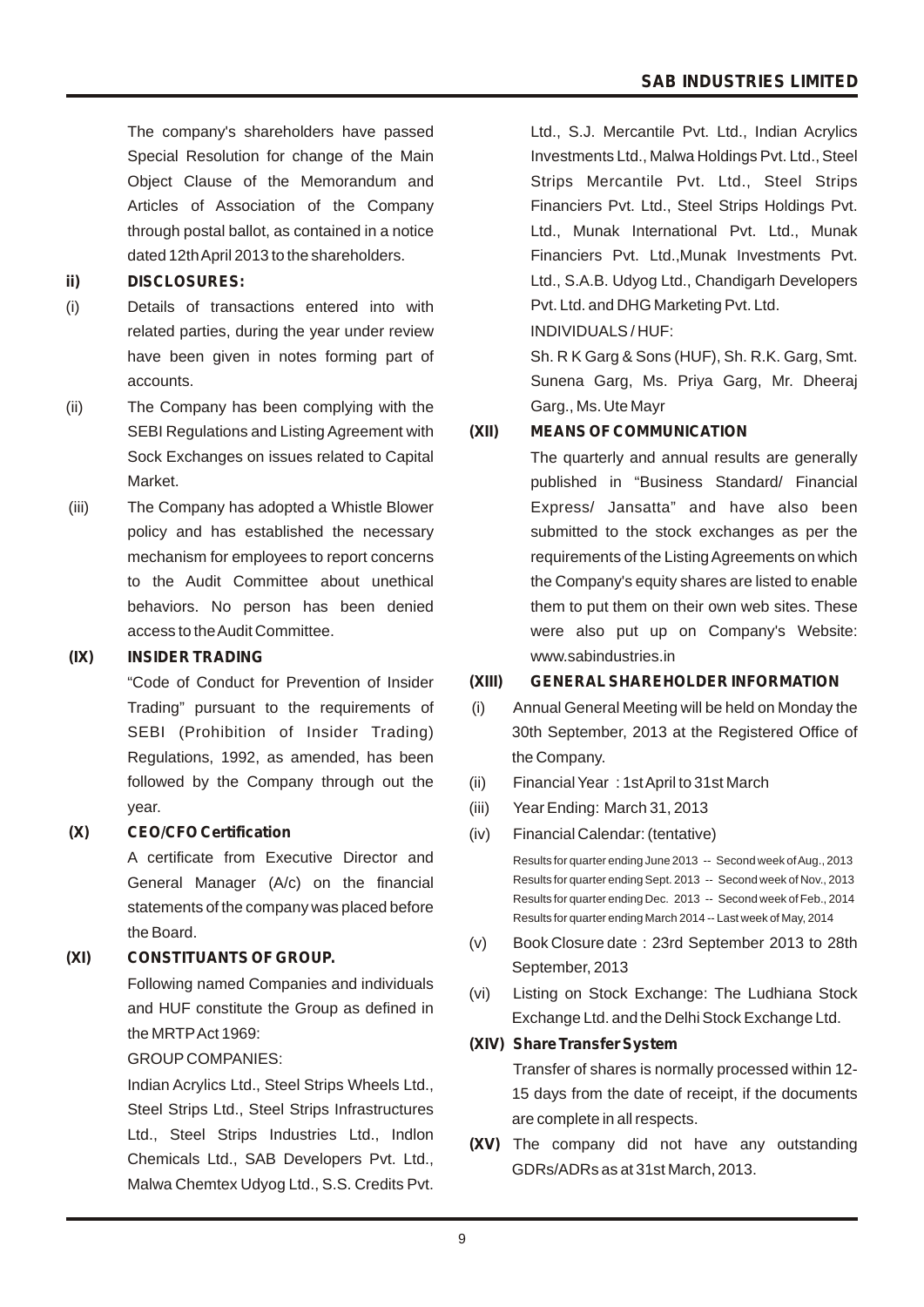### **(XVI) Distribution of shareholding as on 31st March 2013**

|                | Share holding of | <b>Shareholders</b>     |        | Share Amount |               |
|----------------|------------------|-------------------------|--------|--------------|---------------|
| Face Value (s) | Face Value (s)   | Number<br>%age to Total |        | ln s         | %age to Total |
| 10             | To 5000          | 490                     | 91.85  | 219440       | 0.14          |
| 5001           | To 10000         | 2                       | 1.06   | 12000        | 0.01          |
| 10001          | To 20000         | 3                       | 0.71   | 24000        | 0.02          |
| 20001          | To 30000         |                         |        |              |               |
| 30001          | To 40000         |                         |        |              | ۰             |
| 40001          | To 50000         |                         |        |              |               |
| 50001          | To 100000        |                         | 0.35   | 90000        | 0.06          |
| 100001         | and Above        | 17                      | 6.03   | 151538280    | 99.77         |
|                |                  | 513                     | 100.00 | 151883720    | 100.00        |

### **Shareholding Pattern as on 31st March, 2013**

| S.NO. | <b>PARTICULARS</b>                           | <b>NO. OF SHARES</b> | (%)    |
|-------|----------------------------------------------|----------------------|--------|
|       | Promoter & Persons Acting in Concert         | 11183356             | 73.63  |
| 2.    | <b>Bodies Corporate</b>                      | 3783101              | 24.91  |
| 3.    | Financial Institutions, Banks & Mutual Funds | 185611               | 1.22   |
| 4.    | <b>General Public</b>                        | 36304                | 0.24   |
|       | <b>TOTAL SHAREHOLDING</b>                    | 15188372             | 100.00 |

### **(XVII) MARKET INFORMATION:**

The Securities of the Company are not actively traded on the Stock Exchanges. As such, the market information on the company's Securities is not available.

### **(XVIII) DEMATERIALIZATION OF SHARES AND LIQUIDITY:**

The Company's script forms part of the "Compulsory demat segment" for all investors. The Company has established connectivity with National Securities Depository Limited (NSDL) through the Registrar M/s Link Intime India Pvt. Limited, 44, Community Centre, 2nd Floor, Naraina Industrial Area, Phase I, Near PVR Naraina, New Delhi 110028.

Phone: +911141410592-94, Fax- +911141410591, Email:delhi@linkintime.co.in

The Company has also appointed them as Common Agency to look after dematerialization of shares as well as for physical transfer of shares. Members are requested to address all their correspondence with the Registrar at the above address.

As on 31.03.2013, 15083274 (99.31%) equity shares of the Company are held in demat form and the balance 105098 (0.69%) equity shares are held in physical form.

Demat ISIN Number allotted to the Company by NSDLfor equity shares is INE137M01017.

### **(XIX) ADDRESS OF REGISTERED/ CORRESPONDENCE OFFICE:**

The Company Secretary SAB Industries Ltd S.C.O. 49-50, Sector 26, Madhya Marg, Chandigarh-160019

On behalf of Board of Directors

Place: Chandigarh **Place: Chandigarh** H.K.SINGHAL AVINASH SHARMA<br>DIRECTOR EXECUTIVE DIRECTOR **EXECUTIVE DIRECTOR**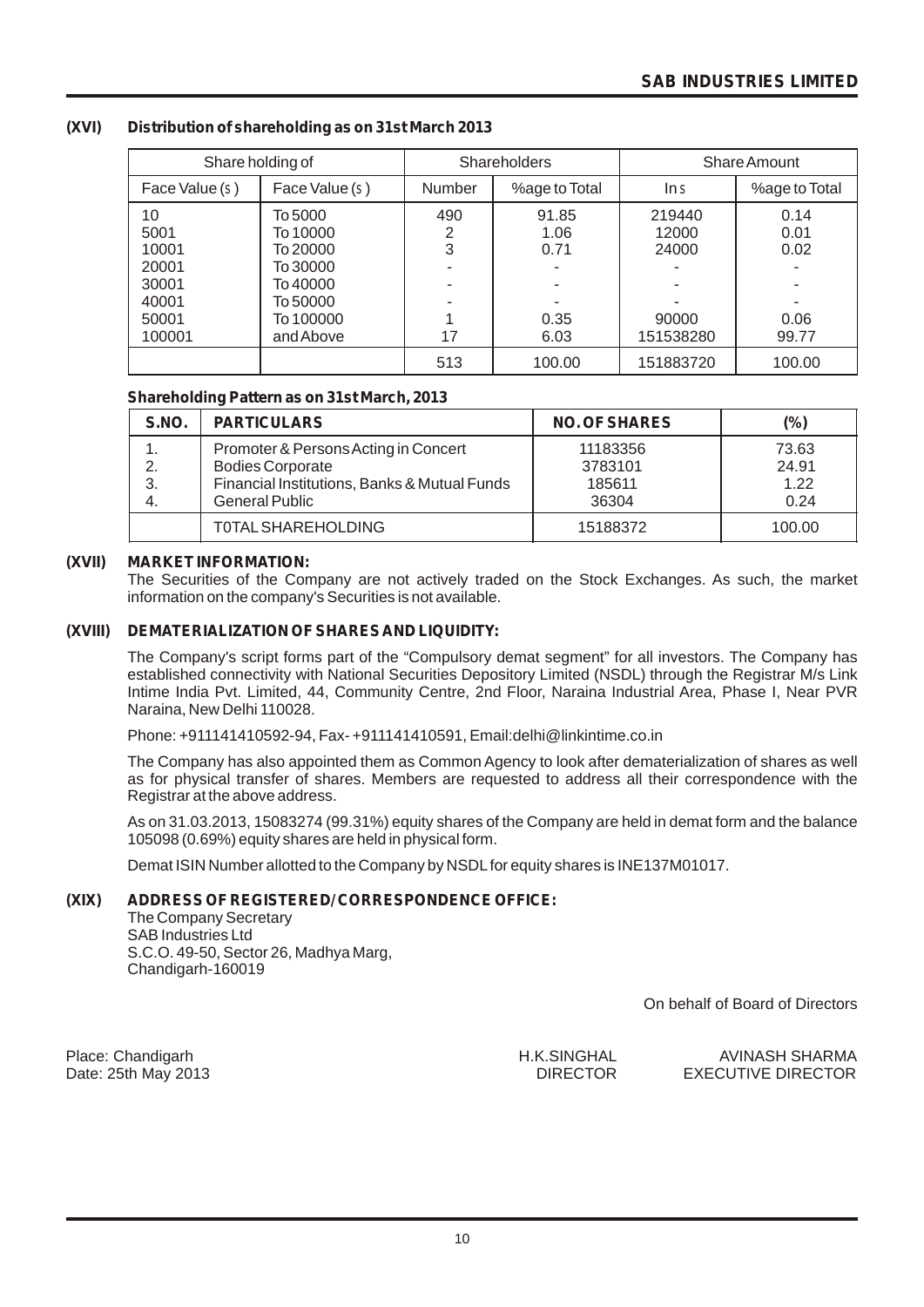**AUDITORS' CERTIFICATE ON COMPLIANCE OF CONDITIONS OF CORPORATE GOVERNANCE UNDER CLAUSE 49 OF THE LISTING AGREEMENT. CERTIFICATE OF CORPORATE GOVERNANCE**

We have examined the compliance of conditions of Corporate Governance by SAB Industries Limited for the year ended on 31st March 2013 as stipulated in Clause 49 of the Listing Agreement of the said Company with Stock Exchange.

The Compliance of conditions of Corporate Governance is the responsibility of the management. Our examination has been limited to a review of the procedures and implementation thereof, adopted by the Company for ensuring compliance with the conditions of Corporate Governance as stipulated in the said clause. It is neither an audit nor an expression of opinion on the financial statements of the Company.

On the basis of our review of the relevant records and documents maintained by the company and furnished to us for review and the information and explanations given to us by the company, we certify that the company complied with the conditions of Corporate Governance as stipulated in Clause 49 of the above mentioned Listing Agreement with the Stock Exchanges.

> For S. C. Dewan & Co. Chartered Accountants

Place :Chandigarh S.C.DEWAN<br>
Date : 25.05.2013<br>
PARTNER  $Date: 25.05.2013$ 

M. No. 15678

## **DECLARATION REGARDING COMPLIANCE BY** financial reporting during the year, **BOARD MEMBERS AND SENIOR MANAGEMENT** ii. significant changes in accounting policies during<br>**PERSONNEL WITH THE COMPANY'S CODE OF** the vear and that the same have been disclosed in **PERSONNEL WITH THE COMPANY'S CODE OF** the year and that the same have been disclosed in<br> **CONDUCT** the patents the financial statements: and

**CONDUCT**<br>This is to confirm that the Company has adopted a<br>This is to confirm that the Company has adopted a This is to commit that the Company has adopted a<br>Code of Conduct for Director & Senior Management of<br>the Conduct for Director & Senior Management of<br>the Conduct for Director & Senior Management of the Company, the Code of Conduct is available on the

I confirm that the Company has in respect of the financial year ended March 31, 2013 received from the system over financial reporting. senior Management Team of the Company and the For SAB Industries Limited Members of the Board, a declaration of compliance with the Code of conduct applicable to them.

Place: Chandigarh Avinash Sharma  $Date: 25.05.2013$ 

### **CEO'S/CFO'S Certificate**

### **TO WHOMSOEVER IT MAY CONCERN**

In Compliance to clause 49 of the Listing Agreement, we certify that:

- a. We have reviewed the financial statements and the cash flow statement for the year and that to the best of our knowledge and belief:
	- i. these statements do not contain any materially untrue statement or omit any material fact or contain statements that might be misleading;
	- ii. these statements together present a true and fair view of the Company's affair and are in compliance with existing accounting standards, applicable laws and regulations.
- b. There are, to the best of our knowledge and belief, no transactions entered into by the Company during the year which are fraudulent, illegal or violative of the Company's Code of conduct.
- c. We accept responsibility for establishing and maintaining internal controls and that we have evaluated the effectiveness of the internal control systems of the Company pertaining to financial reporting and we have disclosed to the Auditors and the Audit Committee, deficiencies in the design or operation of such internal control, if any, of which we are aware and the steps we have taken or purpose to take to rectify these deficiencies.
- d. We have indicated to the Auditors and the Audit Committee:
	- i. significant changes in internal control over
	-
- any, of the management or an employee having a<br>website.<br>I confirm that the Company has in respect of the significant role in the Company's internal control

Place: Chandigarh Avinash Sharma For SAB Industries Limited Date: 25.05.2013 Executive Director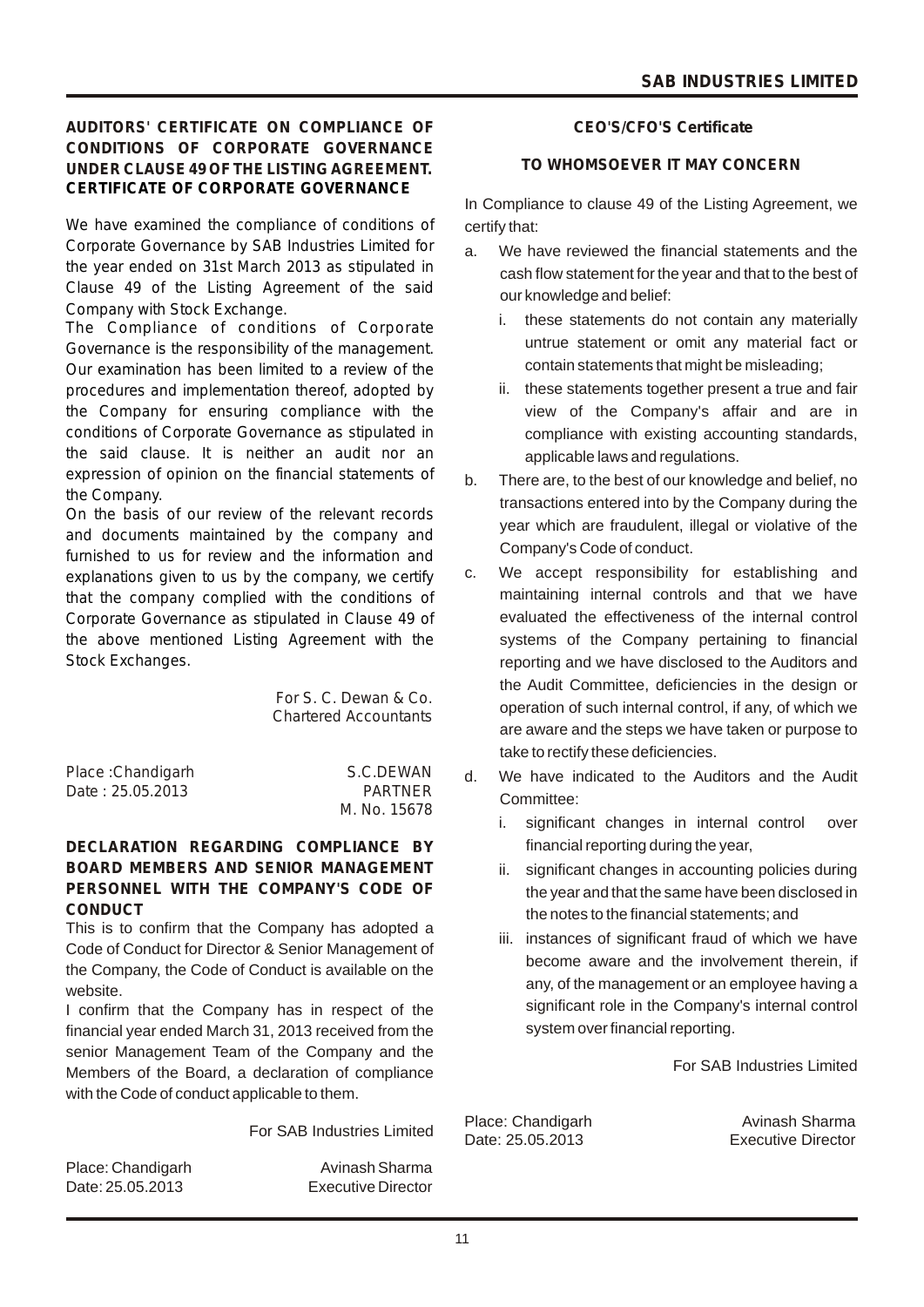We have audited the accompanying financial ordinate the cash statements of SAB Industries Limited ("the Company"),<br>which comprise the Balance Sheet as at March 31,<br>2013. and the Statement of Profit and Loss and Cash 1. As required by the Companies (Auditor's Report summary of significant accounting policies and other

Management is responsible for the preparation of and 5 of the Order. these financial statements that give a true and fair view of the financial position, financial performance and cash flows of the Company in accordance with the 2. As required by section 227(3) of the Act, we report Accounting Standards referred to in sub-section  $(3C)$  of that: section 211 of the Companies Act, 1956 ("the Act"). This responsibility includes the design, implementation and<br>maintenance of internal control relevant to the explanations which to the best of our knowledge maintenance of internal control relevant to the explanations which to the best of our knowledge<br>negation and presentation of the financial and belief were necessary for the purpose of our preparation and presentation of the financial and b<br>attempts that give a true and fair view and are free audit: statements that give a true and fair view and are free from material misstatement, whether due to fraud or b) in our opinion proper books of account as required<br>entity the Company so far as

Our responsibility is to express an opinion on these appears from our examination of those books financial statements based on our audit. We conducted c) the Balance Sheet, Statement of Profit and Loss,<br>our audit in accordance with the Standards on Auditing and Cash Flow Statement dealt with by this our audit in accordance with the Standards on Auditing issued by the Institute of Chartered Accountants of India. Those Standards require that we comply with of of of original requirements and plan and perform the audit to Funcal requirements and plan and penomic the additional contains and plan and penomic the dividence of the statement of obtain reasonable assurance about whether the financial statements are free from material comply with

An audit involves performing procedures to obtain audit evidence about the amounts and disclosures in the e) on the basis of written representations received<br>financial statements. The procedures selected depend<br>on the directors as on March 31, 2013, and<br>the procedures in the directors as on March 31, 2013, and on the auditor's judgment, including the assessment of<br>the risks of material misstatement of the financial<br>statements, whether due to fraud or error. In making<br>those risk assessments, the auditor considers internal<br>control design audit procedures that are appropriate in the f) Since the Central Government has not issued any<br>circumstances. An audit also includes evaluating the notification as to the rate at which the cess is to be circumstances. An audit also includes evaluating the notification as to the rate at which the cess is to be<br>appropriateness of accounting policies used and the notion and under section 441A of the Companies Act. appropriateness of accounting policies used and the paid under section 441A of the Companies Act,<br>reasonableness of the accounting estimates made by the paid of the said reasonableness of the accounting estimates made by 1956 nor has it issued any Rules under the said<br>management. as well as evaluating the overall section, prescribing the manner in which such management, as well as evaluating the overall presentation of the financial statements.

the Company.<br>We believe that the audit evidence we have obtained is the Company. sufficient and appropriate to provide a basis for our For S.C. Dewan & Co.<br>audit opinion.

In our opinion and to the best of our information and **Internation 1996** (Registration No.: 000934N) according to the explanations given to us, the financial statements give the information required by the Act in Place : Chandigarh S.C. Dewan the manner so required and give a true and fair view in conformity with the accounting principles generally accepted in India: Partner conformity with the accounting principles generally accep

- **INDEPENDENT AUDITOR'S REPORT** a) in the case of the Balance Sheet, of the state of affairs To the Members of the Company as at March 31, 2013;<br>
b) in the case of the Profit and Loss Acco
- b) in the case of the Profit and Loss Account, of the profit SAB Industries Limited.<br>for the year ended on that date; and
	-
- 2013, and the Statement of Profit and Loss and Cash 1. As required by the Companies (Auditor's Report)<br>Flow Statement for the year then ended, and a Corder, 2003 ("theOrder") issued by the Central Flow Statement for the year then ended, and a Cricler, 2003 ("theOrder") issued by the Central<br>
Flow Statement of significant accounting policies and other Government of India in terms of sub-section (4A) of explanatory information.<br>
Monography is representing the acceptation of statement on the matters specified in paragraphs 4
	- -
		- by law have been kept by the Company so far as
		- Report are in agreement with the books
- misstatement.<br>
an audit involves performing procedures to obtain audit in subsection (3C) of section 211 of the<br>
Companies Act. 1956:
	-
	- cess is to be paid, no cess is due and payable by

**Chartered Accountants** 

Membership No.: 015678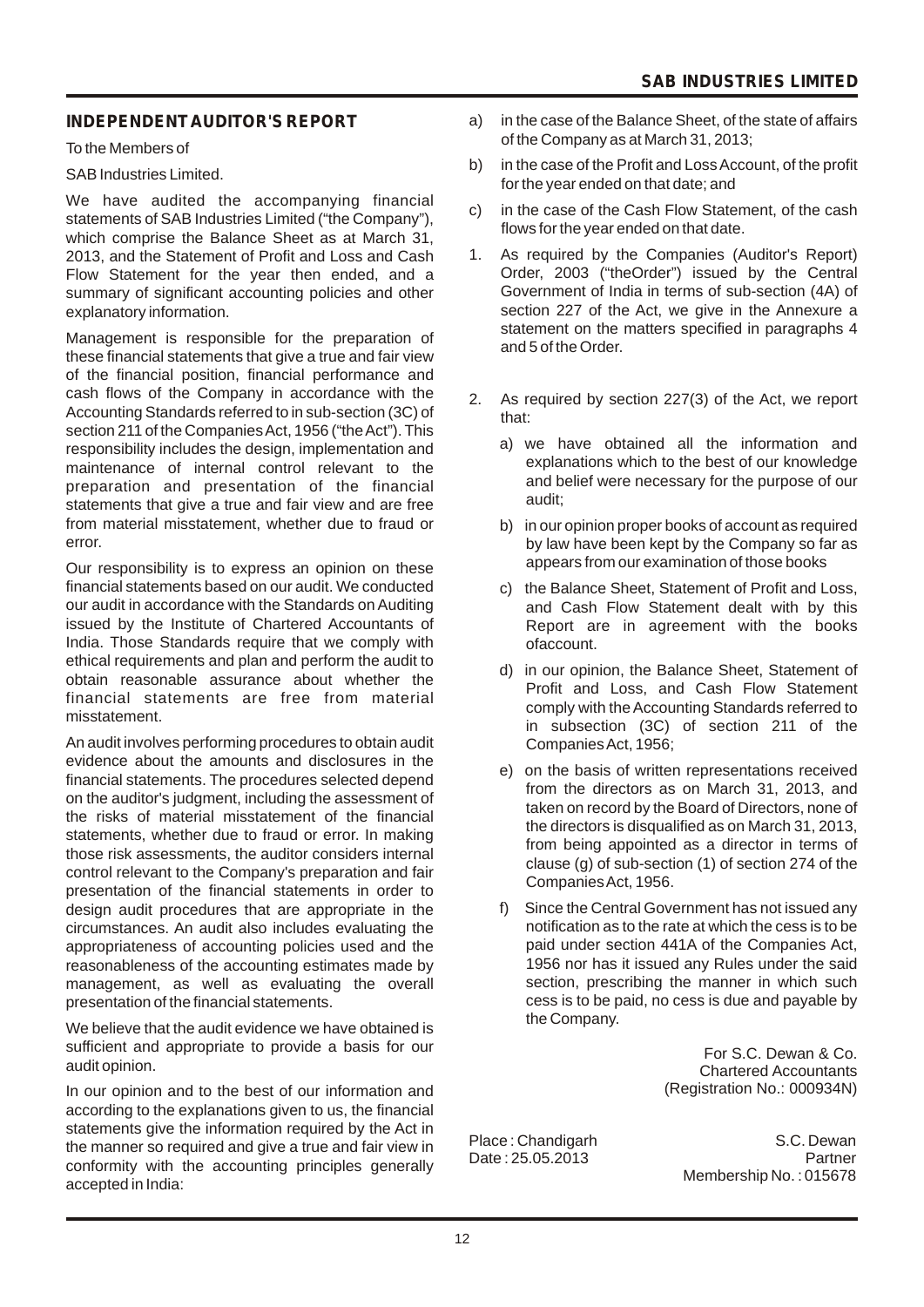**The Annexure referred to in paragraph 1 of the** maintained under Section 301 of the **Our Report of even date to the members of Companies Act, 1956. Consequently, the SAB Industries Limited. on the accounts of the** *provisions of clauses iii (b), iii(c) and iii (d) of the* **company for the year ended 31st March, 2013.** order are not applicable to the Company.

On the basis of such checks as we considered (e) According to the information and appropriate and according to the information and explanations given to us and on the basis of our explanation given to us during the course of our examination of the books of account, the audit, we report that: Company has not taken loans from companies,

quantitative details and situation of its fixed (g) are not applicable to the company. assets.

discrepancies were noticed on such

information and explanations given to us, no year and therefore does not affect the going concern assumption.

have been physically verified during the year

the procedures of physical verification of maintained under that section. inventories followed by the management are size of the company and the nature of its

inventories. No material discrepancy was market prices at the relevant time. noticed on physical verification of stocks by

3. (a) According to the information and our examination of the books of account, the or any interest thereon. Company has not granted any loans, or other parties listed in the register

1. (a) The company has maintained proper firms or other parties listed in the register<br>records showing full particulars including maintained under Section 301 of the records showing full particulars including maintained under Section 301 of the records showing full particulars including maintained under Section 301 of the records

- (b) As explained to us, fixed assets have  $\frac{4}{4}$  In our opinion and according to the information began physically verified by the management and explanations given to us, there is generally been physically verified by the management<br>at reasonable, intervals: no material an adequate internal control procedure at reasonable intervals; no material an adequate internal control procedure<br>discrepancies were noticed on such commensurate with the size of the company verification.<br>
and the nature of its business, for the purchase<br>
of inventories & fixed assets and payment for of inventories & fixed assets and payment for (c) In our opinion and according to the course of our audit, no major instance of fixed asset has been disposed during the continuing failure to correct any weaknesses in the internal controls has been noticed.
- 5. a) Based on the audit procedures applied by us 2. (a) As explained to us, inventories and according to the information and explanations provided by the management, the by the management, the by the management, the hyperasonable intervals. particulars of contracts or arrangements (b) In our opinion and according to the referred to in section 301 of the Act have been information and explanations given to us, entered in the register required to be

 $b)$  As per information & explanations given to reasonable and adequate in relation to the us and in our opinion, the transaction entered bize of the company and the hatare of the company with parties covered u/s business. 301 of the Act does exceeds five lacs rupees in (c) In our opinion and on the basis of our a financial year. Each of these transactions examination of the records, the Company is examination of the records, the Company is have been made at prices which are denerally maintaining proper records of its reasonable having regard to the prevailing

- fraction projects compared to book the Company has accepted deposits from the management as compared to book me management as compared to book<br>public covered under section 58A and further records. as required under 58AA of the Companies Act, 1956, the company has not made any default in explanations given to us and on the basis of repayment of any such deposits or part thereof
- secured or unsecured, to companies, firms 7. As per information & explanations given by the management, the Company has an internal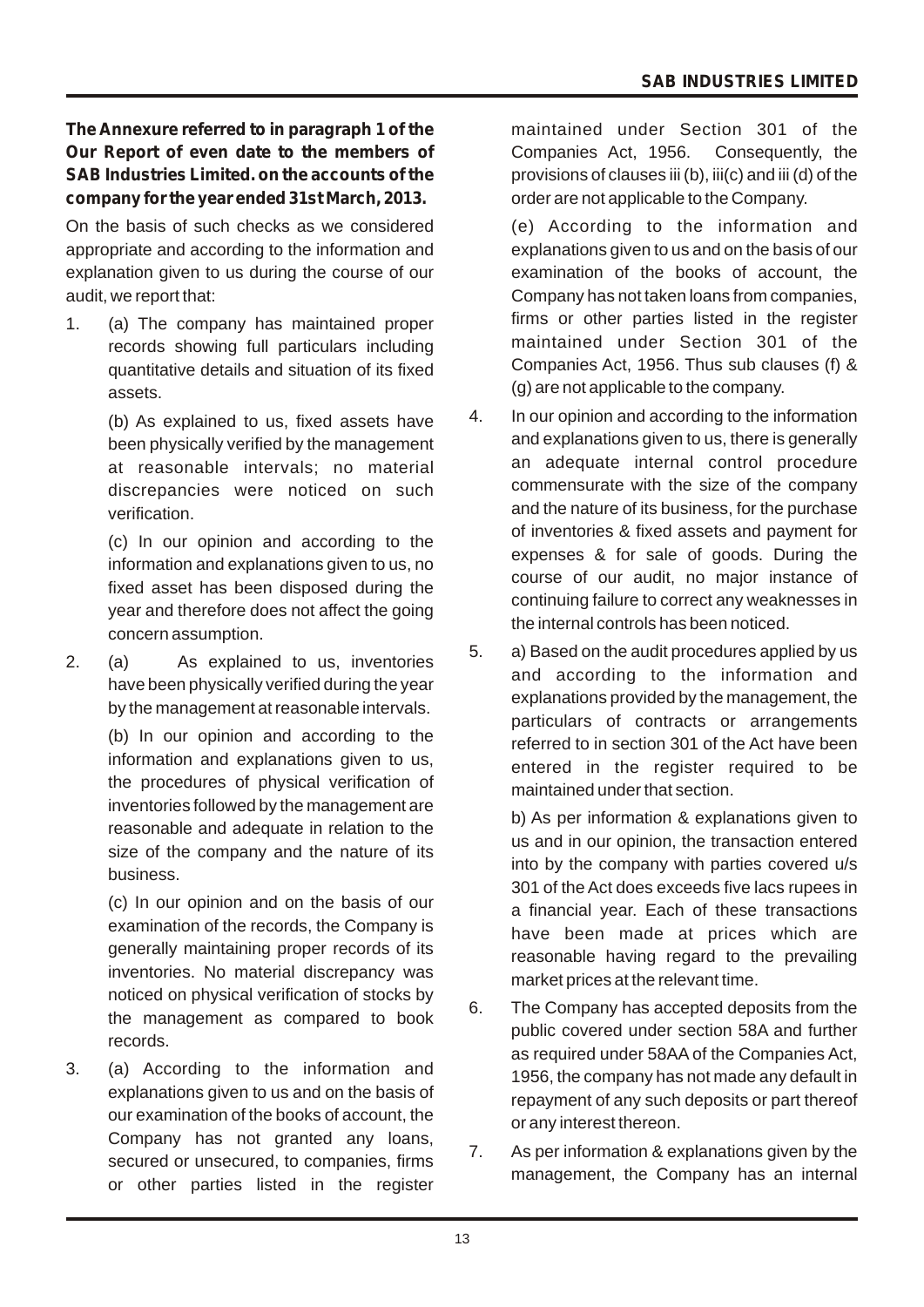- business activities the company is not  $\frac{1}{2}$  held  $\alpha$  further company is not required to maintain the cost records as clause (d) of sub-section (1) of section 209 of
- or financial institution.<br>
undisputed statutory dues including Provident 16. Based on our audit procedures and on the undisputed statutory dues including Provident 16. tax, Sales-tax, Wealth Tax, Service Tax, Sales-tax, I loans during the year. were no outstanding statutory dues as on 31st investment by the Company. of March, 2013 for a period of more than six 18. Based on the audit procedures performed and months from the date they became payable.

payable in respect of income tax, wealth tax, during the year.<br>service tax, sales tax, customs duty and excise duty which have not been deposited on during the period under audit. account of any disputes.

- 10. The Company does not have any accumulated loss and has not incurred cash audit and in the immediately preceding
- information and explanations given by the management. management, we are of the opinion that, the Company has not defaulted in repayment of dues to a financial institution, bank or example and the For S.C. Dewan & Co. debenture holders. The contract of the contract of the contract of the contract of the contract of the contract of the contract of the contract of the contract of the contract of the contract of the contract of the contrac
- 12. According to the information and explanations (Registration No.: 000934N) given to us, the Company has not granted loans and advances on the basis of security by way of pledge of shares, debentures and other securities. S.C. Dewan Place : Chandigarh S.C. Dewan
- 13. The Company is not a chit fund or a nidhi Date : 25.05.2013 Partner /mutual benefit fund/society. Therefore, the provision of this clause of the Companies (Auditor's Report) Order, 2003 (as amended) is not applicable to the Company.
- audit system commensurate with its size and 14. According to information and explanations given to us, the Company is trading in Shares, Mutual<br>funds & other Investments. Proper records & 8. As per information  $\&$  explanation given by the  $\frac{1}{2}$  lunds  $\&$  other investments. Proper records  $\&$  timely entries have been maintained in this management and as per the nature of its<br>have been maintained in this matchman management and as per the nature of its<br>regard & further investments specified are held in
	- prescribed by the Central Government under 15. According to the information and explanations<br>clause (d) of sub-section (1) of section 209 of given to us, the Company has not given any the Act.<br>
	guarantees for loan taken by others from a bank<br>
	or financial institution.
	- Fund, Investor Education and Protection **information given by the management**, we Fund, Employees' State Insurance, Income-<br>
	Fund, Employees' State Insurance, Income-<br>
	Income-
	- Custom Duty, Excise Duty, cess to the extent 17. Based on the information and explanations given<br>applicable and any other statutory dues have to us and on an overall examination of the to us and on an overall examination of the generally been regularly deposited with the Balance Sheet of the Company as at 31st March,<br>appropriate authorities. According to the 2013 we report that no funds raised on short-2013, we report that no funds raised on shortinformation and explanations given to us there therm basis have been used for long-term
	- the information and explanations given to us by (b) According to the information and the management, we report that the Company explanations given to us, there is no amounts has not made any preferential allotment of shares
		- 19. The Company has no outstanding debentures
		- 20. The Company has not raised any money by public issue during the year.
- Ioss during the financial year covered by our 21. Based on the audit procedures performed and loss during the immediately preceding the information and explanations given to us, we report that no fraud on or by the Company has financial year. been noticed or reported during the year, nor 11. Based on our audit procedures and on the have we been informed of such case by the

Membership No. : 015678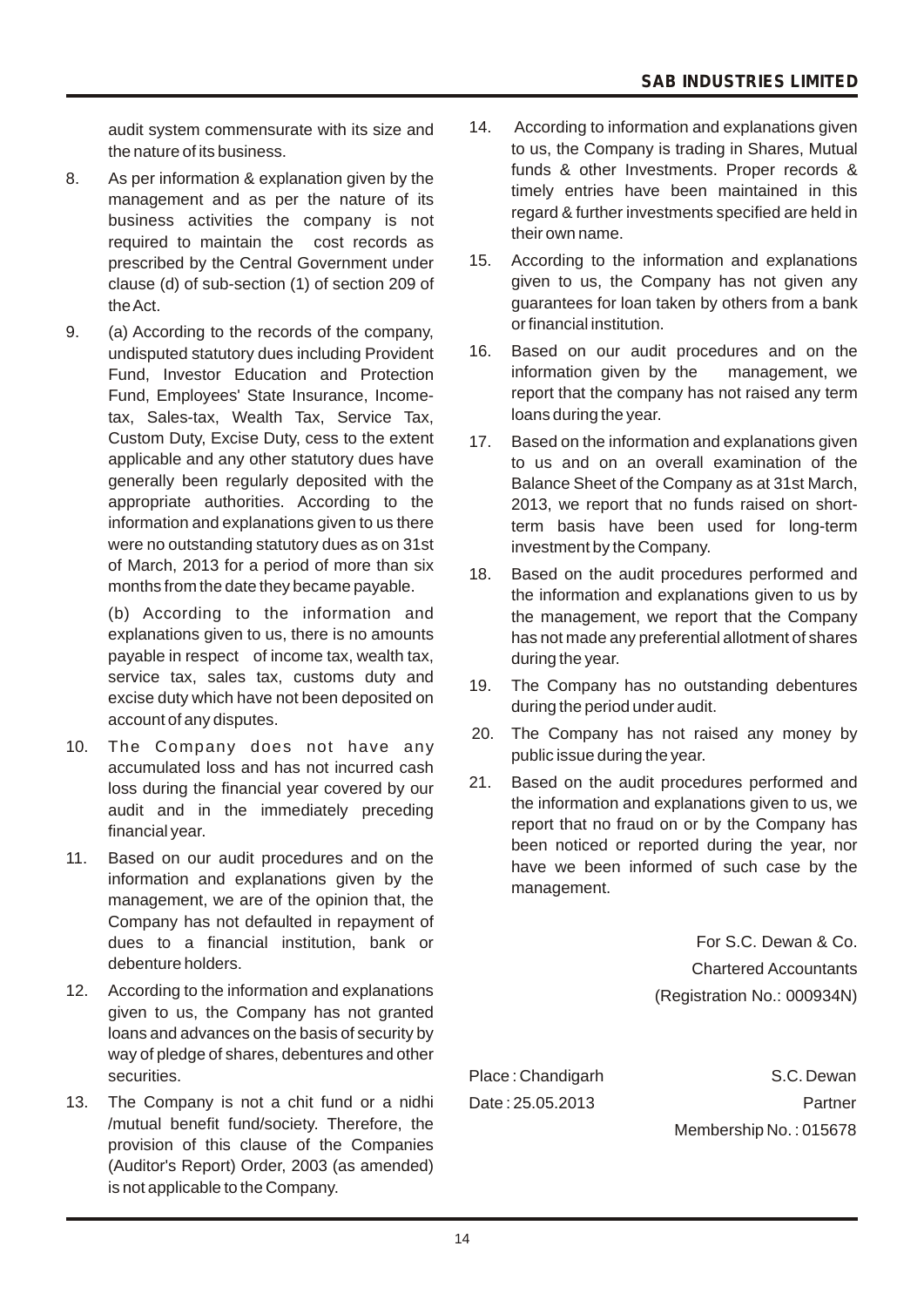### **BALANCE SHEET as at 31st March, 2013**

| <b>PARTICULARS</b>                                                                        | <b>NOTE NO.</b> | As On<br>31.03.2013<br>(s)                       | As On<br>31.03.2012<br>(s)                           |
|-------------------------------------------------------------------------------------------|-----------------|--------------------------------------------------|------------------------------------------------------|
| <b>I. EQUITY AND LIABILITIES</b>                                                          |                 |                                                  |                                                      |
| (1) Shareholders's Funds                                                                  | 1               |                                                  |                                                      |
| (a) Share Capital                                                                         |                 | 15, 18, 83, 720                                  | 15, 18, 83, 720                                      |
| (b) Reserve and Surplus                                                                   |                 | 32,97,41,051                                     | 16,01,85,930                                         |
| (2) Share application money pending allotment                                             |                 |                                                  |                                                      |
| (3) Non-Current Liabilities                                                               | $\overline{2}$  |                                                  |                                                      |
| (a) Long-term borrowings                                                                  |                 | 18,98,87,748                                     | 22,05,21,238                                         |
| (b) Other Long term liabilities                                                           |                 | 3,67,56,254                                      | 3,71,65,128                                          |
| (c) Long term provisions                                                                  |                 | 2,35,89,014                                      | 2,37,85,248                                          |
| (4) Current Liabilities                                                                   | 3               |                                                  |                                                      |
| (a) Short-term borrowings                                                                 |                 | 6,70,477                                         | 72,03,092                                            |
| (b) Trade payables                                                                        |                 | 2,92,77,082                                      | 1,10,09,251                                          |
| (c) Other current liabilities                                                             |                 | 12,27,09,409                                     | 17,22,58,899                                         |
| (d) Short term provisions                                                                 |                 | 4,29,37,537                                      | 92,74,827                                            |
| <b>TOTAL</b><br><b>II. ASSETS</b>                                                         |                 | 92,74,52,292                                     | 79, 32, 87, 333                                      |
| (1) Non-current assets                                                                    |                 |                                                  |                                                      |
|                                                                                           |                 |                                                  |                                                      |
| (a) Fixed assets                                                                          | 4               |                                                  |                                                      |
| <b>Gross Block</b>                                                                        |                 | 28,93,76,254                                     | 28,92,46,171                                         |
| Less : Depriciation                                                                       |                 | 12,51,32,368                                     | 12, 16, 22, 906                                      |
| Net Block                                                                                 |                 | 16,42,43,886                                     | 16,76,23,265                                         |
| (b) Non-current investments                                                               |                 | 12,02,42,298                                     | 15,56,97,730                                         |
| (c) Deferred tax assets (net)                                                             |                 | 38, 31, 774                                      | 41,36,382                                            |
| (2) Current assets                                                                        | 5               |                                                  |                                                      |
| (a) Inventories                                                                           |                 | 36,51,31,761                                     | 38, 15, 77, 761                                      |
| (b) Trade receivables                                                                     |                 | 11,47,90,388                                     | 1,89,18,467                                          |
| (c) Cash and Bank Balances                                                                |                 | 2,90,56,224                                      | 3,03,48,090                                          |
| (d) Short-term loans and advances                                                         |                 | 7,69,20,831                                      | 1,89,39,932                                          |
| (e) Other current assets                                                                  |                 | 5,32,35,130                                      | 1,60,45,706                                          |
| <b>TOTAL</b>                                                                              |                 | 92,74,52,292                                     | 79, 32, 87, 333                                      |
| <b>NOTES ON ACCOUNTS</b>                                                                  | 14              |                                                  |                                                      |
| <b>AUDITORS' REPORT</b><br>Certified in terms of our separate report of even date annexed |                 |                                                  |                                                      |
| for S.C.Dewan & Co.<br><b>Chartered Accountants</b><br>(Registration No.000934N)          |                 |                                                  |                                                      |
|                                                                                           |                 | AVINASH SHASRMA<br><b>Executive Director</b>     | <b>H K SINGHAL</b><br><b>KANWARJIT SINGH</b>         |
| S.C. DEWAN                                                                                |                 |                                                  | RAM K GUPTA                                          |
| Place: Chandigarh<br>Membership No.015678<br>Dated: 25.05.2013                            | Partner         | <b>GURPREET KAUR</b><br><b>Company Secretary</b> | <b>SANJAY GARG</b><br>S.S. DAWRA<br><b>Directors</b> |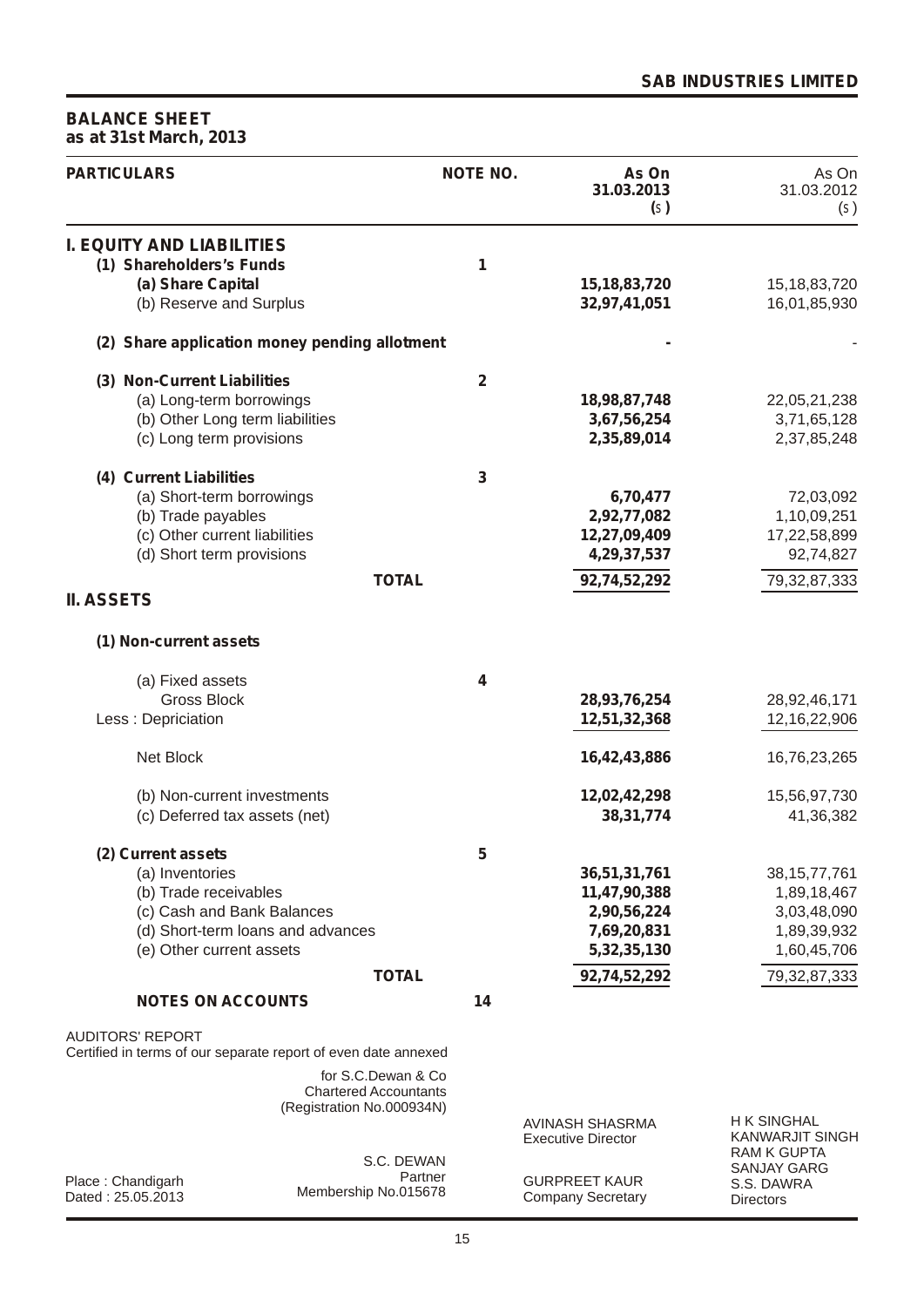### **PROFIT & LOSS ACCOUNT FOR THE YEAR ENDED 31st MARCH, 2013**

|       | <b>PARTICULARS</b>                                                                                | <b>NOTE NO.</b> | As On<br>31.03.2013<br>(s) | As On<br>31.03.2012<br>(s) |
|-------|---------------------------------------------------------------------------------------------------|-----------------|----------------------------|----------------------------|
| I.    | Revenue from operations                                                                           | 6               | 15,36,67,832               | 11,36,47,914               |
| Ш.    | Other Income                                                                                      | $\overline{7}$  | 17,29,75,527               | 1,69,84,960                |
| Ш.    | Total Revenue (I +II)                                                                             |                 | 32,66,43,359               | 13,06,32,874               |
| IV.   | <b>EXPENSES:</b>                                                                                  |                 |                            |                            |
|       | Cost of materials consumed                                                                        | 8               | 85,85,500                  | 3,71,51,452                |
|       | Purchase of Stock-in-Trade                                                                        |                 |                            | 31,84,483                  |
|       | Changes in inventories of finished goods, work                                                    | $\mathsf g$     | 1,64,46,000                | 23,65,000                  |
|       | in-progress and Stock-in-Trade                                                                    |                 |                            |                            |
|       | Employee benefit expense                                                                          | 10              | 1,67,34,136                | 1,54,72,047                |
|       | Financial costs                                                                                   | 11              | 1,55,22,980                | 1,07,75,393                |
|       | Depreciation and amortization expense                                                             | 4(a)            | 46,00,530                  | 59,68,755                  |
|       | Other expenses                                                                                    | 12              | 4,90,73,962                | 4,22,87,210                |
|       | <b>Total Expenses</b>                                                                             |                 | 11,09,63,108               | 11,72,04,340               |
| V.    | Profit /Loss (-) before exceptional and extraordinary<br>items and tax(III - IV)                  |                 | 21,56,80,251               | 1,34,28,534                |
| VI.   | <b>Extraordinary Items</b>                                                                        |                 |                            |                            |
|       | Prior period adjustments (Income tax paid/adjusted)<br>Profit on sale of Investments/Other Income |                 | 29,45,522                  | 89, 31, 373                |
| VII.  | Profit before tax (VII - VIII)                                                                    |                 | 21, 27, 34, 729            | 44,97,161                  |
| VIII. | Tax expense:                                                                                      |                 |                            |                            |
|       | (1) Current tax                                                                                   |                 | 4,28,75,000                | 27,00,000                  |
|       | (2) Deferred tax Liability / (Assets)                                                             | 13              | 3,04,608                   | (64, 154)                  |
| IX.   | Profit(Loss) for the period from continuing operations                                            |                 | 16,95,55,121               | 18,61,315                  |
|       | EARNING PER SHARE - BASIC AND DILUTED                                                             |                 | 11.16                      | 0.12                       |

AUDITORS' REPORT Certified in terms of our separate report of even date annexed

 for S.C.Dewan & Co Chartered Accountants (Registration No.000934N)

| Place: Chandigarh |
|-------------------|
| Dated: 25.05.2013 |

S.C. DEWAN Partner Membership No.015678

AVINASH SHASRMA Executive Director GURPREET KAUR Company Secretary

H K SINGHAL KANWARJIT SINGH RAM K GUPTA SANJAY GARG S.S. DAWRA **Directors**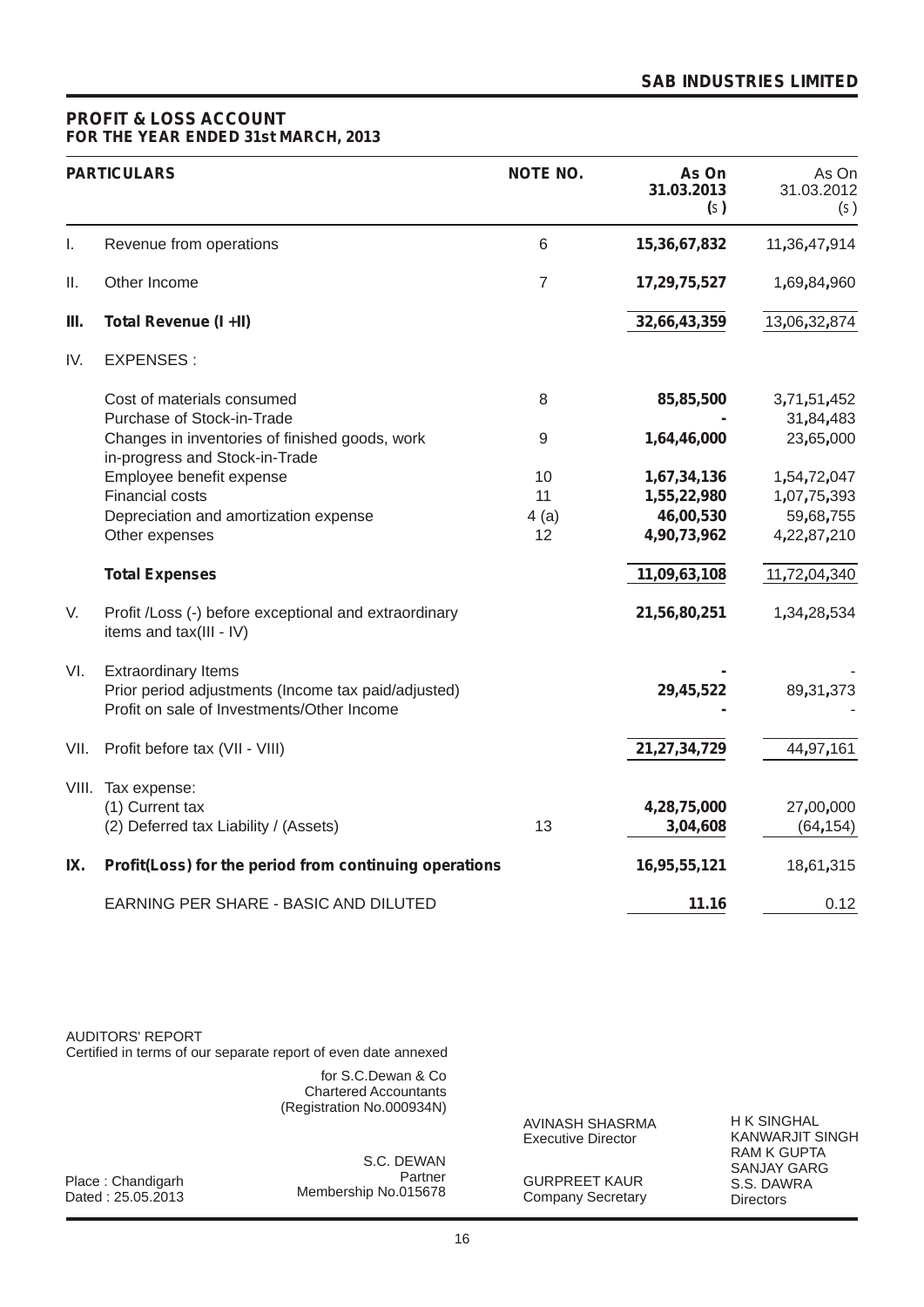|         | <b>CASH FLOW STATEMENT FOR THE YEAR ENDED 31ST MARCH, 2013</b> |                   |                                        |                               | (s in Lacs)      |
|---------|----------------------------------------------------------------|-------------------|----------------------------------------|-------------------------------|------------------|
|         |                                                                |                   | 2012-2013                              |                               | 2011-2012        |
| А.      | CASH FLOW FROM OPERATING ACTIVITIES                            |                   |                                        |                               |                  |
|         | NET PROFIT/(LOSS) BEFORE TAX AND EXTRA ORDINARY ITEMS          |                   | 21,56,80,251                           |                               | 1,34,28,534      |
|         | <b>ADJUSTMENT FOR:</b>                                         |                   |                                        |                               |                  |
|         | PROFIT(-)/LOSS(+) ON SALE OF FIXED ASSETS                      |                   | (39, 765)                              |                               | (1,66,538)       |
|         | <b>DEPRECIATION</b>                                            |                   | 46,00,530                              |                               | 59,68,755        |
|         | <b>DIVIDENT RECEIVED</b>                                       |                   | (19, 73, 293)                          |                               | (19,63,917)      |
|         | <b>INTEREST &amp; OTHER FINANCIAL CHARGES</b>                  |                   | 1,55,22,980                            |                               | 1,07,75,393      |
|         | OPERATING PROFIT BEFORE WORKING CAPITAL CHARGES                |                   | 23,37,90,703                           |                               | 2,80,42,227      |
|         | ADJUSTMENT FOR TRADE AND                                       |                   |                                        |                               |                  |
|         | <b>OTHER RECEIVABLES</b>                                       | (19, 10, 42, 244) |                                        | 3,37,26,407                   |                  |
|         | <b>INVENTORIES</b>                                             | 1,64,46,000       |                                        | (5, 42, 592)                  |                  |
|         | <b>TRADE PAYABLES</b>                                          |                   | 3,42,48,499 (14,03,47,745) 1,41,35,083 |                               | 4,73,18,898      |
|         | CASH GENERATED FROM OPERATIONS                                 |                   | 9,34,42,958                            |                               | 7,53,61,125      |
|         | INTEREST AND OTHER FINANCIAL EXPENSES PAID                     | 1,55,22,980       |                                        | 1,07,75,393                   |                  |
|         | DIRECT TAXES PAID/ADJUSTED                                     | 4,58,20,522       |                                        | 6, 13, 43, 502 1, 16, 31, 373 | 2,24,06,766      |
|         | CASH FLOW BEFORE EXTRA ORDINARY ITEMS                          |                   | 3,20,99,456                            |                               | 5,29,54,359      |
|         | <b>INCOME TAX REFUND RECEIVED</b>                              |                   |                                        |                               |                  |
|         | CASH FLOW FROM OPERATING ACTIVITIES                            |                   | 3,20,99,456                            |                               | 5,29,54,359      |
| В.      | CASH FLOW FROM INVESTING ACTIVITIES                            |                   |                                        |                               |                  |
|         | PURCHASE OF FIXED ASSETS                                       |                   | (12, 92, 085)                          |                               | (6, 38, 32, 678) |
|         | SALE OF FIXED ASSETS                                           |                   | 1,10,700                               |                               | 4,21,966         |
|         | PURCHASE OF INVESTMENETS                                       |                   | (3,99,561)                             |                               | (99,990)         |
|         | <b>INVESTMENTS</b> written off                                 |                   | 3,58,54,993                            |                               | 91,920           |
|         | <b>DIVIDEND RECEIVED</b>                                       |                   | 19,73,293                              |                               | 19,63,917        |
|         | DEFERRED REVENUE EXPENDITURE                                   |                   |                                        |                               |                  |
|         | NET CASH FLOW FROM INVESTING ACTIVITIES                        |                   | 3,62,47,340                            |                               | (6, 14, 54, 865) |
| $C_{1}$ | CASH FLOW FROM FINANCING ACTIVITIES                            |                   |                                        |                               |                  |
|         | PROCEEDS FROM SHARE APPLICATION MONEY                          |                   |                                        |                               |                  |
|         | PROCEEDS FROM LONG TERM BORROWINGS                             |                   |                                        |                               | 78,50,000        |
|         | PROCEEDS FROM UNSECURED LOANS                                  |                   |                                        |                               | 3,66,50,000      |
|         | PROCEEDS FROM SHORT TERM BORROWINGS                            |                   |                                        |                               |                  |
|         | REPAYMENT OF SHORT TERM BORROWINGS                             |                   | (65, 32, 615)                          |                               | (43, 26, 539)    |
|         | REPAYMENT OF LONG TERM BORROWINGS                              |                   | (6, 31, 06, 046)                       |                               | (3, 19, 83, 964) |
|         | NET CASH RECEIVED FROM FINANCING ACTIVITIES                    |                   | (6,96,38,661)                          |                               | 81,89,497        |
|         | NET INCREASE/(DECREASE) IN CASH AND CASH EQUIVALENTS           |                   | (12, 91, 865)                          |                               | (3, 11, 009)     |
|         | CASH AND CASH EQUIVALENTS AS AT 01.04.2012/01.04.2011          |                   | 3,03,48,090                            |                               | 3,06,59,099      |
|         | (OPENING BALANCE)                                              |                   |                                        |                               |                  |
|         | CASH AND CASH EQUIVALENTS AS AT 31.03.2013/31.03.2012          |                   | 2,90,56,225                            |                               | 3,03,48,090      |
|         | (CLOSING BALANCE)                                              |                   |                                        |                               |                  |
|         |                                                                |                   |                                        |                               |                  |

For and on behalf of the Board

Place : Chandigarh GURPREET KAUR SANJAY GARG

Company Secretary

 AVINASH SHARMA H.K.SINGHAL KANWARJIT SINGH RAM K GUPTA<br>SANJAY GARG **Directors** 

### **AUDITORS' REPORT**

We have verified the attached Cash Flow Statement of SAB Industries Limited derived from audited financial statements and the books and records maintained by the Company for the year ended 31st March, 2013 and found the same in agreement therewith.

> For S.C DEWAN & COMPANY Chartered Accountants (Registration No.000934N)

 $Dated : 25.05.2013$ 

Place : Chandigarh S.C.DEWAN S.C.DEWAN S.C.DEWAN S.C.DEWAN S.C.DEWAN S.C.DEWAN S.C.DEWAN S.C.DEWAN S.C.DEWAN S.C.DEWAN Membership No.015678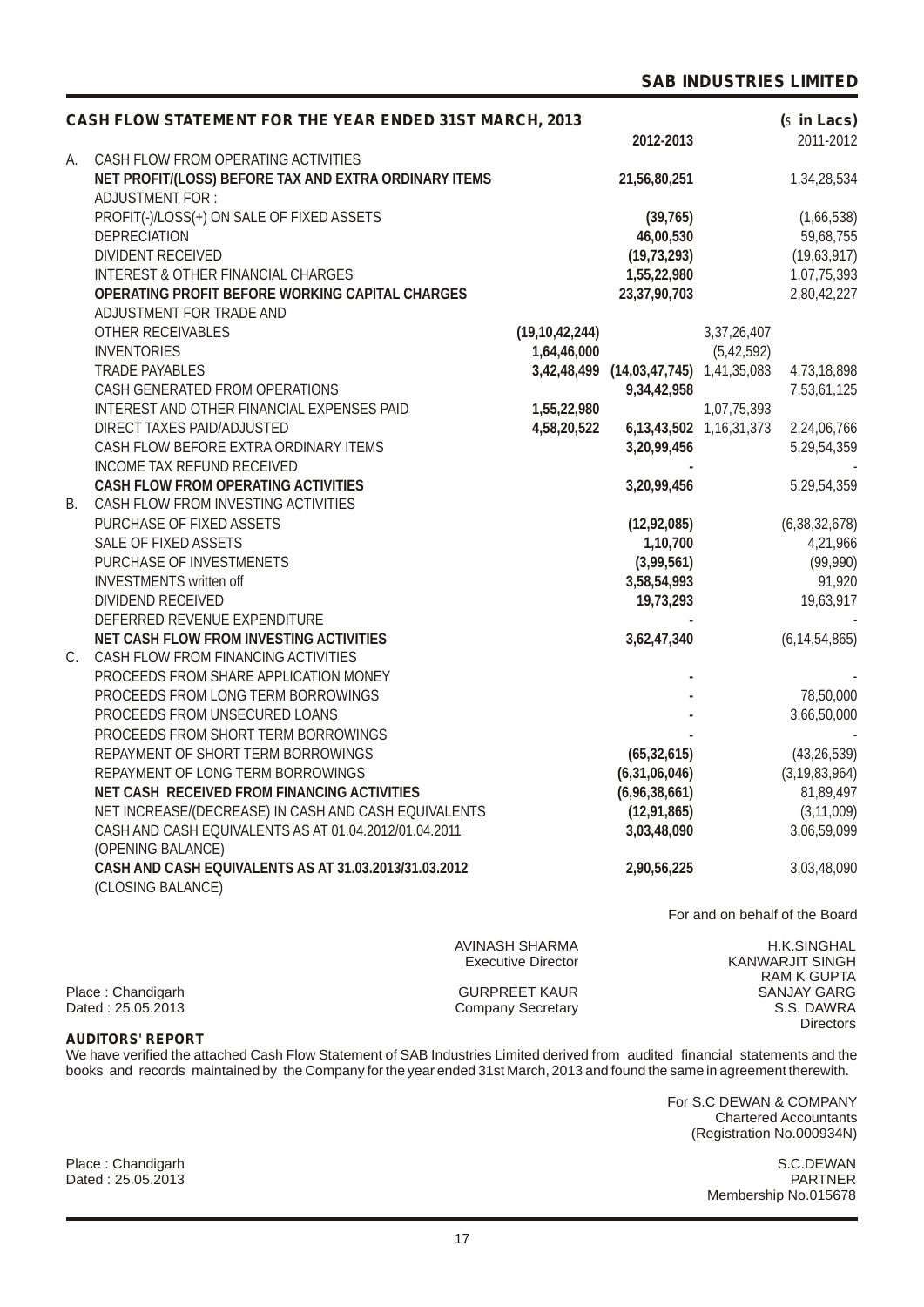| <b>PARTICULARS</b>                                                                                      | As On<br>31.03.2013<br>(s) | As On<br>31.03.2012<br>(s) |
|---------------------------------------------------------------------------------------------------------|----------------------------|----------------------------|
| NOTES ON FINANCIAL STATEMENTS FOR THE YEAR ENDD 31ST MARCH, 2013<br><b>NOTE '1': SHAREHOLDERS' FUND</b> |                            |                            |
| (a) Share Capital                                                                                       |                            |                            |
| <b>AUTHORISED CAPITAL</b>                                                                               |                            |                            |
| 2,00,00,000 Equity shares of s 10/- each<br>(PREVIOUS YEAR 20000000 Equity shares of s10/- each)        | 20,00,00,000               | 20,00,00,000               |
| <b>ISSUED, SUBSCRIBED &amp; PAID-UP</b>                                                                 |                            |                            |
| 15188372 Equity shares (Previous year 15188372 shares)<br>of $\frac{10}{5}$ each                        | 15, 18, 83, 720            | 15, 18, 83, 720            |
| <b>TOTAL</b>                                                                                            | 15, 18, 83, 720            | 15, 18, 83, 720            |

### **DETAILS OF SHAREHOLDERS HOLDING 5% OR MORE SHARES IN THE COMPANY**

|                                | AS ON 31.03.2013 |        | AS ON 31.03.2012 |        |
|--------------------------------|------------------|--------|------------------|--------|
| Name of shareholders           | No of shares     | %age   | No of shares     | %age   |
| SHRI R K GARG                  | 3404020          | 22.41% | 3404020          | 22.41% |
| SHRI DHEERAJ GARG              | 1307808          | 8.61%  | 1307808          | 8.61%  |
| STEEL STRIPS INDUSTRIES LTD.   | 805172           | 5.30%  | 805172           | 5.30%  |
| STEEL STRIPS HOLDING PVT. LTD. | 1200060          | 7.90%  | 1200060          | 7.90%  |
| STEEL STRIPS FIN. PVT. LTD.    | 1200060          | 7.90%  | 1200060          | 7.90%  |
| MUNAK FINANCIERS PVT. LTD.     | 1560720          | 10.28% | 1560720          | 10.28% |
| MUNAK INVESTMENTS PVT. LTD.    | 1200000          | 7.90%  | 1200000          | 7.90%  |
| STEEL STRIPS WHEELS INVT. LTD. | 1214630          | 8.00%  | 1214630          | 8.00%  |
| PRIYA TOOLS PVT. LTD.          | 1214632          | 8.00%  | 1214632          | 8.00%  |
| <b>BLOOMEN FLORA LTD.</b>      | 1336438          | 8.80%  | 1336438          | 8.80%  |

### **(b) Reserve & Surplus**

| 1. | <b>General Reserve</b>                          |               | 9,01,46,426  | 9,01,46,426  |
|----|-------------------------------------------------|---------------|--------------|--------------|
|    | ADD : Amount transferred from Profit & Loss a/c |               | 10,00,00,000 |              |
|    |                                                 | Total (1)     | 19,01,46,426 | 9,01,46,426  |
| 2. | <b>Capital Reserve</b>                          |               | 4,19,99,490  | 4,19,99,490  |
|    |                                                 | Total (2)     | 4,19,99,490  | 4,19,99,490  |
| 3. | Profit & Loss A/C                               |               |              |              |
|    | As per last Balance Sheet                       |               | 2,80,40,014  | 2,61,78,699  |
|    | Add: Profit for the year                        |               | 16,95,55,121 | 18,61,315    |
|    |                                                 |               | 19,75,95,135 | 2,80,40,014  |
|    | Less: Amount transferred to General Reserve a/c |               | 10,00,00,000 |              |
|    |                                                 | Total (3)     | 9,75,95,135  | 2,80,40,014  |
|    |                                                 | Total (1+2+3) | 32,97,41,051 | 16,01,85,930 |
|    |                                                 |               |              |              |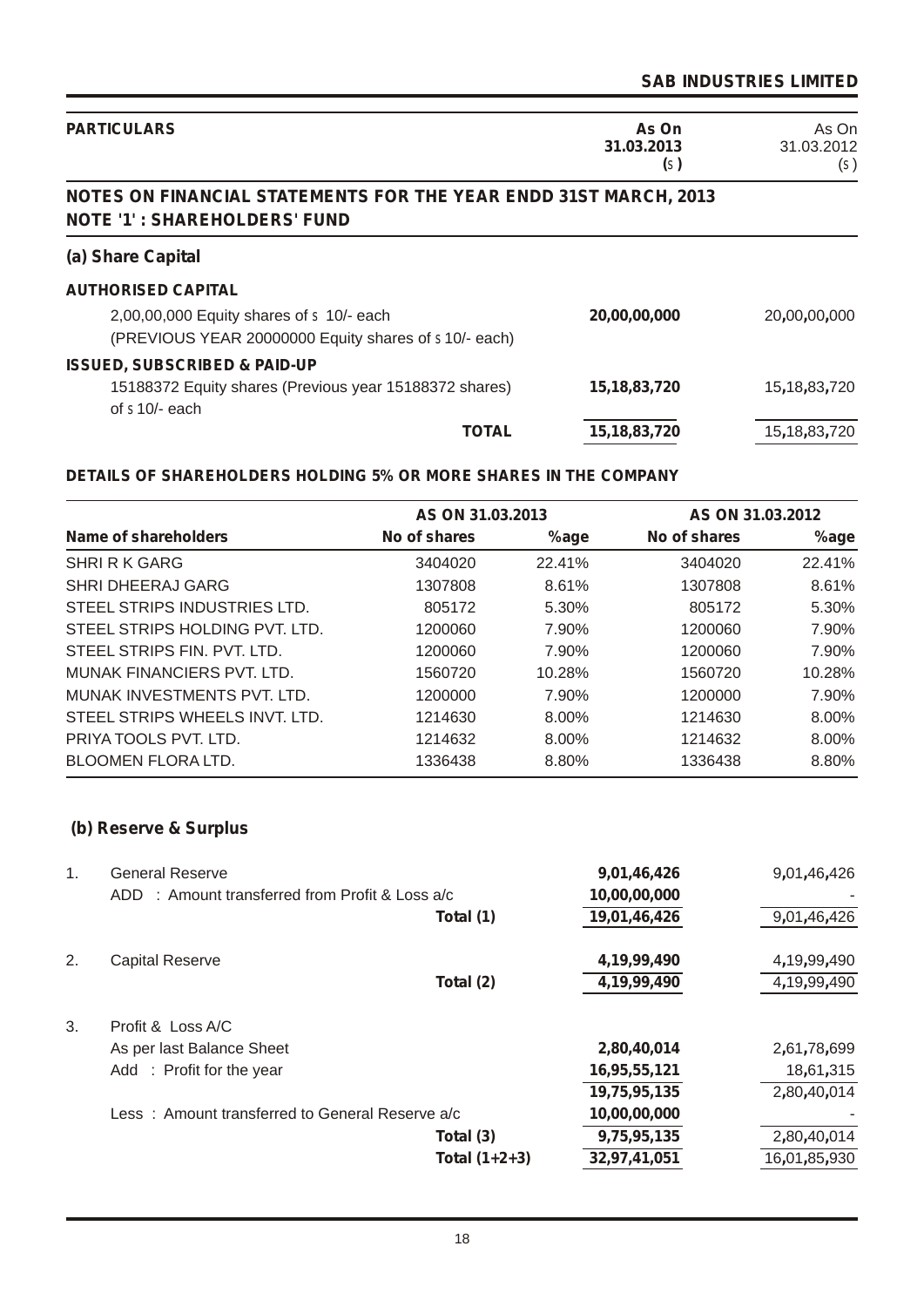### **NOTE '2' : NON-CURRENT LIABILITIES (a) Long-Term Borrowings**

| <b>PARTICULARS</b>                                                                                                           | As On<br>31.03.2013 | As On<br>31.03.2013 | As On<br>31.03.2012        | As On<br>31.03.2012 |
|------------------------------------------------------------------------------------------------------------------------------|---------------------|---------------------|----------------------------|---------------------|
| <b>SECURED</b>                                                                                                               | <b>Non-Current</b>  | Current             | <b>Non-Current</b>         | <b>Current</b>      |
| <b>FROM BANKS</b>                                                                                                            |                     |                     |                            |                     |
| <b>TERM LOAN FROM HDFC BANK</b>                                                                                              |                     |                     |                            |                     |
| (Secured against Mortgage of properties of Directors<br>and Associate Concerns)                                              |                     | 8,99,296            | 9,12,051                   | 2,09,69,844         |
| <b>VEHICLES/EQUIPMENTS LOANS FROM BANKS</b>                                                                                  |                     |                     |                            |                     |
| (Secured against hypothecation of respective vehicles/<br>equipments and counter guarantees of the company)<br><b>OTHERS</b> | 2,02,088            | 18,10,303           | 20,23,527                  | 1, 17, 12, 311      |
| 1. Secured by Bank Guarantees (From Customers)                                                                               | 1,33,01,858         |                     | 1,33,01,858                |                     |
| 2. Secured against security furnished by Company/<br>Associate**Companies/third party and against Security Bonds             | 16,01,33,802        |                     | 16,01,33,802               |                     |
| <b>UN-SECURED</b>                                                                                                            |                     |                     |                            |                     |
| <b>Fixed Deposits</b><br>From Directors/Associate concerns                                                                   | 1,62,50,000         | 75,00,000           | 1,30,50,000<br>3,11,00,000 | 1,00,00,000         |
| TOTAL                                                                                                                        | 18,98,87,748        | 1,02,09,599         | 22,05,21,238               | 4,26,82,155         |

\*\* The company had received the following amounts in earlier years against the claims :-

| - FROM U.P.STATE GOVERNMENT | 156.02 |
|-----------------------------|--------|
| - FROM PB PWD HOSHIARPUR    | 12 14  |
| - FROM PB.PWD.LUDHIANA      | 25.93  |
| - FROM H.P.S.E.BSHIMLA      | 100.13 |
|                             | 294.22 |

Appeals have been filed against these awards and the matter is pending in the High Courts. In terms of the interim order of the High Courts, the Company has furnished securities of immovable properties situated at village Raisaina (Haryana) belonging to S.S. Credits Private Limited, S.A.Holdings Pvt. Ltd and Malwa Holding Pvt. Ltd and its own property situated at Banur.Distt. Mohali (Pb) besides undertaking by the company that these amounts shall be deposited back in the courts in case decisions go against the company in final verdicts. Suriety bonds of associates companies have also been submitted. Accordingly, these amounts were considered as 'Secured Loans' instead of income as per the policy of the Company.

The company have also received s 1307.12 lacs from M/S Sutlej Constructions Ltd (SCL), Manimajra, Chandigarh in previous years.SAB Industries Ltd (SABIL) have entered into Joint Venture agreements with SCL in connection with Arbitration cases of said company whereby SCL and SABIL shall share the amount of award received, if any, equally between them. The amounts so released in earlier years have been released against furnishing of security by way of mortgaging land/title deeds of lands both of SABIL and SCL and submission of surety bonds. As the cases are subjudice and claims have been released against submission of surety bonds/title deeds of lands, the amount received has been treated as "Secured Loan" only as having been released against the above said securities. The amount shall be treated as Income as and when Surity Bonds/title deeds of land are released and cases are decided by the Court finally.The outstanding balance received from SCL stands at s1307.12 lac for above cases as on 31.03.2013.

### **(b) Other Long Term Liabilities**

| <b>PARTICULARS</b>                                                    |              | As On<br>31.03.2013      | As On<br>31.03.2011      |
|-----------------------------------------------------------------------|--------------|--------------------------|--------------------------|
| - Liabilities for employees retirement benefits<br>- Security Deposit |              | 31,93,807<br>3,35,62,447 | 24,35,674<br>3,47,29,454 |
|                                                                       | <b>TOTAL</b> | 3,67,56,254              | 3,71,65,128              |
| (c) Long Term Provisions                                              |              |                          |                          |
| <b>Provision for Sales Tax</b>                                        |              | 10,44,288                | 10,44,288                |
| <b>Provision for Bank Guarantee</b>                                   |              | 26,74,000                | 26,74,000                |
| <b>Provision for Expenses</b>                                         |              | 1,98,70,726              | 2,00,66,960              |
|                                                                       | <b>TOTAL</b> | 2,35,89,014              | 2,37,85,248              |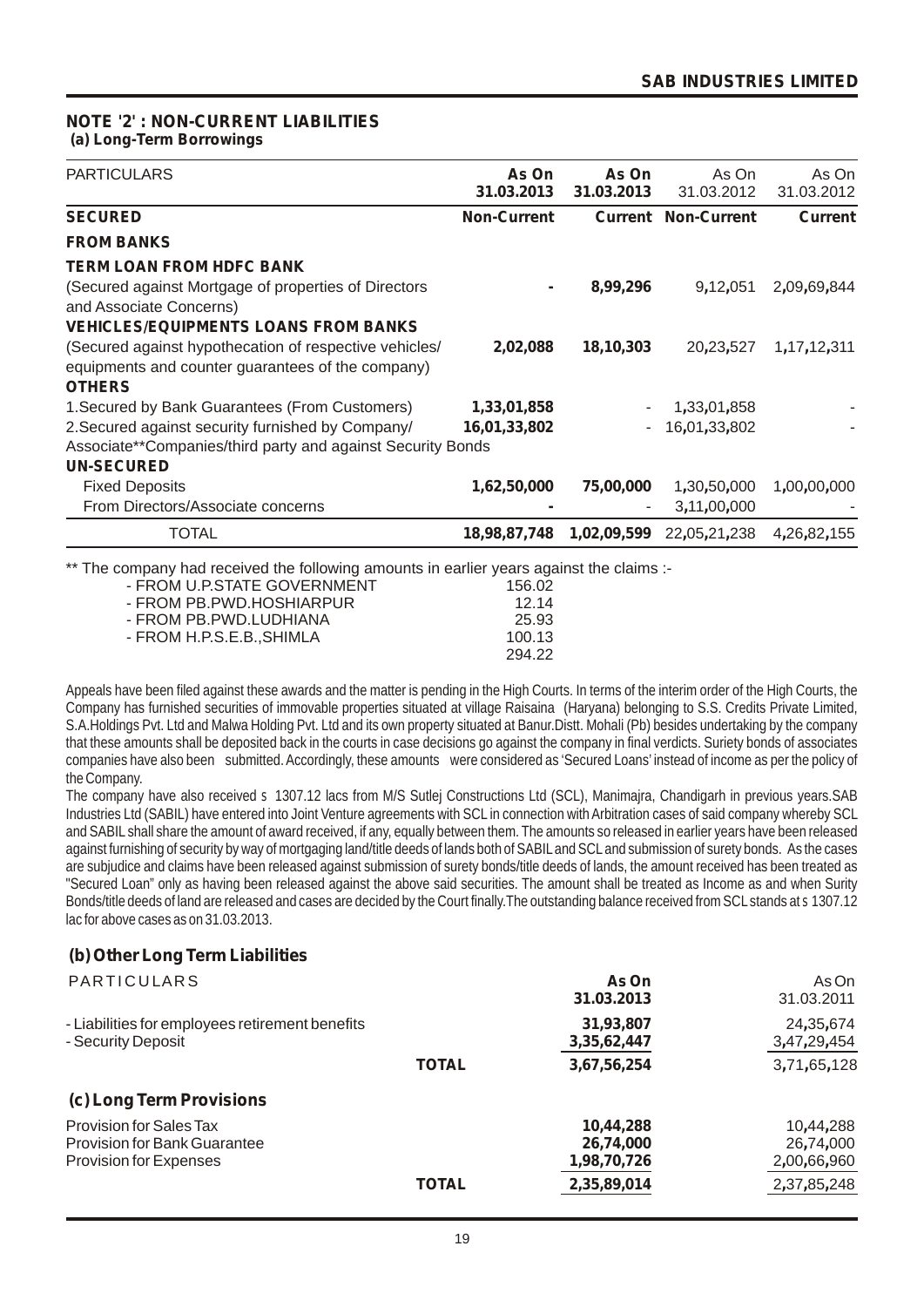| <b>PARTICULARS</b>                                                                                                                                                                                                                                                                                                                                                                                                                                                                        | As On<br>31.03.2013<br>(s) | As On<br>31.03.2012<br>(s) |
|-------------------------------------------------------------------------------------------------------------------------------------------------------------------------------------------------------------------------------------------------------------------------------------------------------------------------------------------------------------------------------------------------------------------------------------------------------------------------------------------|----------------------------|----------------------------|
| <b>NOTE '3': CURRENT LIABILITIES</b><br>(a) Short-Term Borrowings                                                                                                                                                                                                                                                                                                                                                                                                                         |                            |                            |
| <b>SECURED FROM BANKS</b><br><b>WORKING CAPITAL FROM BANKS:</b>                                                                                                                                                                                                                                                                                                                                                                                                                           |                            |                            |
| (Working Capital is secured against hypothecation of<br>stocks & Book debts, further secured by way of Pledge of<br>five lac equity shares of STEEL STRIPS WHEELS LTD,<br>Equitable mortgage of immovable proparties admeasuring 6 bigha,<br>6 bishwa and 5 biswaisi, 5 bigha 16 bishwa & 7 bigha 16 bishwa<br>situated at Vill-Ajijpur, Derabassi, Mohali in the name of<br>M/S SAB Udyog Ltd as collateral Security and personal guarantee<br>of Sh.R.K.Garg, Chairman of the company.) | 6,70,477                   | 72,03,092                  |
| <b>TOTAL</b>                                                                                                                                                                                                                                                                                                                                                                                                                                                                              | 6,70,477                   | 72,03,092                  |
| (b) Trade Payables                                                                                                                                                                                                                                                                                                                                                                                                                                                                        |                            |                            |
| - Trade Payables*<br>- Cheques issued but not preseted for payment                                                                                                                                                                                                                                                                                                                                                                                                                        | 34,08,843<br>2,58,68,239   | 80,32,137<br>29,77,114     |
| <b>TOTAL</b>                                                                                                                                                                                                                                                                                                                                                                                                                                                                              | 2,92,77,082                | 1,10,09,251                |

\* Trade Payables include a sum of s Nil (Previous year s Nil) due to Micro and Small Undertakings, which are outstanding for more than 45 days as at 31.03.2013.This information is required to be disclosed under the Micro, Small and Medium Enterprises development Act 2006, as determined to the extent the parties have been identified on the basis of information with the company.

### **(c) Other Current Liabilities**

| - Current maturities of Long-term Debts (Refer Note No.2) | 1,02,09,599  | 4,26,82,155  |
|-----------------------------------------------------------|--------------|--------------|
| - Statutory dues                                          | 13,55,565    | 9,70,843     |
| - Advance from customers                                  | 4,89,27,995  | 10,03,63,721 |
| $***$<br>- Advances from others                           | 5,00,00,000  | 2,50,00,000  |
| - Expenses payable                                        | 1,22,16,250  | 32,42,180    |
| <b>TOTAL</b>                                              | 12,27,09,409 | 17,22,58,899 |

\*\* During the year under consideration, the company has received an advance of s 5.00 crores in pursuance to a MOU entered on its behalf and on behalf of associates companies with a developer against the land at Village Raisina,Gurgaon, Haryana.

### **(d) Short Term Provisions**

| - Provision for Expenses | 62.537      | 1,34,827  |
|--------------------------|-------------|-----------|
| - Provision for taxation | 4,28,75,000 | 91,40,000 |
| <b>TOTAL</b>             | 4,29,37,537 | 92,74,827 |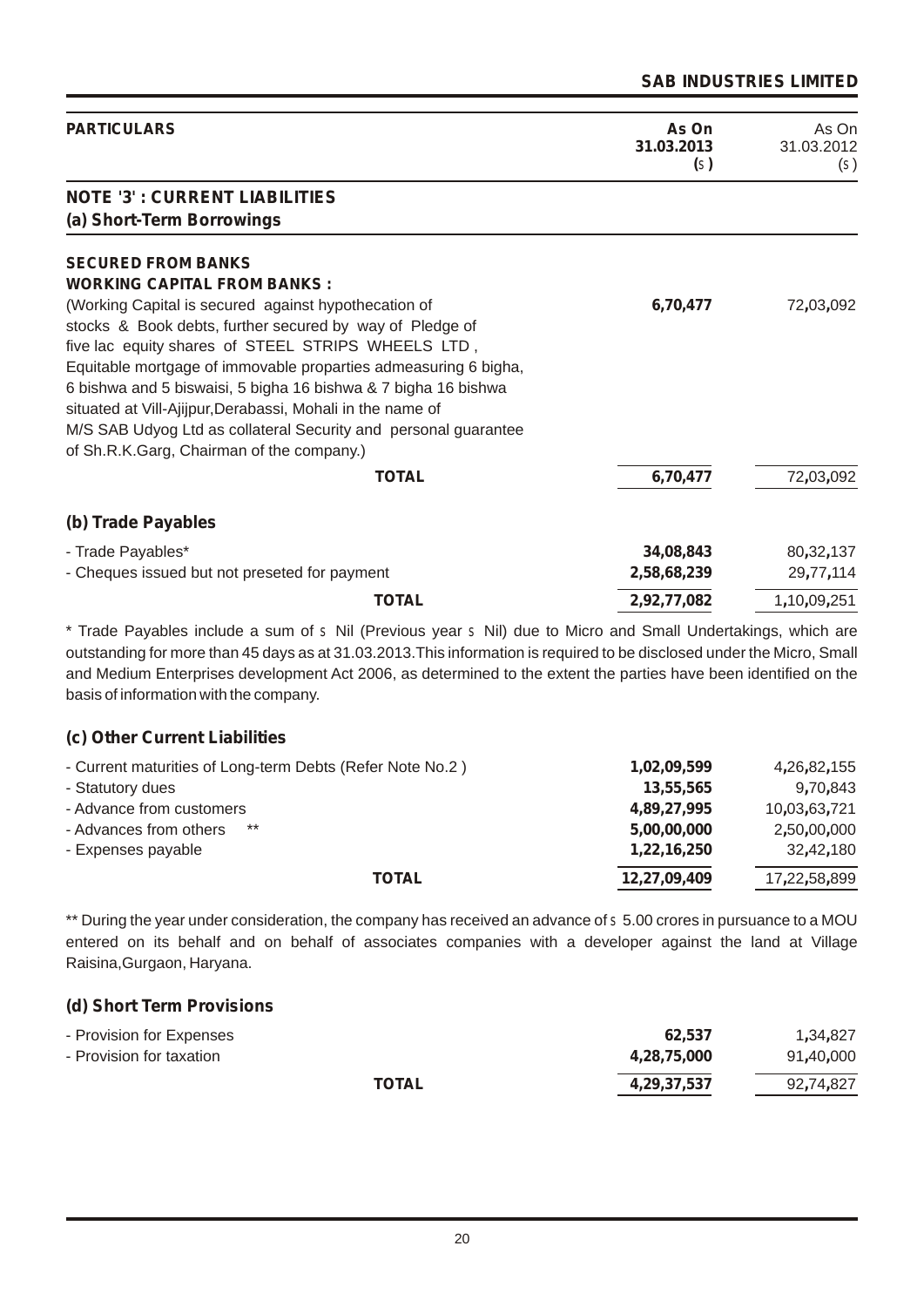### **NOTE '4' : NON CURRENT ASSETS**

### **(a) Fixed Assets**

### **A)CONSTRUCTION DIVISION**

|                                                                                              |                          | GROSS BLOCK              |                                               |                        |                        |                                                                             | DEPRECIATIONTION                                                                         |                             |                                                                                        | <b>NET BLOCK</b>           |
|----------------------------------------------------------------------------------------------|--------------------------|--------------------------|-----------------------------------------------|------------------------|------------------------|-----------------------------------------------------------------------------|------------------------------------------------------------------------------------------|-----------------------------|----------------------------------------------------------------------------------------|----------------------------|
| PARTICULARS                                                                                  | As at<br>1.4.2012        | Additions<br>The year    | Sales/<br>During Adjustment<br>During the     | As at<br>31.03.2013    | As on<br>1.4.2012      | During<br>the period                                                        | Sale/<br>Adjustment<br>During the                                                        | As on<br>31.03.2013         | As at<br>31.03.2013                                                                    | As at<br>31.03.2012        |
|                                                                                              | $\mathsf S$              | $\mathsf S$              | year<br>S                                     | S                      | $\mathsf S$            | S                                                                           | period<br>S                                                                              | $\mathsf S$                 | $\mathsf S$                                                                            | S                          |
| 1. AGRICULTURE LAND                                                                          | 12,67,41,791             | $\overline{\phantom{a}}$ | $\overline{\phantom{a}}$                      | 12,67,41,791           | $\overline{a}$         | $\overline{a}$                                                              | $\overline{a}$                                                                           |                             | 12,67,41,791                                                                           | 12,67,41,791               |
| 2. LAND & BUILDINGS                                                                          | 1,78,68,050              | $\overline{a}$           | $\overline{\phantom{a}}$                      | 1,78,68,050            |                        |                                                                             |                                                                                          |                             | 1,78,68,050                                                                            | 1,78,68,050                |
| 3. PLANT & MACHINERY                                                                         | 71,81,935                |                          | $\qquad \qquad -$                             | 71,81,935              | 66,47,447              | 74,347                                                                      | $\overline{\phantom{0}}$                                                                 | 6,721,794                   | 4,60,141                                                                               | 5,34,488                   |
| 4. TRACTOR & TROLLY                                                                          | 2,98,678                 |                          | $\overline{\phantom{a}}$                      | 2,98,678               | 2,97,148               | 459                                                                         | $\overline{\phantom{0}}$                                                                 | 297,607                     | 1,071                                                                                  | 1,530                      |
| 5. JCB MACHINE                                                                               | 17,20,486                |                          | $\overline{\phantom{a}}$                      | 17,20,486              | 15,41,031              | 53,836                                                                      | $\qquad \qquad -$                                                                        | 1,594,868                   | 1,25,618                                                                               | 1,79,455                   |
| 6. SOIL COMPACTOR                                                                            | 18,65,198                |                          | $\overline{a}$                                | 18,65,198              | 16,63,975              | 60,367                                                                      | $\overline{\phantom{a}}$                                                                 | 1,724,342                   | 1,40,856                                                                               | 2,01,223                   |
| 7. BATCHING PLANT                                                                            | 10,22,180                |                          | $\qquad \qquad -$                             | 10,22,180              | 8,83,565               | 41,584                                                                      | $\overline{\phantom{0}}$                                                                 | 9,25,150                    | 97,030                                                                                 | 1,38,615                   |
| 8. CONCRETE PUMP                                                                             | 33,00,000                |                          | $\qquad \qquad -$                             | 33,00,000              | 16,81,860              | 4,85,442                                                                    | $\overline{\phantom{a}}$                                                                 | 2,167,302                   | 11,32,698                                                                              | 16,18,140                  |
| 9. VIBRATORS<br>10. OFFICE EQUIPMENT                                                         | 1,78,419                 |                          | $\overline{a}$                                | 1,78,419               | 1,26,334               | 36,459                                                                      | $\overline{\phantom{a}}$                                                                 | 1,62,794                    | 15,625                                                                                 | 52,085                     |
| 11. FURNITURE & FIXTURE                                                                      | 14,66,655<br>37,50,749   | 25,308<br>2,98,876       | $\overline{\phantom{0}}$<br>$\qquad \qquad -$ | 14,91,963<br>40,49,625 | 12,30,611<br>29,83,573 | 44,092<br>1,48,924                                                          | $\overline{\phantom{0}}$<br>$\overline{\phantom{a}}$                                     | 1,274,703<br>3,132,497      | 2,17,260<br>9,17,128                                                                   | 2,36,044<br>7,67,176       |
| 12. VEHICLES                                                                                 | 3,25,72,123              | $\overline{\phantom{a}}$ | 11,62,002                                     | 3,14,10,121            | 2,60,36,059            | 16,92,187                                                                   | 10,91,067                                                                                | 26,637,179                  | 47,72,942                                                                              | 65,36,064                  |
| 13. TELEVISION                                                                               | 53,440                   | 2,00,000                 | $\overline{\phantom{a}}$                      | 2,53,440               | 49,266                 | 5,913                                                                       | $\overline{\phantom{a}}$                                                                 | 55,180                      | 1,98,260                                                                               | 4,174                      |
| 14. AIR CONDITIONERS                                                                         | 10,35,303                | 70,00,00                 | $\overline{\phantom{a}}$                      | 17,35,303              | 9,03,568               | 1,05,557                                                                    | $\qquad \qquad -$                                                                        | 1,009,125                   | 7,26,178                                                                               | 1,31,735                   |
| <b>15. GENERATORS</b>                                                                        | 86,299                   |                          | $\overline{\phantom{a}}$                      | 86,299                 | 80,526                 | 803                                                                         | $\overline{\phantom{a}}$                                                                 | 81,329                      | 4,970                                                                                  | 5,773                      |
| 16. COMPUTERS                                                                                | 14,67,780                | 67,901                   | $\overline{a}$                                | 15,35,681              | 14,24,338              | 20,353                                                                      | $\overline{a}$                                                                           | 1,444,691                   | 90,990                                                                                 | 43,442                     |
| 17. TUBEWELL                                                                                 | 23,50,432                |                          | $\overline{\phantom{0}}$                      | 23,50,432              | 10,58,064              | 1,79,768                                                                    | $\overline{\phantom{0}}$                                                                 | 1,237,833                   | 11,12,599                                                                              | 12,92,368                  |
| <b>18. AGRICULTURE EQUIPMENTS</b>                                                            | 4,55,022                 |                          | $\overline{\phantom{a}}$                      | 4,55,022               | 3,56,340               | 13,727                                                                      | $\overline{\phantom{a}}$                                                                 | 3,70,066                    | 84,956                                                                                 | 98,682                     |
| 19. LABORATORY EQUIPMENT                                                                     | 6,19,332                 |                          | $\overline{a}$                                | 6,19,332               | 3,95,328               | 31,159                                                                      |                                                                                          | 4,26,487                    | 1,92,845                                                                               | 2,24,004                   |
| 20. STEEL SHUTTERINGS                                                                        | 1,42,57,411              | $\overline{a}$           | $\qquad \qquad -$                             | 1,42,57,411            | 55,01,598              | 1,217,934                                                                   | $\qquad \qquad -$                                                                        | 6,719,532                   | 75,37,879                                                                              | 87,55,813                  |
|                                                                                              | 21,82,91,283             | 12,92,085                | 11,62,002                                     | 21,84,21,370           | 5,28,60,631            | 4,212,913                                                                   | 10,91,067                                                                                | 5,59,82,477                 | 16,24,38,889                                                                           | 16,54,30,651               |
| <b>B)INFOTECH DIVISION</b><br>1. PLANT & MACHINERY<br>& EQUIPMENT                            | 14,89,965                |                          | $\overline{a}$                                | 14,89,965              | 8,39,516               | 70,773                                                                      |                                                                                          | 9,10,289                    | 5,79,676                                                                               | 6,50,449                   |
| 2. ELECTRICAL INSTALLATION                                                                   | 10,30,021                |                          |                                               | 10,30,021              | 7,35,107               | 48,926                                                                      |                                                                                          | 7,84,033                    | 2,45,988                                                                               | 2,94,914                   |
| 3. FURNITURE & EQUIPMENTS                                                                    | 73,98,380                |                          | $\overline{\phantom{0}}$                      | 73,98,380              | 71,87,025              |                                                                             | $\overline{a}$                                                                           | 71,87,025                   | 2,11,357                                                                               | 2,11,357                   |
| 4. DATA PROCESSING EQUIPMENTS                                                                | 6,10,36,520              | $\overline{\phantom{0}}$ | $\overline{\phantom{a}}$                      | 6,10,36,520            | 6,00,00,626            | 2,67,918                                                                    | $\overline{\phantom{a}}$                                                                 | 6,02,68,544                 | 7,67,976                                                                               | 10,35,894                  |
| $TOTAL(B)$ :-                                                                                | 7,09,54,886              |                          | $\qquad \qquad -$                             | 7,09,54,886            | 6,87,62,274            | 3,87,617                                                                    | $\overline{\phantom{a}}$                                                                 | 6,91,49,891                 | 18,04,997                                                                              | 21,92,614                  |
| TOTAL (A+B+C)                                                                                | 28,92,46,173             | 12,92,085                | 11,62,002                                     | 28,93,76,254           | 12, 16, 22, 905        | 46,00,530                                                                   | 10,91,067                                                                                | 12,51,32,368                | 16,42,43,886                                                                           | 16,76,23,265               |
| PREVIOUS YEAR                                                                                | 22,82,82,121 6,38,32,654 |                          | 28,68,602                                     | 28,92,46,171           | 11,82,67,324           | 5,968,755                                                                   |                                                                                          | 26, 13, 174 12, 16, 22, 906 | 16,76,23,265                                                                           | 11,00,14,795               |
|                                                                                              |                          |                          |                                               |                        |                        | <b>DEFERRED TAX ASSETS</b><br>ALREADY BOOKED<br><b>BALANCE TO BE BOOKED</b> | WDV ON 31.03.13(NET OF LAND)<br>WDV ON 31.03.13(INCOME TAX)<br>DEP.LESS CLAIMED IN I.TAX |                             | 1,96,34,045<br>3, 14, 44, 104<br>1,18,10,059<br>38, 31, 774<br>41,36,382<br>(3,04,608) |                            |
|                                                                                              |                          |                          |                                               |                        |                        |                                                                             |                                                                                          |                             |                                                                                        |                            |
| <b>PARTICULARS</b>                                                                           |                          |                          |                                               |                        |                        |                                                                             |                                                                                          | As On<br>31.03.2013<br>(s)  |                                                                                        | As On<br>31.03.2012<br>(s) |
| (B) Non-Current Investments<br><b>INVESTMENT IN EQUITY INSTRUMENTS OF ASSOCIATE CONCERNS</b> |                          |                          |                                               |                        |                        |                                                                             |                                                                                          |                             |                                                                                        |                            |
| <b>QUOTED &amp; VALUED AT COST PRICE</b>                                                     |                          |                          |                                               |                        |                        |                                                                             |                                                                                          |                             |                                                                                        |                            |
| 12,93,686 (Previous Year 12,93,686) fully paid equity shares of                              |                          |                          |                                               |                        |                        |                                                                             |                                                                                          |                             |                                                                                        |                            |
| s10/- each of M/s Steel Strips Wheels Limited                                                |                          |                          |                                               |                        |                        |                                                                             |                                                                                          | 2,99,63,059                 |                                                                                        | 2,99,63,059                |
| 1,47,93,772 fully paid up equity shares of Indian Acrylics Ltd                               |                          |                          |                                               |                        |                        |                                                                             |                                                                                          |                             |                                                                                        |                            |
| (Previous Year 14793772) of s10/- each                                                       |                          |                          |                                               |                        |                        |                                                                             |                                                                                          | 5,95,19,719                 |                                                                                        | 5,95,19,719                |
| 3900 fully paid (Previous year 3900) equity shares of                                        |                          |                          |                                               |                        |                        |                                                                             |                                                                                          |                             |                                                                                        |                            |
| s10/- each of M/s Steel Strips Infrastructures Limited                                       |                          |                          |                                               |                        |                        |                                                                             |                                                                                          | 12,671                      |                                                                                        | 12,671                     |
| (Formerly known as Steel Strips & Tubes Ltd)                                                 |                          |                          |                                               |                        |                        |                                                                             |                                                                                          |                             |                                                                                        |                            |

528265 (Previous year 5,28,265) fully paid equity shares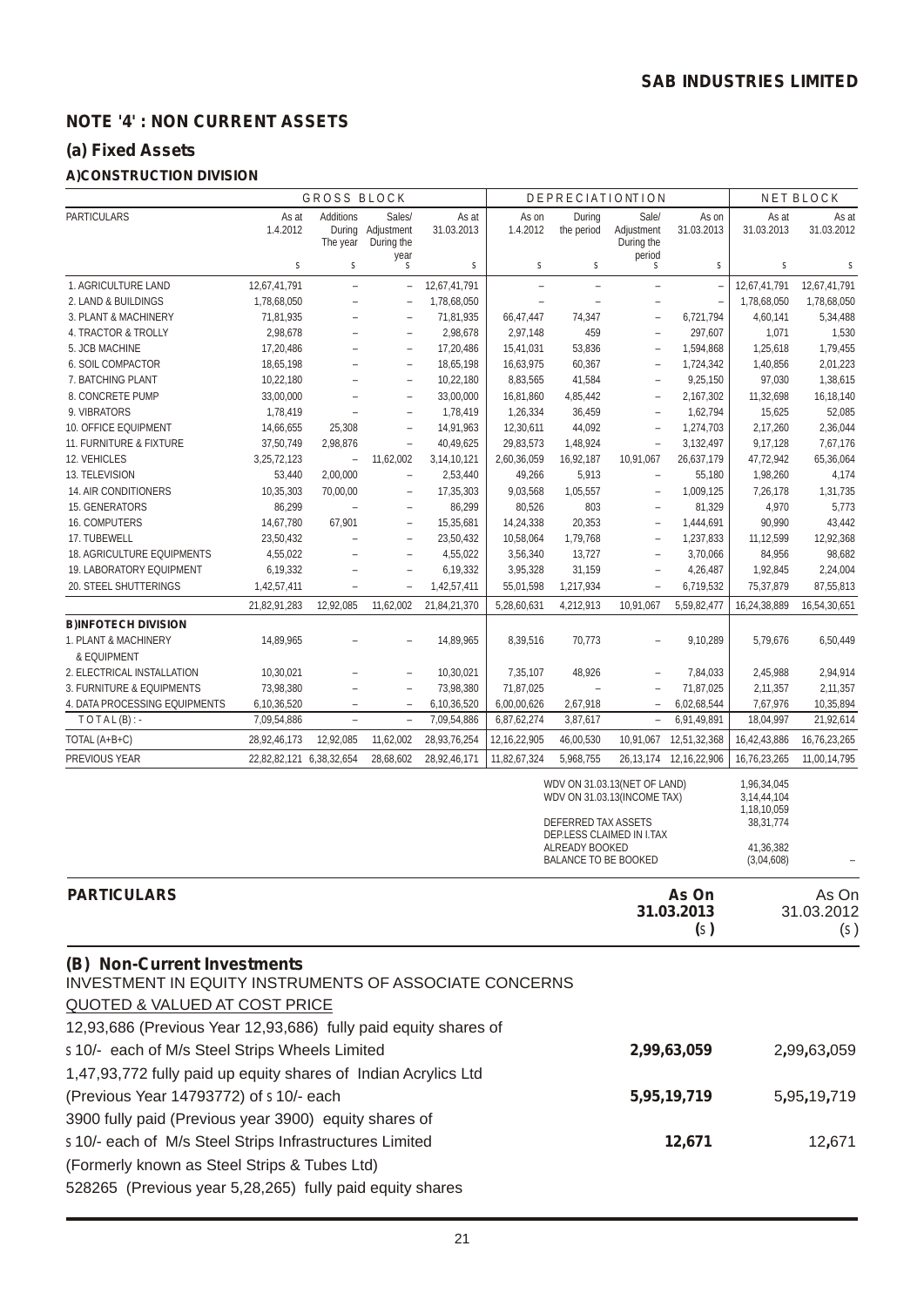| <b>PARTICULARS</b>                                                        | As On<br>31.03.2013<br>(s) | As On<br>31.03.2012<br>(s) |
|---------------------------------------------------------------------------|----------------------------|----------------------------|
| of s10/- each of M/S Steel Strips Limited,                                | 1,84,893                   | 1,84,893                   |
| <b>INVESTMENT IN EQUITY INSTRUMENTS - OTHERS</b>                          |                            |                            |
| <b>QUOTED &amp; VALUED AT COST PRICE</b>                                  |                            |                            |
| 165 (Previous Year 165) fully paid equity share of                        |                            |                            |
| s10/- each of M/s Kamla Dials & Devises Limited                           | 2,550                      | 2,550                      |
| 105 fully paid (Previous year 105) equity shares of                       |                            |                            |
| s10/- each of M/s Asian Hotels Limited                                    | 500                        | 500                        |
| 10000 fully paid (Previous year Nil) equity shares of                     |                            |                            |
| s10/- each of M/s PUNJAB & SIND BANK                                      | 12,89,356                  | 12,89,356                  |
| 200 Shares of BOICON (Previous Year 100) of s10/- each                    | 44,545                     | 44,545                     |
| 100 Nos fully paid up equity shares of Vallabh Steels Ltd                 | 2,820                      | 2,820                      |
| (Previous Year 100l) of s10/- each                                        |                            |                            |
| 37 Nos fully paid up equity shares of Consolidated Fibres                 | 64                         | 64                         |
| & Chemicals Ltd (Previous Year 37) of s10/- each                          |                            |                            |
| 153 fully paid up equity shares of Wheels India Ltd                       | 46,703                     | 46,703                     |
| (Prev.Year 153) of s10/-each.                                             |                            |                            |
| 10000 Nos fully paid up equity shares (Previou year Nil) of Vikas WSP Ltd | 3,99,561                   |                            |
| AGGREGATE AMOUNT OF THE QUOTED INVESTMENTS                                | 9,14,66,441                | 9,10,66,880                |
| INVESTMENT IN EQUITY INSTRUMENTS OF ASSOCIATE CONCERNS                    |                            |                            |
| UNQUOTED & VALUED AT COST                                                 |                            |                            |
| Nil equity shares of s10/- each of M/s Malwa Chemtex                      |                            | 94,39,145                  |
| Udyog Ltd.- (Previous year 907640 equity Shares of s10/- each)            |                            |                            |
| 5368630 equity shares of s10/-each of M/S SAB Udyog Ltd                   | 2,87,75,857                | 2,87,75,857                |
| (Previous year 5368630)                                                   |                            |                            |
| INVESTMENT IN SUBSIDIARY COMPANIES                                        |                            |                            |
| UNQUOTED & VALUED AT COST                                                 |                            |                            |
| Nil Equity Shares Of Iranian Rials 8500000 Each                           |                            | 2,63,15,831                |
| (Previous Year 660) Of Lavan Chemical Company -                           |                            |                            |
| A Subsidiary Company In Jv In Iran Where Company                          |                            |                            |
| had 55% Share(Total Value Of Shares In USD 611028)                        |                            |                            |
| Nil equity shares of s10/-each of M/S SAB Fertilizers Pvt. Ltd ***        |                            | 99,990                     |
| (Previous year 9999)                                                      |                            |                            |
| AGGREGATE AMOUNT OF THE UN-QUOTED INVESTMENTS                             | 2,87,75,857                | 6,46,30,823                |
| <b>AGGREGATE AMOUNT OF THE QUOTED &amp; UN-QUOTED INVESTMENTS</b>         | 12,02,42,298               | 15,56,97,730               |
| Aggregate Market value of Quoted Investments                              | 24,56,31,985               | 30,79,72,581               |

\*\* During the year 2004-05 the company had entered into a joint venture, in Iran, with i) NPC International (a company incorporated in London, England), ii) Arak Petrochemicals Co. Iran and iii) Bank Melli Iran Investments Co., Iran, for setting up a gas based fertilizer plant for which a subsidiary company under the name and style of LAVAN CHEMICAL CO. IRAN had been incorporated. A sum of US \$ 611028 (equivalent to s263.16 lacs) had been invested as Share Capital till 31.03.2012. During the year under consideration the whole of the investments have been sold to M/S SAB Fertilizers Ltd,a wholly owned subsidiary company, for a total consideration of s1250.00 lacs.The said Investments in SAB Industries Ltd, as such, stands Nil as on 31.03.2013

\*\*\* During the F.Y. 2012-13, the company has further acquired 12500000 no of equity shares in SAB Fertilizers Pvt. Ltd.The whole investment has been sold to Parus International FZE,AJMAN, UAE and the investment in subsidiaries stands at Nil at the year end.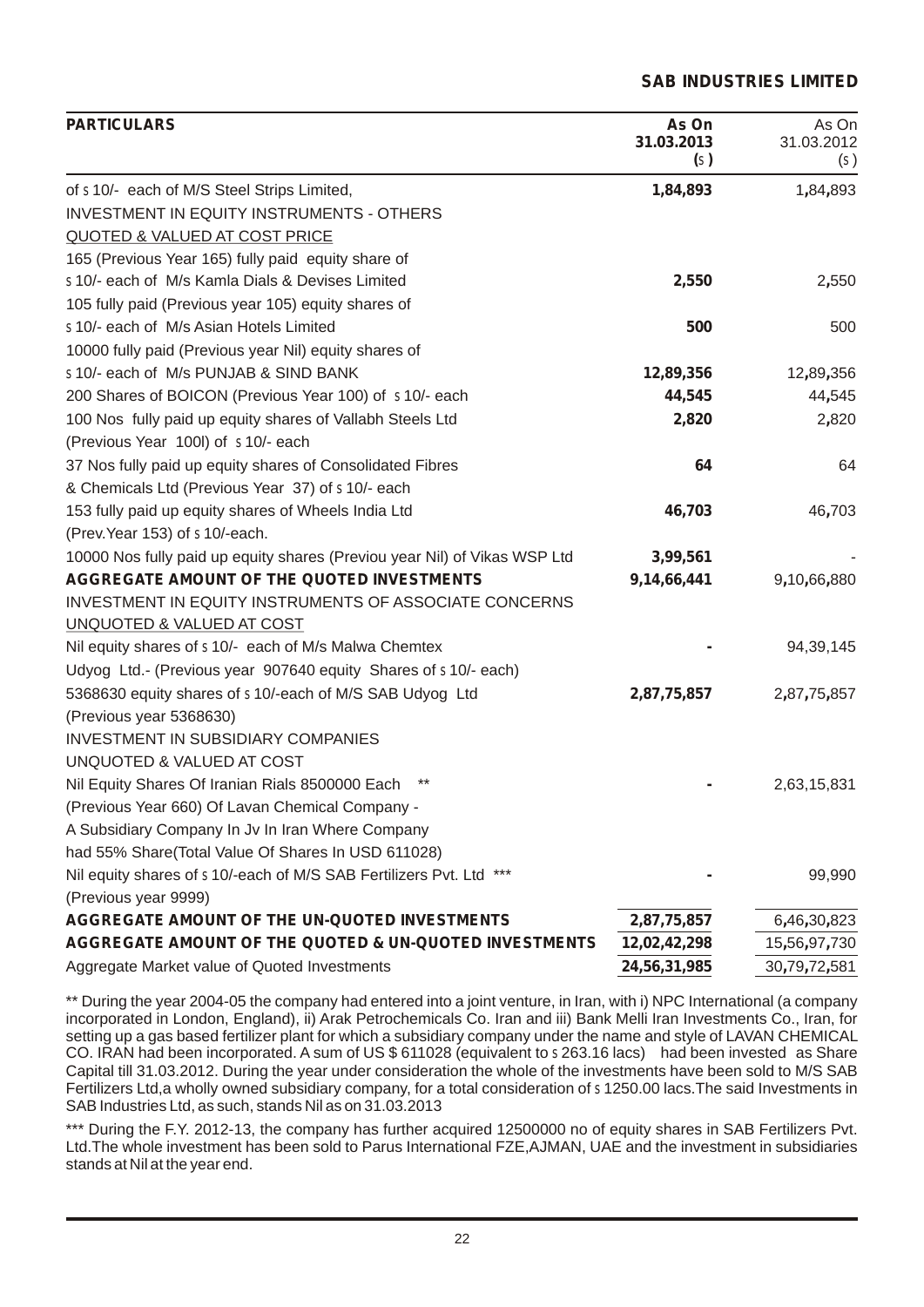|    | <b>PARTICULARS</b>                                                                                                                                                                                                        |                    | As On<br>31.03.2013<br>(s)                                                     | As On<br>31.03.2012<br>(s)                                                     |
|----|---------------------------------------------------------------------------------------------------------------------------------------------------------------------------------------------------------------------------|--------------------|--------------------------------------------------------------------------------|--------------------------------------------------------------------------------|
|    | <b>NOTE '5': CURRENT ASSETS</b><br>(a) Inventories                                                                                                                                                                        |                    |                                                                                |                                                                                |
| 1. | <b>WORK IN PROGRESS</b>                                                                                                                                                                                                   |                    | 28,42,000                                                                      | 1,92,88,000                                                                    |
|    |                                                                                                                                                                                                                           | Total 1.           | 28,42,000                                                                      | 1,92,88,000                                                                    |
| 2. | COMMERCIAL PROPERTY UNDER DEVELOPMENT<br>(Land, Development expenses thereon (valued at cost) and<br>Misc. Expenditure Pending Allocation to above commercial property)<br>Cost Of Land Including Registration And<br>(a) |                    | 22,57,84,131                                                                   | 22,57,84,131                                                                   |
|    | <b>Development Expenses</b><br>(b)<br>Fees & Taxes                                                                                                                                                                        |                    | 31,25,878                                                                      | 31,25,878                                                                      |
|    | (Land Dev.Fee)<br>Archetect/Other Fee                                                                                                                                                                                     |                    | 41,86,822                                                                      | 41,86,822                                                                      |
|    |                                                                                                                                                                                                                           |                    | 73,12,700                                                                      | 73,12,700                                                                      |
|    |                                                                                                                                                                                                                           |                    | 23,30,96,831                                                                   | 23,30,96,831                                                                   |
|    | Misc. Expenditure Pending Allocation To Above<br>(c)                                                                                                                                                                      |                    |                                                                                |                                                                                |
|    | <b>Commercial Property</b><br><b>Direct Cost</b><br><b>Administration Exps</b><br><b>Employee Cost</b><br>Selling & Advt. Exps<br>Interest And Bank charges<br>Depreciation                                               |                    | 7,79,93,808<br>59,01,744<br>84,60,345<br>46,78,483<br>3,02,96,191<br>18,62,359 | 7,79,93,808<br>59,01,744<br>84,60,345<br>46,78,483<br>3,02,96,191<br>18,62,359 |
|    |                                                                                                                                                                                                                           |                    | 12,91,92,930                                                                   | 12,91,92,930                                                                   |
|    |                                                                                                                                                                                                                           | Total 2.           | 36,22,89,761                                                                   | 36,22,89,761                                                                   |
|    |                                                                                                                                                                                                                           | Total $1+2$        | 36,51,31,761                                                                   | 38, 15, 77, 761                                                                |
|    | (b) Trade Receivables                                                                                                                                                                                                     |                    |                                                                                |                                                                                |
|    | - Outstanding for a period exceeding six months<br>- Others                                                                                                                                                               |                    | 11,92,10,345<br>47,90,388                                                      | 1,08,95,817<br>80,22,650                                                       |
|    | Less: Provision for bad and doubrful debts                                                                                                                                                                                |                    | 12,40,00,733<br>92,10,345                                                      | 1,89,18,467                                                                    |
|    |                                                                                                                                                                                                                           | <b>SUB - TOTAL</b> | 11,47,90,388                                                                   | 1,89,18,467                                                                    |
|    | (c) Cash and Bank Balances                                                                                                                                                                                                |                    |                                                                                |                                                                                |
|    | - Balances With Banks                                                                                                                                                                                                     |                    | 28,83,177                                                                      | 98,00,263                                                                      |
|    | - Cheques/Drafts In Hand<br>- Cash In Hand<br>- Others                                                                                                                                                                    |                    | 44, 15, 267<br>80,930                                                          | 2,13,968                                                                       |
|    | - Under Lien With Banks As Margin Money<br>- Under Lien With Pwd, Uttarakhand, Dehradun<br>- Fixed Deposits- (kept agst Public Deposits maturing during                                                                   |                    | 2,03,02,200<br>2,49,650<br>11,25,000                                           | 1,85,84,209<br>2,49,650<br>15,00,000                                           |
|    | the next financial year)                                                                                                                                                                                                  | <b>TOTAL</b>       | 2,90,56,224                                                                    | 3,03,48,090                                                                    |

### 23

### **SAB INDUSTRIES LIMITED**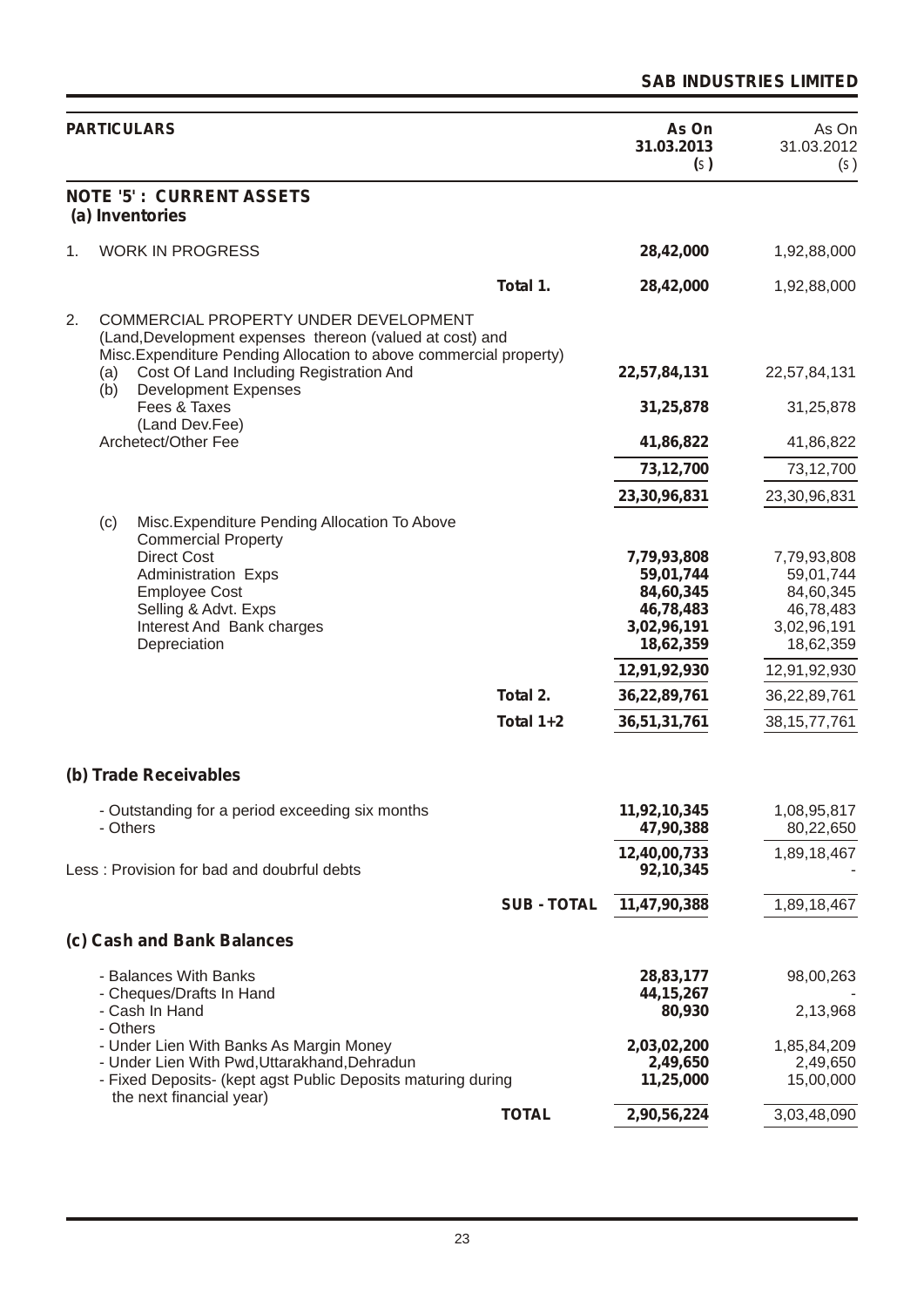| <b>PARTICULARS</b>                                                                                                                                                                    |              | As On<br>31.03.2013<br>(s)                                     | As On<br>31.03.2012<br>(s)                                 |
|---------------------------------------------------------------------------------------------------------------------------------------------------------------------------------------|--------------|----------------------------------------------------------------|------------------------------------------------------------|
| (d) Short-Term Loans and Advances                                                                                                                                                     |              |                                                                |                                                            |
| LOANS AND ADVANCES (UNSECURED CONSIDERED<br>GOOD, UNLESS OTHERWISE STATED)<br>A) Loans And Advances To Related Parties<br>B) Others                                                   |              |                                                                |                                                            |
| - Suppliers/Petty Contractors<br>- Advances For Purchase Of Land<br>- Others                                                                                                          |              | 2,86,348<br>1,00,00,000                                        | 3,87,692<br>1,39,56,876                                    |
| - Corporate Loans (Secured)<br>(Secured by way of registered mortgauge of land<br>admeasuring 13 bigha in favour of the company)                                                      |              | 2,00,00,000                                                    |                                                            |
| - Corporate Loans (Un-Secured)<br>- Others (Un-secured)                                                                                                                               |              | 4,00,00,000<br>66,34,483                                       | 46,95,364                                                  |
| - Less: Provision For Doubtful Advances                                                                                                                                               |              | 7,69,20,831                                                    | 1,90,39,932<br>1,00,000                                    |
|                                                                                                                                                                                       | <b>TOTAL</b> | 7,69,20,831                                                    | 1,89,39,932                                                |
| (e) Other Current Assets                                                                                                                                                              |              |                                                                |                                                            |
| <b>Security Deposit</b><br><b>Interest Accrued But Not Due</b><br><b>Prepaid Expenses</b><br>Income Tax Deducted At Sources **<br><b>Advance Tax Deposited</b><br>Withheld By Clients |              | 81,44,043<br>23,76,290<br>3,22,779<br>23,92,018<br>4,00,00,000 | 81,53,744<br>6,85,155<br>2,44,460<br>61,14,622<br>8,47,725 |
|                                                                                                                                                                                       | <b>TOTAL</b> | 5,32,35,130                                                    | 1,60,45,706                                                |

\*\* The tax deducted at source during the year under consideration is to the tune of s 17.87 lac. Out of s17.87 lac, TDS to the tune of s12.65 lac has already been updated in Form 26AS. As such, TDS to the tune of s5.22 lac is yet to be updated in Form 26AS/ TDS certificates are to be received yet.

### **NOTE '6' : REVENUE FROM OPERATIONS**

| Sales Isp<br>Sales Trading-Network Equipments<br><b>Gross Work Done</b><br><b>Trading Sale (Cement)</b><br>Sale of Real Estate<br>Sale Of Land/Property In Stock                                                                                                       |              | 46,66,701<br>3,90,01,131<br>11,00,00,000                                  | 61,66,682<br>3,49,061<br>8,25,23,411<br>36,08,760<br>2,10,00,000                              |
|------------------------------------------------------------------------------------------------------------------------------------------------------------------------------------------------------------------------------------------------------------------------|--------------|---------------------------------------------------------------------------|-----------------------------------------------------------------------------------------------|
|                                                                                                                                                                                                                                                                        | <b>TOTAL</b> | 15,36,67,832                                                              | 11,36,47,914                                                                                  |
| <b>NOTE '7': REVENUE FROM OTHER INCOME</b>                                                                                                                                                                                                                             |              |                                                                           |                                                                                               |
| Profit On Sale Of Investments<br>Profit On Sale Of Assets<br><b>Interest Received</b><br>Insurance Claim<br>Miscellaneous Income<br>Provision For Bank Guarantee Written back<br><b>Bad Debts Recovered</b><br><b>Agriculture Receipts</b><br><b>Dividend Received</b> |              | 15,56,87,547<br>39,765<br>95,46,031<br>3,58,192<br>53,70,699<br>19,73,293 | 1,66,538<br>18,77,583<br>56,580<br>29,848<br>34,28,000<br>21,90,000<br>72,72,494<br>19,63,917 |
|                                                                                                                                                                                                                                                                        | <b>TOTAL</b> | 17,29,75,527                                                              | 1,69,84,960                                                                                   |

### **SAB INDUSTRIES LIMITED**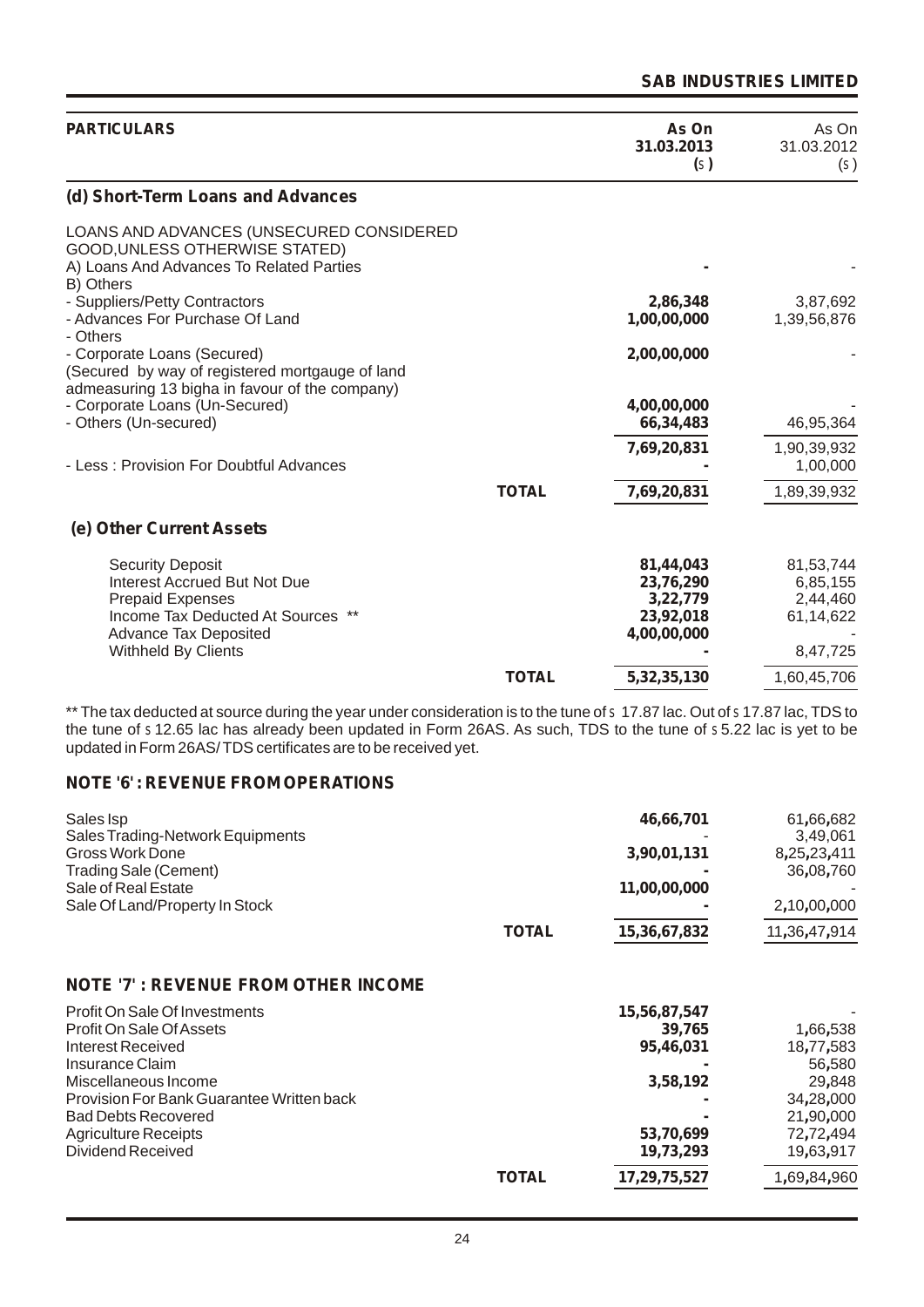| <b>PARTICULARS</b>                                                                                                              |       | As On<br>31.03.2013<br>(s) | As On<br>31.03.2012<br>(s)             |
|---------------------------------------------------------------------------------------------------------------------------------|-------|----------------------------|----------------------------------------|
| <b>NOTE '8': COST OF MATERIAL CONSUMED</b>                                                                                      |       |                            |                                        |
| Opening Stock Of Building Materials And Net<br><b>Working Equipments/Materials</b><br>Add: Purchases During The Year -          |       |                            |                                        |
| - Purchase - Network Equipments<br>- Building Material<br>- Purchase Of Property In Stock                                       |       | 1,09,907<br>1,10,75,999    | 5,31,224<br>2,17,04,223<br>2,10,00,000 |
|                                                                                                                                 |       | 1,11,85,906                | 4, 32, 35, 447                         |
| Less - Sale/Material Issued To Sub-Contractors<br>- Closing Stocks Of Building Materials and<br>Networking Equipments/Materials |       | 26,00,406                  | 60,83,995                              |
|                                                                                                                                 | TOTAL | 85,85,500                  | 3,71,51,452                            |

Note : Building Material purchased/ consumed includes cost of the material involved in the payments made to Sub-Contractors for work done by them whereever building material is involved in executing their work.

### **NOTE '9' : CHANGE IN INVENTORIES OF FINISHED GOODS, WORK IN PROGRESS AND STOCK IN TRADE**

| - Opening Work In Progress<br>- Closing Work In Progress                            |              | 1,92,88,000<br>28,42,000 | 2,16,53,000<br>1,92,88,000 |
|-------------------------------------------------------------------------------------|--------------|--------------------------|----------------------------|
|                                                                                     | <b>TOTAL</b> | 1,64,46,000              | 23,65,000                  |
| <b>NOTE '10': EMPLOYEE BENEFIT EXPENSES</b>                                         |              |                          |                            |
| Salaries, Wages And Others Allowances **<br><b>Including Directors Remuneration</b> |              | 1,50,70,875              | 1,41,97,167                |
| <b>Bonus</b>                                                                        |              | 1,69,991                 | 1,41,112                   |
| Contribution To Provident Funds & Other Funds                                       |              | 7,17,201                 | 8,43,357                   |
| <b>Welfare Expenses</b>                                                             |              | 7,76,069                 | 2,90,411                   |
|                                                                                     | <b>TOTAL</b> | 1,67,34,136              | 1,54,72,047                |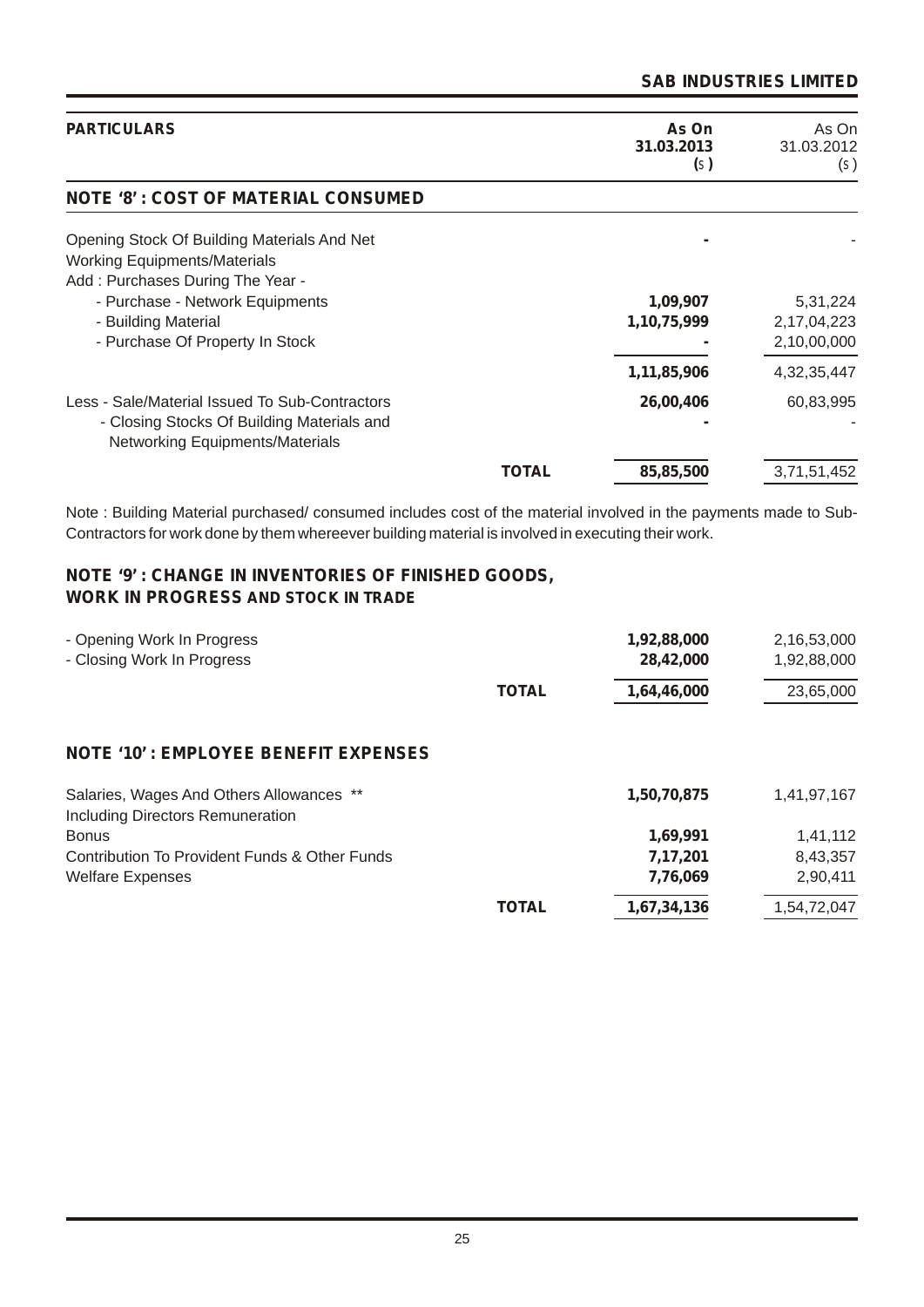| <b>PARTICULARS</b>                                                      | As On<br>31.03.2013<br>(s) | As On<br>31.03.2012<br>(s) |
|-------------------------------------------------------------------------|----------------------------|----------------------------|
| ** The detail of managerial remuneration paid to Directors is as under: |                            |                            |
| Salary                                                                  | 12.00                      | 23.05                      |
| Perquisite                                                              | 7.07                       | 14.18                      |
| <b>Contribution Towards PF</b>                                          | 1.44                       | 2.77                       |
| <b>Commission on Profits</b>                                            | 21.80                      | 1.37                       |
|                                                                         | 42.31                      | 41.37                      |

The Computation of Net Profits in accordance with Section 198 read with Section 349 of Companies Act,1856 is given hereunder for the purpose of calculation of commission payable to Sh.R.K.Garg, Director & Chairman of the company.

| Profit as per Profit & Loss A/c                   | 16,95,55,121 | 18,61,315   |
|---------------------------------------------------|--------------|-------------|
| Add: Depreciation as per P&L A/c                  | 46,00,530    | 59,68,755   |
| Chairman's Remuneration                           | 21,79,629    | 1,36,783    |
| <b>Sitting Fee</b>                                | 1,03,000     | 1,13,000    |
| Income Tax for the year                           | 4,28,75,000  | 27,00,000   |
| Income Tax paid/adjusted for earlier years        | 29,45,522    | 89, 31, 373 |
| Total:                                            | 22,22,58,802 | 1,97,11,226 |
| Less: Depreciation calculated for Managerial      | 46,00,530    | 59,68,755   |
| Remuneration                                      |              |             |
| Deferred Tax Assets (Liability)                   | (3,04,608)   | 64,154      |
| <b>Available Profits</b>                          | 21,79,62,880 | 1,36,78,317 |
| Commission / Remuneration @1% of availabe profits | 21,79,629    | 1.36.783    |

However, commission is not payable to Sh.Avinash Sharma, Executive Director in view of the terms of his appointment and remuneration has been paid to him as per provisions of schedule XIII of the Companies Act,1956.

### **NOTE '11': FINANCIAL COST**

|     | Interest<br><b>Other Financial Charges</b><br>Fluctuation In Foreign Exchange | <b>TOTAL</b> | 1,37,80,659<br>17,06,644<br>35,677<br>1,55,22,980 | 82,00,317<br>21,49,825<br>4,25,251<br>1,07,75,393 |
|-----|-------------------------------------------------------------------------------|--------------|---------------------------------------------------|---------------------------------------------------|
|     | <b>NOTE '12': OTHER EXPENSES</b>                                              |              |                                                   |                                                   |
| (a) | <b>Direct Cost</b>                                                            |              |                                                   |                                                   |
|     | Labour & Wages**                                                              |              | 55,92,113                                         | 2, 17, 13, 524                                    |
|     | Hire Charges Of Machinery                                                     |              | 2,65,330                                          | 16,16,916                                         |
|     | <b>Bandwidth Expenses</b>                                                     |              | 16,85,060                                         | 24,82,870                                         |
|     |                                                                               | Total (a)    | 75,42,503                                         | 2,58,13,310                                       |
| (b) | Selling and Distribution Expenses                                             |              |                                                   |                                                   |
|     | <b>Business Promotion Exps</b>                                                |              | 1,42,202                                          | 37,075                                            |
|     | <b>Advertisement &amp; Publicity</b>                                          |              | 61,393                                            | 27,436                                            |
|     | Subscription & Membership Fees                                                |              | 41,591                                            | 12,250                                            |
|     |                                                                               | Total (b)    | 2,45,186                                          | 76,761                                            |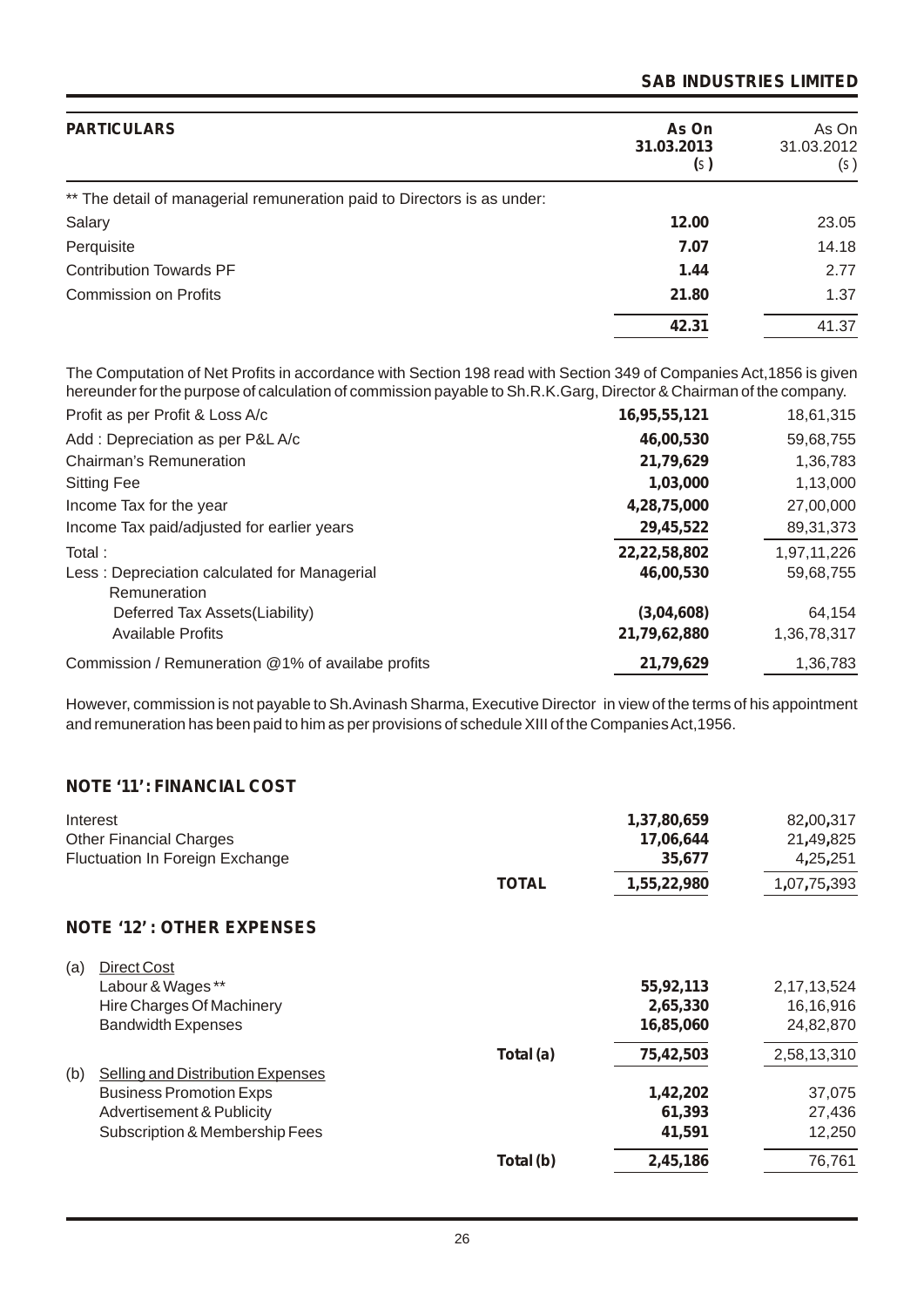|     | <b>PARTICULARS</b>                                                                                            |                 | As On<br>31.03.2013<br>(s)                  | As On<br>31.03.2012<br>(s)                    |
|-----|---------------------------------------------------------------------------------------------------------------|-----------------|---------------------------------------------|-----------------------------------------------|
| (c) | <b>Establishment Expenses</b><br>Travelling Expenses - Foreign                                                |                 |                                             |                                               |
|     | - Directors<br>- Others<br><b>Travelling Expenses - Inland</b>                                                |                 | 10,47,259<br>2,63,140                       |                                               |
|     | - Directors<br>- Others<br><b>Printing &amp; Stationery</b>                                                   |                 | 7,13,819<br>6,92,803<br>2,79,367            | 2,23,944<br>11,10,881<br>3,16,485             |
|     | Postage, Telegram & Telephone<br>Vehicle Repairs & Maintenance<br>Repairs & Maintenance<br>Insurance          |                 | 2,78,769<br>10,48,235<br>86,658<br>4,79,383 | 4,32,308<br>13,08,041<br>1,01,416<br>6,39,994 |
|     | <b>Audit Fee</b><br>Legal & Professional Charges<br><b>Directors' Sitting Fee</b><br>Rates & Taxes            |                 | 5,72,100<br>53,90,646<br>1,03,000           | 5,51,500<br>18,66,257<br>1,13,000             |
|     | Newspapers & Periodicals<br>Office Maintainance Exp.<br>Donation                                              |                 | 2,85,431<br>5,251<br>9,50,682<br>13,05,000  | 1,25,929<br>5,653<br>2,66,284<br>1,00,000     |
|     | Rent<br><b>Electricity &amp; Water Charges</b><br><b>Tender Expenses</b>                                      |                 | 35,28,776<br>4,46,163<br>6,260              | 44,69,474<br>2,99,620<br>35,030               |
|     | <b>Agriculture Expenses</b><br>Debit Balances Written Off<br>Provision for bad and doubtful debts             |                 | 46,56,850<br>82,53,349<br>92,10,345         | 37,24,930                                     |
|     | Investments Written Off<br><b>Security Guards Expenses</b><br>Service Tax Paid<br>Other Miscellanous Expenses |                 | 4,80,876<br>6,87,739<br>5, 14, 372          | 91,920<br>2,59,676<br>3,54,797                |
|     |                                                                                                               | Total (c)       | 4, 12, 86, 273                              | 1,63,97,139                                   |
|     |                                                                                                               | Total $(a+b+c)$ | 4,90,73,962                                 | 4,22,87,210                                   |

### Note : 1) Labour wages includes cost of labour involved in the payments made to Sub-Contractors for work done by them.

 2) Audit fee for the year under consideration, includes s10300/- related to previous year on account of service tax.

### **NOTE '13': DEFERRED TAX**

| W.D.V. as per Income Tax Act. (Net of Land)<br>W.D.V as on $31.03.12$ (As per books) | 3, 14, 44, 104 | 3,51,82,867   |
|--------------------------------------------------------------------------------------|----------------|---------------|
|                                                                                      | (Net of Land)  | (Net of Land) |
| W.D.V. as per books (Net of Land)                                                    | 1,96,34,045    | 2,30,13,454   |
| Depreciation excess claimed in books                                                 | 1,18,10,059    | 12,169,413    |
| Deferred tax assets                                                                  | 38, 31, 774    | 41,36,382     |
| Less: Provision already made                                                         | 41,36,382      | 40,72,228     |
| <b>Provision for current year</b>                                                    | (3,04,608)     | 64,154        |

In compliance with AS 22 issued by ICAI on Accounting for the Taxes on Income, the company has recognised Deferred Tax Assets in its books as per detail given herein above. In the opinion of the management, considering the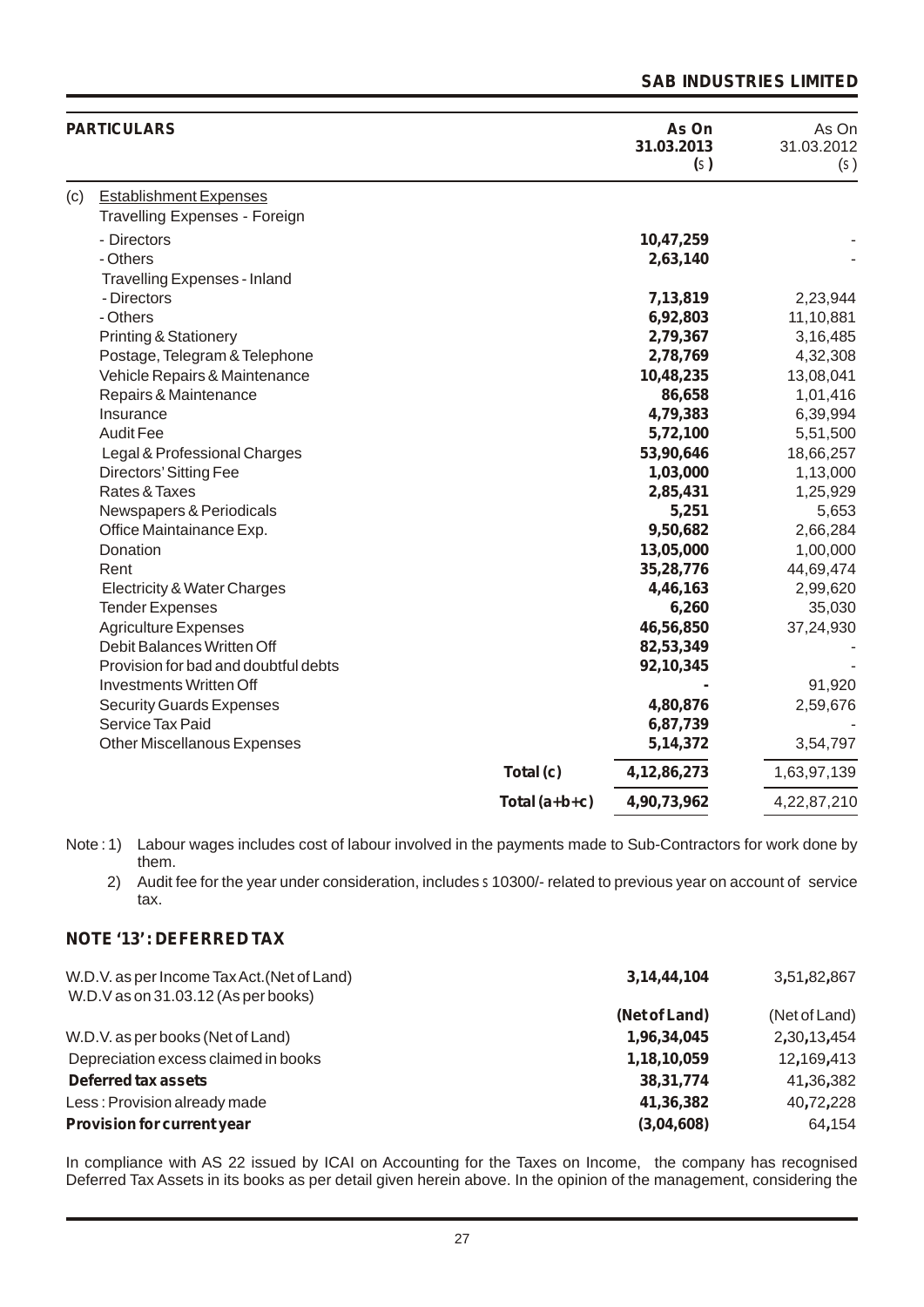### **NOTE NO. 14 : NOTES ON ACCOUNTS**

### **1. SIGNIFICANT ACCOUNTING POLICIES**

### **a) CONVENTION**

The Financial statements are prepared under the historical cost convention in accordance with the applicable Accounting standards and relevant presentational requirements of the Companies and relevant presentational requirements of the Companies Act, 1956.

### **b) RECOGNISTION OF INCOMES/EXPENDITURE: -**

All revenue & expenses are accounted for on accrual basis.

Work done is accounted for on the basis of certified bills, and Escalation in the year of actual receipt including Arbitration Claims received/security released during the year.

Construction scrap is accounted for on receipt basis.

Export Incentives, if any, are accounted for on receipt basis.

### **c) FIXED ASSETS**

The Agriculture land has been stated at cost price. Other fixed assets are stated at cost less depreciation. Cost of acquisition or construction is inclusive of duties, taxes and other incidental expenses.

### **d) DEPRECIATION**

Depreciation is provided for on Plant and Machinery on the basis of the life of the Machinery as specified by valuer appointed by the company in accordance with Section-205 (2) of the Companies Act, 1956 and/or on the basis of Techno Commercial evaluation made by the Company.

| <b>PARTICULARS</b>               | <b>RATESAPPLIED</b> |
|----------------------------------|---------------------|
|                                  | (WDV METHOD)        |
| Vibrators, Welding Set, Mixers,  | 70%                 |
| Batching Plant, Tractor Trolley, | 30%                 |
|                                  |                     |

JCB Machine & Soil Compactor

Depreciation on Furniture and Fixtures, Vehicles and other equipments has been charged as per rates specified in schedule XIV of the Companies Act, 1956 as amended upto date on written down value method.

However, depreciation, in our "Infotech Division", on Plant & Machinery, Data Processing equipment, Furniture & Fixture and other assets is provided on single shift basis, straight-line method as per rates specified in Schedule XIV to the Companies Act, 1956 as amended upto date.

### **e) INVENTORIES**

1 Stocks of building materials and stores and shuttering material are valued at cost.

Inventory of Networking Equipments lying in the offices & godowns is valued at cost price. Workin-progress is valued on proportionate basis where certified bills have been raised in the next year, and on the best estimate basis by the management where certified bills are not available.

2 Stocks of Buildings & Buildings under construction have been valued at cost.

### **f) RETIREMENT BENEFITS :**

Gratuity and earned leave encashment have been provided for in the Books of Accounts on actuarial valuation basis at the end of the year.

### **g) CONTRIBUTION TO PF AND PENSION SCHEME**

Contribution to PF and Pension Scheme is made in accordance with the employees Provident Fund and Misc. Provision Act, 1952.

### **h) INTEREST**

Interest in respect of fixed deposits, margin money and Security deposits have been accounted for on accrual basis.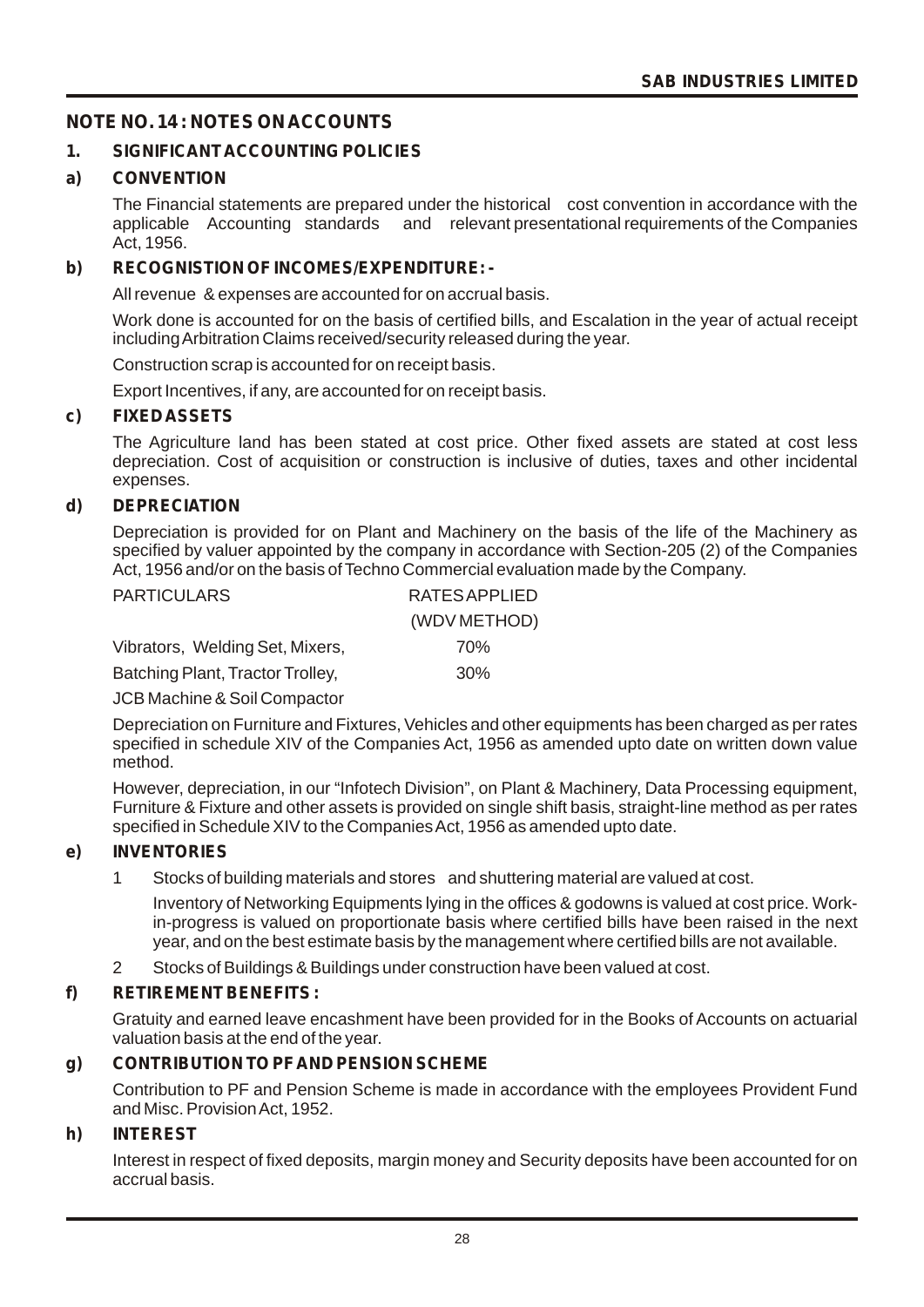$(c \in \mathsf{I} \cap c)$ 

### **i) VALUATION OF INVESTMENTS**

Long Term quoted and unquoted investments are stated at Cost as at the close of the year. Investments in subsidiary companies are also valued at cost. Income from Investments is accounted for when realized.

### **j) FOREIGN CURRENCYFLUCTUATIONS/TRANSACTION IN FOREIGN CURRENCY**

Any income or expense on account of exchange difference is recognized in the Profit and Loss Account.

### **2. CONTINGENT LIABILITIES**

|                                                  | <b>AS ON</b> | AS ON      |
|--------------------------------------------------|--------------|------------|
|                                                  | 31.03.2013   | 31.03.2012 |
|                                                  | (sin lacs)   | (sin lacs) |
| Counter Guarantees issued by the company against | 549.06       | 549.06     |
|                                                  |              |            |

Bank Guarantees/FLC

- **3.** In the opinion of the Board, the current assets, loans & advances, if realised in the ordinary course of business, have the value on realization at least equal to the amount as stated in the Balance Sheet. The Stocks of building material, Raw material, finished goods and other consumable goods have been valued at cost and wastes have been valued at net realizable value and taken as certified by the Management. The provision for all known liabilities is adequate and not in excess of amount considered reasonably necessary.
- 4. Figures have been rounded off to the nearest rupee.
- 5. Previous year figures have been regrouped /rearranged wherever considered necessary to make them comparable with those of current year.
- 6. The company has filed claims arising out of contractual disputes with various clients, which have not been accounted for in books of accounts. Similarly, there are counter claims filed against the Company by clients, which have also not been accounted for. It is difficult to quantify the same, as these are at different stages of adjudication. These shall be accounted for as and when they are received/paid.
- 7. Sales Tax has been paid as per the Sales Tax returns filed. Any additional liability arising out of pending Assessments shall be provided for on the completion of Sale Tax Assessments.
- 8. Schedules 1 to 14 form an integral part of the Balance Sheet, Profit & Loss Account and Cash Flow Statement.

### **9. SEGMENT REPORT**

Segment wise revenue, results and capital employed for the year-ended 31.03.13 is as under:

|   |                            |              |            | , ان ۱۱۱ افر |
|---|----------------------------|--------------|------------|--------------|
|   | <b>Sr. No. Particulars</b> |              | 31.03.2013 | 31.03.2012   |
| 1 | <b>SEGMENT REVENUES</b>    |              |            |              |
|   | a) Construction Division   |              | 482.78     | 899.95       |
|   | b) Real Estates Division   |              | 1100.00    | 210.00       |
|   | c) Investments (in shares) |              | 1576.6     | 19.62        |
|   | d) Agriculture             |              | 53.70      | 72.72        |
|   | e) Infotech Division       |              | 53.36      | 67.95        |
|   | f) Trading Division        |              |            | 36.09        |
|   |                            | <b>TOTAL</b> | 3266.44    | 1306.33      |
|   |                            |              |            |              |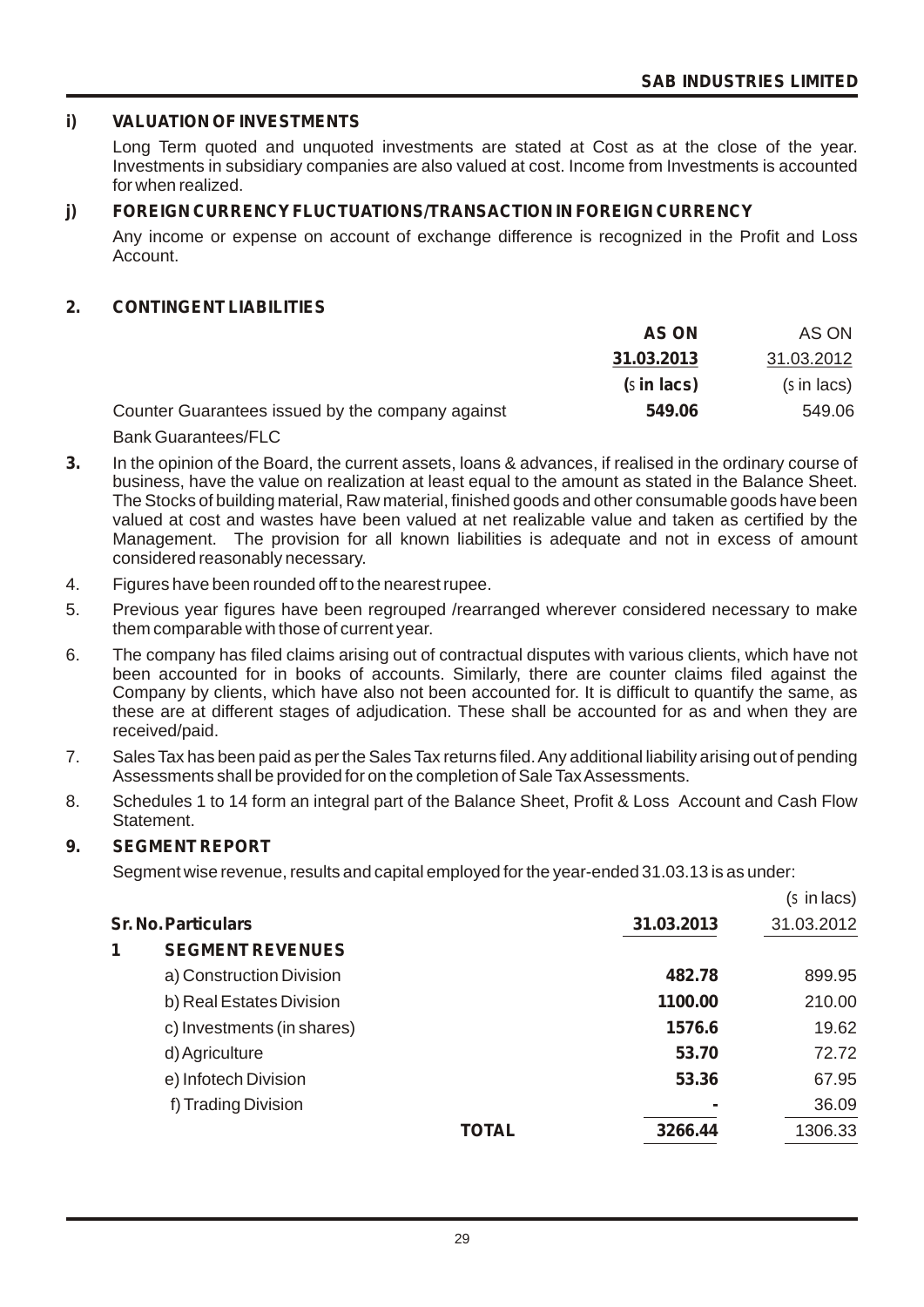| 2. | <b>SEGMENT RESULTS</b>                      |               |          |         |
|----|---------------------------------------------|---------------|----------|---------|
|    | Profit/(Loss)                               |               |          |         |
|    | (Before tax and interest from each segment) |               |          |         |
|    | a) Construction Division                    |               | (335.87) | 189.26  |
|    | b) Real Estates Division                    |               | 1100.00  |         |
|    | c) Investments (in shares)                  |               | 1576.60  | 19.62   |
|    | d) Agriculture                              |               | (22.80)  | 35.48   |
|    | e) Infotech Division                        |               | 5.61     | (2.28)  |
|    | f) Trading Division                         |               | (11.50)  | (0.04)  |
|    |                                             | <b>TOTAL:</b> | 2312.04  | 242.04  |
|    | Less: Interest & financial charges          |               | 155.23   | 107.75  |
|    | <b>TOTAL PROFIT BEFORE TAX</b>              |               | 2156.81  | 134.29  |
|    | <b>Provision for Taxation</b>               |               | 428.75   | 27.00   |
|    | <b>Provision for Deferred Tax</b>           |               | 3.05     | (0.64)  |
|    | (Assets) Liability                          |               |          |         |
|    | Income Tax paid/adj. for earlier years      |               | 29.45    | 89.31   |
|    | Net Profit /(Loss)                          |               | 1695.56  | 18.62   |
| 3. | <b>CAPITAL EMPLOYED</b>                     |               |          |         |
|    | (Segment assets-Segment liabilities)        |               |          |         |
|    | a) Construction Division                    |               | (631.51) | (22.52) |
|    | b) Real Estates Division                    |               | 4165.04  | 2737.46 |
|    | c) Investments (in shares)                  |               | 1198.34  | 1556.90 |
|    | d) Agriculture                              |               | 707.61   | 737.54  |
|    | e) Infotech Division                        |               | 29.04    | 27.24   |
|    | f) Trading Division                         |               | 7.46     | 18.96   |
|    | g) Unallocable assets less liabilities      |               | 1090.33  | 90.33   |
|    |                                             | <b>TOTAL</b>  | 6566.31  | 5145.91 |

10. The company has identified its business segments as its primary reporting format which comprises of Construction Division, Real Estate business, Infotech Division Investment business, Agriculture and Trading Division. The main business is Construction activities. Infotech Division, which has come into existence after merger of SAB Infotech Ltd into our company, deals basically in ISP business besides other allied activity related to this business. Real Estate business is linked to construction activities but has been identified as a separate activity in view of its different nature. Long term Investment in shares have also been treated as a separate activity. Agriculture activities have also been identified as separate activities of the company. Under Trading Division, cement from Pakistan is imported and is sold off in India. Fractionally, the imported cement is consumed in our own projects of construction activities / in Real Estate Business. The Construction Division Segment operates through a single geographical segment. Secondary/other segment disclosures have been made accordingly.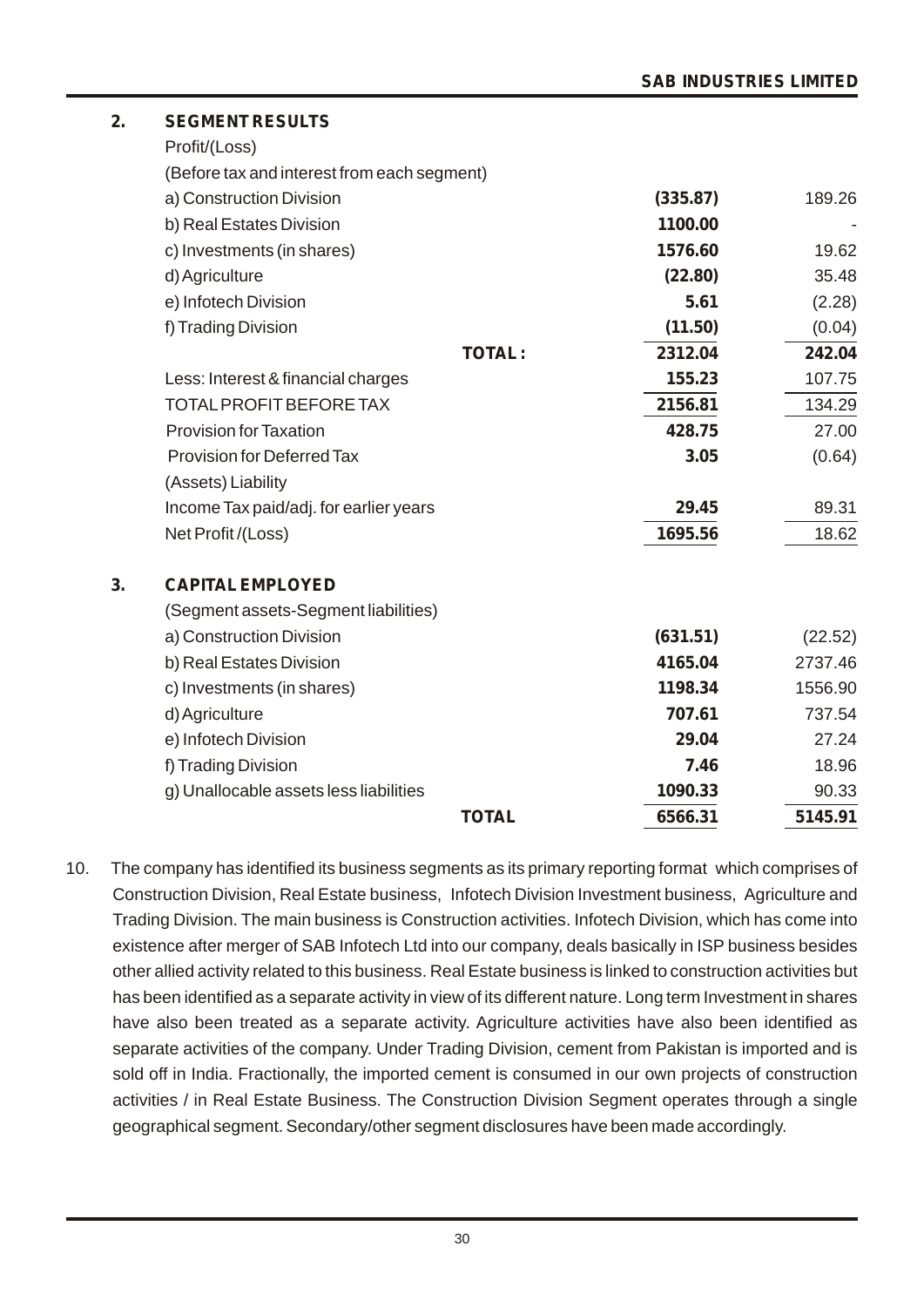### **11. EARNINGS PER SHARE (EPS)**

|     | Basic/Diluted Earnings per share                                                |                     | (s in lacs)          |
|-----|---------------------------------------------------------------------------------|---------------------|----------------------|
|     |                                                                                 | <b>Current Year</b> | <b>Previous Year</b> |
|     | Profit/(Loss) after tax as per Profit & Loss A/C                                | 1695.55             | 18.62                |
|     | No of equity shares                                                             | 15188372            | 15188372             |
|     | Earnings per share (s) (basic & diluted)                                        | 11.16               | 0.12                 |
|     | Note: Diluted Earnings per share is not applicable as the same is non-dilutive. |                     |                      |
| 12. | <b>DETAIL OF PROVISIONS AS PER AS-29</b>                                        |                     |                      |
|     |                                                                                 | <b>Income Tax</b>   | <b>Others</b>        |
|     | Balance as at April 1, 2012                                                     | 91.40               | 264.55               |
|     | Provision made during the year                                                  | 428.75              | 7.59                 |
|     | Provision paid/written off/back during the period                               | 91.40               | 3.69                 |

### **13. Leases**

The company has leased facilities under cancellable and non-cancellable operating leases arrangements with a lease term ranging from one to three years, which are subject to renewal at mutual consent thereafter. The cancellable arrangements can be terminated by either party after giving due notice. The lease rent expenses recognized during the year amounts to s35.29 lacs (previous year s44.69 lacs). The future minimum lease payments in respect of the non-cancellable operating leases as at 31st March 2013 are:

Balance as at 31st March 2013 **428.75** 268.45

|    |                                                  |                | $(s$ in lacs)  |
|----|--------------------------------------------------|----------------|----------------|
|    | S.No. Particulars                                | As at 31.03.13 | As at 31.03.12 |
| a) | not later than one year                          | 31.10          | 0.76           |
| b) | later than one year but not later than five year | 52.50          | $- -$          |
| C) | later than five year                             | --             | $- -$          |

Further, the company had leased facilities for rent receivable under cancellable operating leases arrangements with a lease term ranging from one to three years, which were subject to renewal at mutual consent thereafter. The cancellable arrangements were subject to termination by either party after giving due notice. However, at the end of the year, there were no leased rent receivable facilities as on 31.03.2013.The lease rent income recognized during the year amounts to s8.81 lacs (previous year s17.16 lacs). As presently we don't have any non-cancellable/ cancellable lease rent receivable agreement, no income has been recognized for future.

### **14. RELATED PARTY DISCLOSURES:**

Detail of transactions entered into with Related Parties during the year as required by Accounting Standard-18 on "Related Party Disclosures" issued by Institute of Chartered Accountants of India are as under:-

| <b>Particulars</b>                    | <b>Subsidiaries</b><br>Company | Key<br>Management<br>Personal<br>(KMP) | Enterprise<br><b>Relatives</b><br>over which<br>KMP is able<br>to exercise<br>significant<br>influence | <b>Total for</b><br>this year | <b>Total For</b><br>previous<br>year |
|---------------------------------------|--------------------------------|----------------------------------------|--------------------------------------------------------------------------------------------------------|-------------------------------|--------------------------------------|
| Lease Rent Paid against               |                                |                                        | 31.50                                                                                                  | 31.50                         | 48.00                                |
| shared accommodation                  |                                |                                        |                                                                                                        |                               |                                      |
| Lease Rent Received against           |                                |                                        | 8.81                                                                                                   | 8.81                          | 14.40                                |
| shared accommodation                  |                                |                                        |                                                                                                        |                               |                                      |
| Lease line/cable net charges received | $\overline{a}$                 |                                        | 15.95                                                                                                  | 15.95                         | 25.49                                |
| Electricity & Water Charges paid      | $\overline{\phantom{a}}$       |                                        | 0.53                                                                                                   | 0.53                          | 0.81                                 |
| <b>Vehicle Expenses Received</b>      | $\overline{\phantom{a}}$       |                                        | 0.24                                                                                                   | 0.24                          | 0.02                                 |